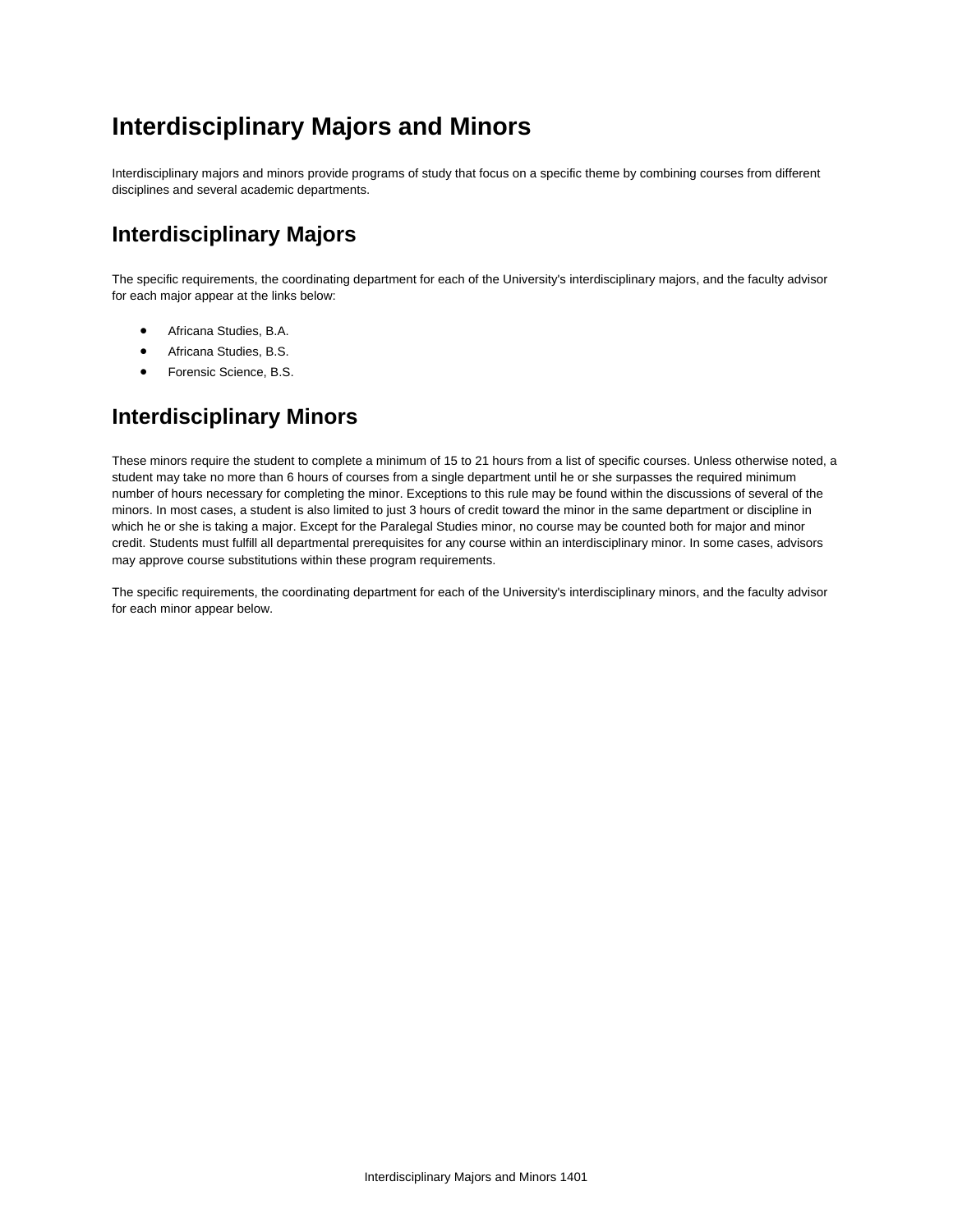# **African American Studies Minor**

**Director: Louis Woods Louis.Woods@mtsu.edu 615-898-7987**

The African American Studies Program offers an undergraduate interdisciplinary minor. The primary objective is to provide students an opportunity to examine the multidimensional, multicultural experiences of African Americans and their responses to the blending of an African heritage and American culture.

The person who completes the African American Studies minor will have enlarged perspectives and increased skills and marketability for jobs in the fields of education, criminal justice, social work, governmental departments and agencies, and in the private sector.

### Interdisciplinary Minors

Interdisciplinary minors require the student to complete a minimum of 15 to 21 hours from a list of specific courses. Unless otherwise noted, a student may take no more than 6 hours of courses from a single department until he or she surpasses the required minimum number of hours necessary for completing the minor. Exceptions to this rule may be found within the discussions of several of the minors. In most cases, a student is also limited to just 3 hours of credit toward the minor in the same department or discipline in which he or she is taking a major. Except for the Paralegal Studies minor, no course may be counted both for major and minor credit. Students must fulfill all departmental prerequisites for any course within an interdisciplinary minor. In some cases, advisors may approve course substitutions within these program requirements.

## Required Courses (12 hours)

- AAS 2100 Introduction to African American Studies **3 credit hours**
- AAS 2020 Themes in Literature and Culture: Survey of Afro-American Literature **3 credit hours** OR
- ENGL 2020 Themes in Literature and Culture **3 credit hours**
- AAS 3250 Perspectives on Black Psychology **3 credit hours** OR
- PSY 3250 Perspectives on Black Psychology **3 credit hours**
- AAS 2040 Survey African American History I **3 credit hours** OR
- HIST 2040 Survey African American History I **3 credit hours** OR
- AAS 2050 Survey African American History II **3 credit hours** OR
- HIST 2050 Survey African American History II **3 credit hours**

### Electives (6 hours)

- AAS 4600 Interdisciplinary Seminar in African American Studies **3 credit hours**
- AAS 4990 Independent Study in African American Studies **3 credit hours**
- ART 4870 African Art **3 credit hours**
- ART 4880 African American Art **3 credit hours**
- MUHL 4540 History of Black Gospel Music **3 credit hours**
- PS 3170 Civil Rights Policy and Politics **3 credit hours**
- AAS 4240 Race and Ethnic Relations **3 credit hours** OR
- SOC 4240 Race and Ethnic Relations **3 credit hours**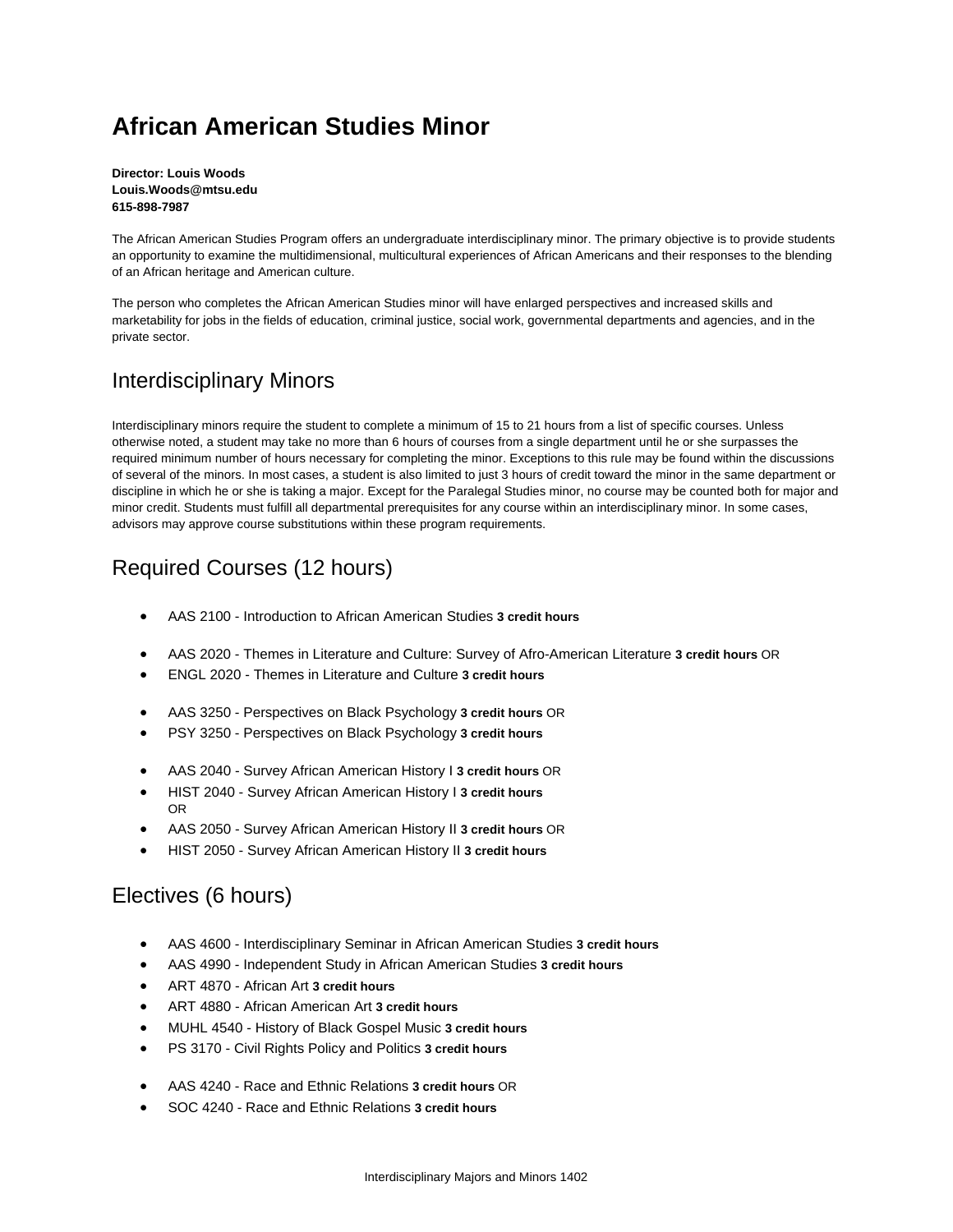- AAS 3514 People and Cultures of Africa **3 credit hours** OR
- ANTH 3514 Peoples and Cultures of Africa **3 credit hours**
- AAS 3340 The Black Experience in Modern Afro-American Literature **3 credit hours** OR
- ENGL 3340 African American Literature **3 credit hours**
- AAS 3470 Geography of Africa **3 credit hours** OR
- GEOG 3470 Geography of Sub-Saharan Africa **3 credit hours**
- AAS 2040 Survey African American History I **3 credit hours** OR
- HIST 2040 Survey African American History I **3 credit hours**
- AAS 2050 Survey African American History II **3 credit hours** OR
- HIST 2050 Survey African American History II **3 credit hours**
- AAS 4430 Sub-Saharan Africa **3 credit hours** OR
- HIST 4430 Sub-Saharan Africa **3 credit hours**
- AAS 4490 Mexico and the Caribbean **3 credit hours** OR
- HIST 4490 Mexico and the Caribbean **3 credit hours**
- AAS 4750 African American Social and Intellectual History **3 credit hours** OR
- HIST 4750 African American Social and Intellectual History **3 credit hours**
- AAS 4755 Race and Place: The Struggle for Fair Housing Since 1900 **3 credit hours** OR
- HIST 4755 Race and Place: The Struggle for Fair Housing Since 1900 **3 credit hours**
- AAS 4530 History of Jazz **3 credit hours** OR
- MUHL 4530 History of Jazz **3 credit hours**
- AAS 4200 African American Film, Theater, and Television Images **3 credit hours**
- AAS 3200 Cultural Diversity: Competency for Practice **3 credit hours** OR
- SW 3200 Cultural Diversity: Competency for Practice **3 credit hours**
- AAS 3180 African Politics **3 credit hours** OR
- PS 4180 African Politics **3 credit hours**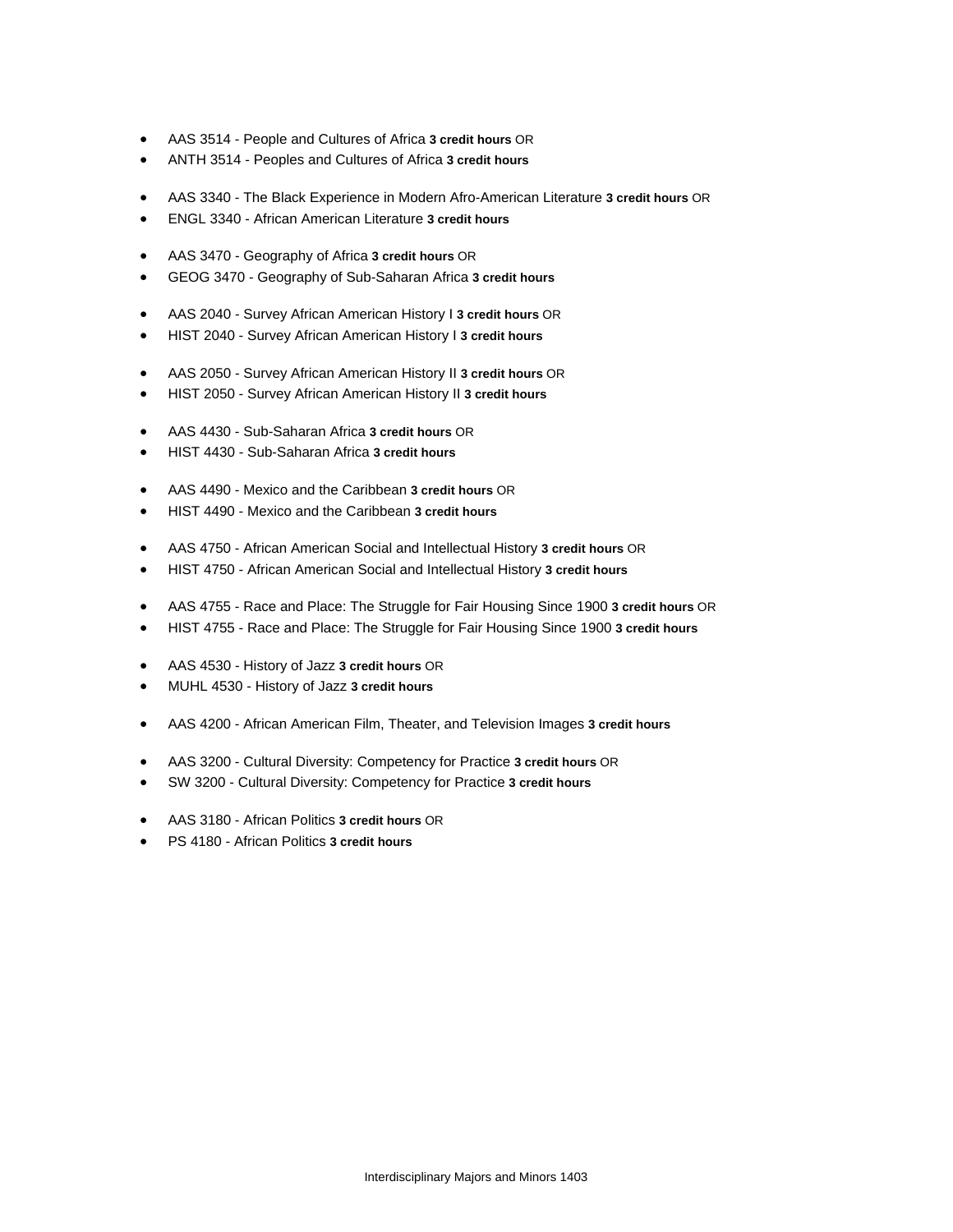# **African Studies Minor**

#### **Director: Moses K. Tesi, Department of Political Science and International Relations**

The 18-hour interdisciplinary minor in African Studies offers students the opportunity for systematic and comprehensive study of African arts, cultures, economies, geography, history, literature, politics, and religions. It seeks to provide or enhance skills valuable in areas such as business, government, world affairs, media, education, and ecology. It will also offer students who are interested in pursuing further studies with the foundational tools necessary for graduate work in preparation for careers in university teaching, research, and international public policy. In this age of globalization, the minor in African Studies offers students the knowledge needed to better understand and relate to a part of the world that has contributed and continues to contribute much to world culture and civilization.

### Interdisciplinary Minors

Interdisciplinary minors require the student to complete a minimum of 15 to 21 hours from a list of specific courses. Unless otherwise noted, a student may take no more than 6 hours of courses from a single department until he or she surpasses the required minimum number of hours necessary for completing the minor. Exceptions to this rule may be found within the discussions of several of the minors. In most cases, a student is also limited to just 3 hours of credit toward the minor in the same department or discipline in which he or she is taking a major. Except for the Paralegal Studies minor, no course may be counted both for major and minor credit. Students must fulfill all departmental prerequisites for any course within an interdisciplinary minor. In some cases, advisors may approve course substitutions within these program requirements.

## Required Courses (9 hours)

PS 4180 - African Politics **3 credit hours**

### Two of the following (6 hours):

- ANTH 3514 Peoples and Cultures of Africa **3 credit hours**
- GEOG 3470 Geography of Sub-Saharan Africa **3 credit hours**
- HIST 4430 Sub-Saharan Africa **3 credit hours**

## Electives (9 hours)

Students must distribute coursework across three or more disciplines. A student may take **no more than six (6) hours** toward the minor in a single department. (Study Abroad programs or Special Topics courses dealing with Africa will not count toward this limit but will not exceed three (3) additional hours in a single discipline.) Students will take their remaining classes from among the following:

- ANTH 3514 Peoples and Cultures of Africa **3 credit hours**
- ART 4870 African Art **3 credit hours**
- ECON 4470 Economic Development of the Third World **3 credit hours**
- FREN 1010 Elementary French I **3 credit hours**
- FREN 1020 Elementary French II **3 credit hours**
- FREN 2010 Intermediate French I **3 credit hours**
- FREN 2020 Intermediate French II **3 credit hours**
- PORT 1010 Elementary Portuguese I **3 credit hours**
- PORT 1020 Elementary Portuguese II **3 credit hours**
- GEOG 3470 Geography of Sub-Saharan Africa **3 credit hours**
- GS 2010 Introduction to Cross-Cultural Experiences **3 credit hours**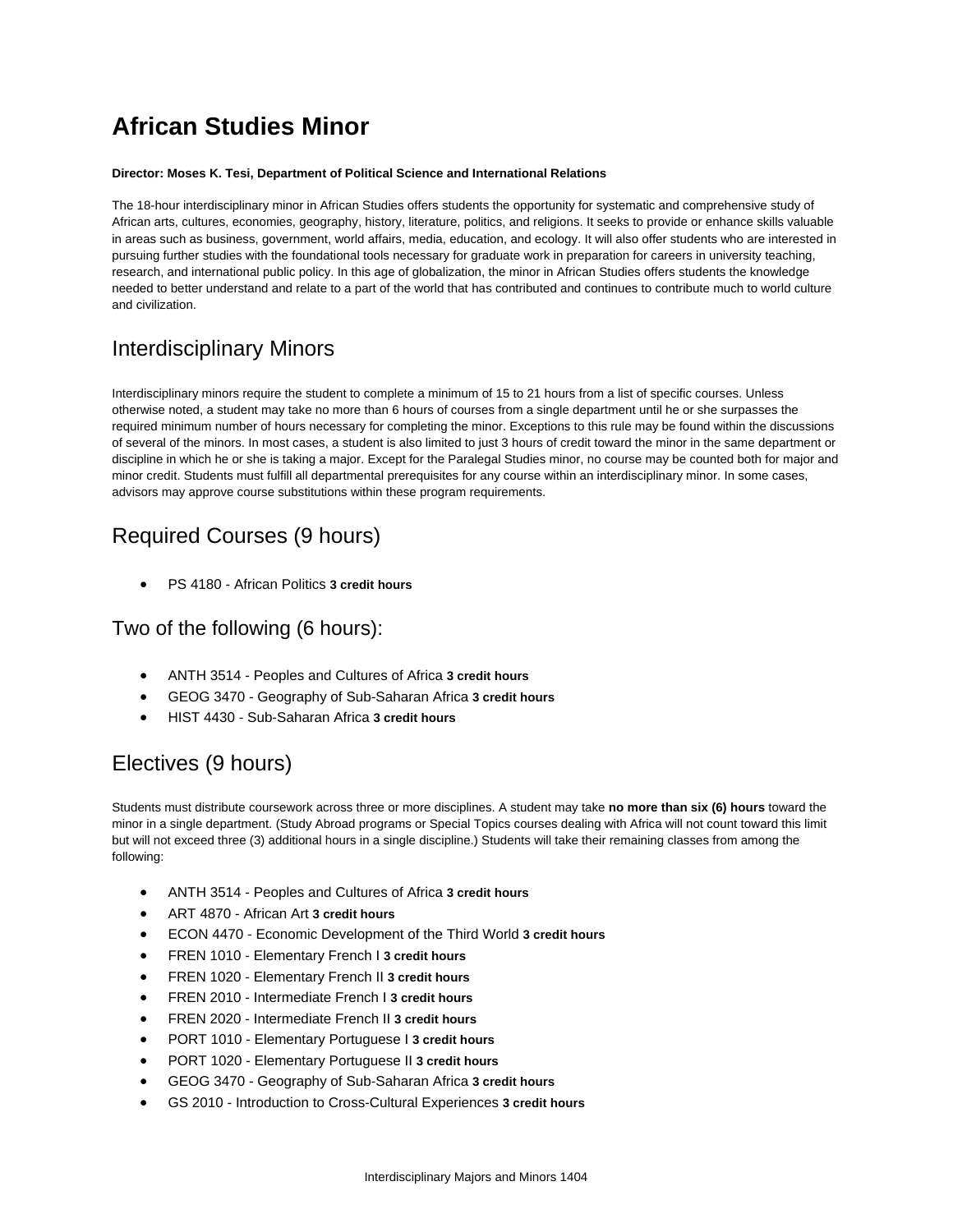- GS 3010 Field Experience and Study Abroad **1 to 12 credit hours** (Approval of program director required)
- HIST 4430 Sub-Saharan Africa **3 credit hours**
- HIST 4550 Women in Modern Africa **3 credit hours**
- HIST 4810 History of Women in the Third World **3 credit hours**
- PS 3780 Study Abroad **3 to 6 credit hours** (Approval by program director regarding the country of study required)
- PS 4390 Special Topics in Political Science **3 credit hours** (Approval by program director regarding the topic of study required)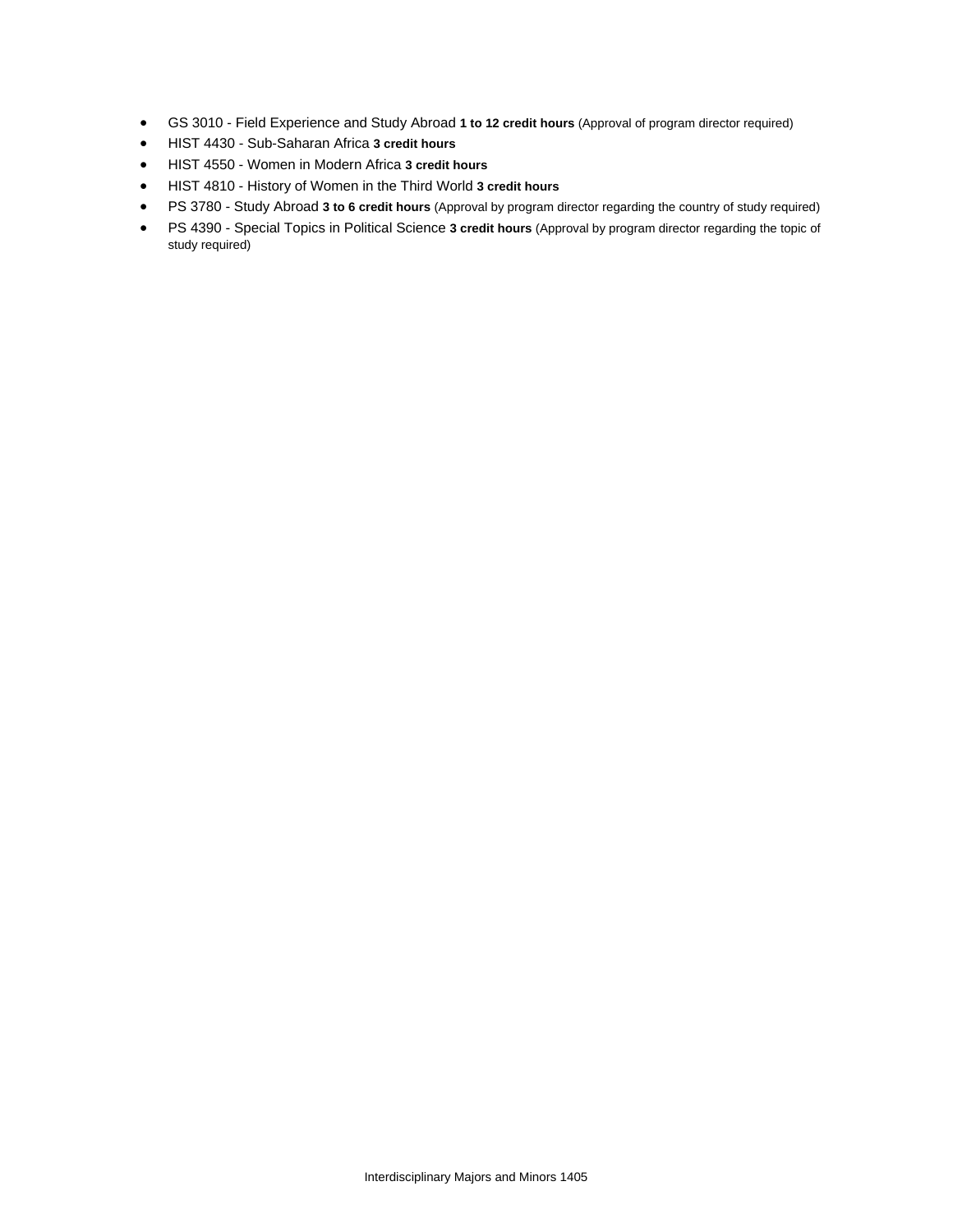# **American Culture Minor**

### **History**

#### **Advisor: Susan E. Myers-Shirk**

The 18-hour interdisciplinary minor in American Culture is intended for students who want to explore a variety of disciplines as a way of thinking about U.S. culture. This minor is ideal for students who have wide-ranging interests. It is also an excellent choice for students who are politically engaged and want to understand contemporary U.S. culture and its problems. It is especially suited for students who wish to highlight the liberal arts element of their education.

## Interdisciplinary Minors

Interdisciplinary minors require the student to complete a minimum of 15 to 21 hours from a list of specific courses. Unless otherwise noted, a student may take no more than 6 hours of courses from a single department until he or she surpasses the required minimum number of hours necessary for completing the minor. Exceptions to this rule may be found within the discussions of several of the minors. In most cases, a student is also limited to just 3 hours of credit toward the minor in the same department or discipline in which he or she is taking a major. Except for the Paralegal Studies minor, no course may be counted both for major and minor credit. Students must fulfill all departmental prerequisites for any course within an interdisciplinary minor. In some cases, advisors may approve course substitutions within these program requirements.

## Required Courses (6 hours)

- HIST 3040 Topics in American Cultural History **3 credit hours** OR
- HIST 4740 American Cultural and Intellectual History **3 credit hours**
- ENGL 3310 Nineteenth-Century American Literature **3 credit hours** OR
- ENGL 3320 Twentieth-Century American Literature **3 credit hours** OR
- ENGL 3360 Multicultural Literature of the United States **3 credit hours**

## Electives (12 hours)

In addition to the core courses in history and English, students are required to take 12 semester hours of upper-division courses chosen in consultation with the minor advisor. Please see the advisor for a list of approved courses for the minor.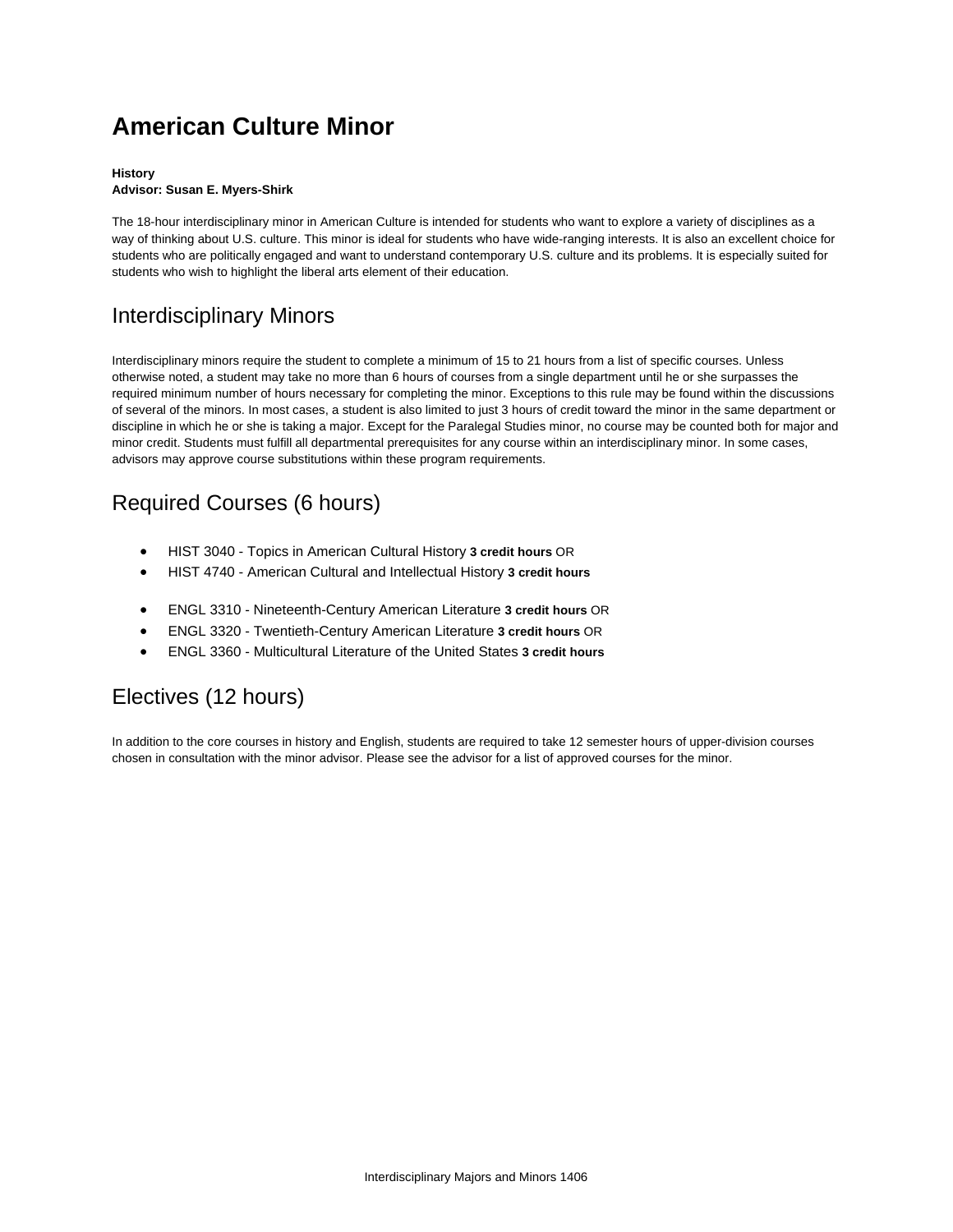# **Archaeology Minor**

#### **Advisor: Kevin E. Smith, Department of Sociology and Anthropology**

The minor in Archaeology draws upon the resources of anthropology, geography and geology, and history to provide a comprehensive view of modern archaeological techniques, particularly in those disciplines involved with diachronic studies of human cultures. In consultation with the advisor and appropriate departmental advisors, students may pursue flexible elective tracks focusing on the application of archaeological methods and techniques in anthropology, geography, or history. The minor in Archaeology requires 18 credit hours, including 9 hours of required courses and 9 hours of general electives from the list below. Each student is required to take electives from at least two departments, and a selection from all three departments is encouraged.

## Interdisciplinary Minors

Interdisciplinary minors require the student to complete a minimum of 15 to 21 hours from a list of specific courses. Unless otherwise noted, a student may take no more than 6 hours of courses from a single department until he or she surpasses the required minimum number of hours necessary for completing the minor. Exceptions to this rule may be found within the discussions of several of the minors. In most cases, a student is also limited to just 3 hours of credit toward the minor in the same department or discipline in which he or she is taking a major. Except for the Paralegal Studies minor, no course may be counted both for major and minor credit. Students must fulfill all departmental prerequisites for any course within an interdisciplinary minor. In some cases, advisors may approve course substitutions within these program requirements.

## Required Courses (9 hours)

- ANTH 2210 Introduction to World Prehistory **3 credit hours**
- ANTH 3530 Anthropology Research Methods **3 credit hours** OR
- ANTH 3610 Archaeological Methods **3 credit hours** OR
- ANTH 4300 Human Osteology **3 credit hours** OR
- ANTH 4950 Archaeological Field School **3 to 6 credit hours** OR
- HIST 3730 Research Methods in Historical Archaeology **3 credit hours** OR
- HIST 4870 Field Course in Historical Archaeology **3 to 6 credit hours (3 credit hours required)**
- PGEO 4380 Cartography **4 credit hours** OR
- PGEO 4490 Remote Sensing **4 credit hours** OR
- PGEO 4530 Geographic Information Systems **3 credit hours**

### Electives (9 hours)

- ANTH 2230 Tennessee Archaeology **3 credit hours**
- ANTH 2240 Sunken Continents, Lost Tribes, and Ancient Astronauts **3 credit hours**
- ANTH 3210 Archaeology **3 credit hours**
- ANTH 3350 Archaeology of Death **3 credit hours**
- ANTH 3520 North American Prehistoric Archaeology **3 credit hours**
- ANTH 3521 Mesoamerican Archaeology **3 credit hours**
- ANTH 3530 Anthropology Research Methods **3 credit hours**
- ANTH 3610 Archaeological Methods **3 credit hours**
- ANTH 3720 Environmental Anthropology **3 credit hours**
- ANTH 4300 Human Osteology **3 credit hours**
- ANTH 4520 Archaeology of the Southeastern United States **3 credit hours**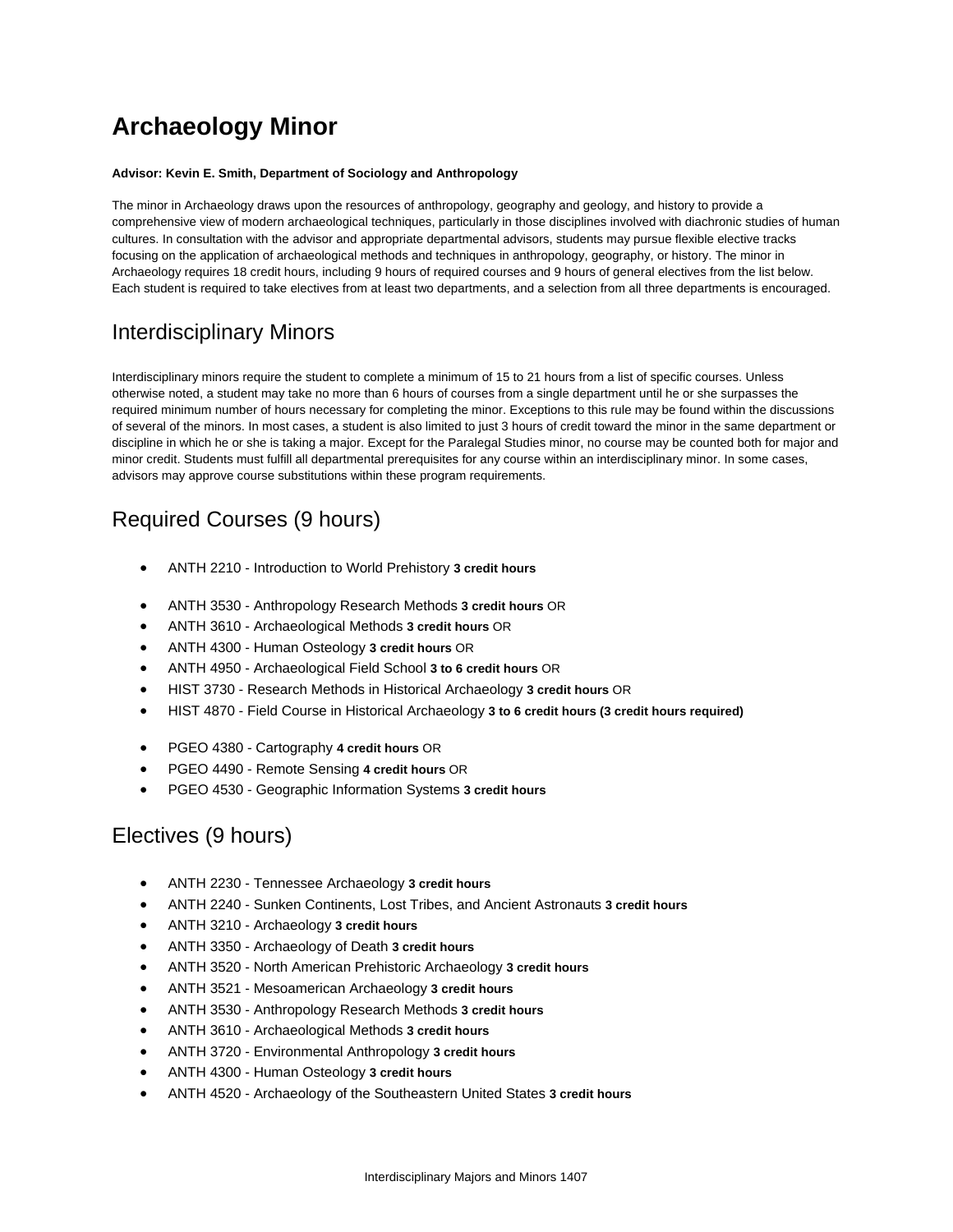- ANTH 4620 Environmental Archaeology **3 credit hours**
- ANTH 4950 Archaeological Field School **3 to 6 credit hours**
- GEOG 3720 Cultural Ecology **3 credit hours**
- PGEO 4380 Cartography **4 credit hours**
- PGEO 4490 Remote Sensing **4 credit hours**
- PGEO 4530 Geographic Information Systems **3 credit hours**
- GEOG 4540 Geography of Indigenous Peoples **3 credit hours**
- GEOL 1030 Introduction to Earth Science **3 credit hours** AND
- GEOL 1031 Introduction to Earth Science Lab **1 credit hour**
- GEOL 1040 Physical Geology **4 credit hours** AND
- GEOL 1041 Physical Geology Lab **0 credit hours**
- GEOL 4020 Geomorphic Regions of the United States **4 credit hours**
- HIST 3110 Explorations in Public History **3 credit hours**
- HIST 3730 Research Methods in Historical Archaeology **3 credit hours**
- HIST 4860 Historical Archaeology **3 credit hours** OR
- ANTH 4860 Historical Archaeology **3 credit hours**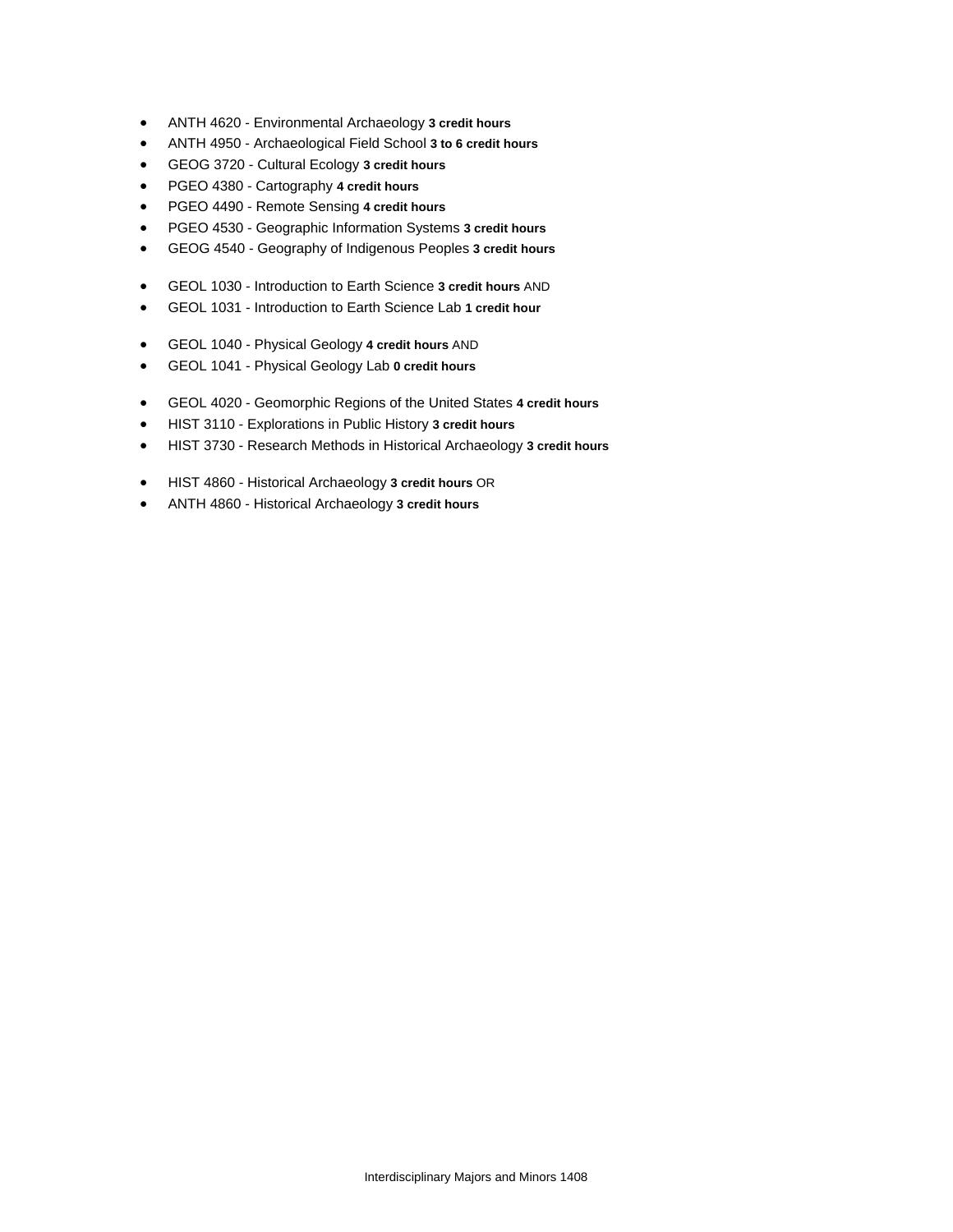# **Asian Studies Minor**

#### **Advisor: Ida Fadzillah Leggett, Department of Sociology and Anthropology**

The minor in Asian Studies is designed to provide students an opportunity to examine the cultures, economies, geography, histories, governments, philosophies, politics, and religions of Asia. The minor requires 18 semester hours within an interdisciplinary structure. All students pursuing the minor are required to take 6 hours from the core and 12 hours from the general electives. Directed readings, special topics, internships, or language instruction in any pertinent department may be pursued with prior approval of the minor advisor. No more than 6 hours of these courses may be counted towards the minor.

### Interdisciplinary Minors

Interdisciplinary minors require the student to complete a minimum of 15 to 21 hours from a list of specific courses. Unless otherwise noted, a student may take no more than 6 hours of courses from a single department until he or she surpasses the required minimum number of hours necessary for completing the minor. Exceptions to this rule may be found within the discussions of several of the minors. In most cases, a student is also limited to just 3 hours of credit toward the minor in the same department or discipline in which he or she is taking a major. Except for the Paralegal Studies minor, no course may be counted both for major and minor credit. Students must fulfill all departmental prerequisites for any course within an interdisciplinary minor. In some cases, advisors may approve course substitutions within these program requirements.

## Core (6 hours)

- ANTH 3510 Peoples and Cultures of Southeast Asia **3 credit hours**
- GEOG 3440 Geography of Asia and Pacific Rim **3 credit hours**
- PHIL 3200 Asian Thought **3 credit hours**
- PS 4310 Comparative Asian Government **3 credit hours**

## Electives (12 hours)

- ANTH 3509 Peoples and Cultures of China and Japan **3 credit hours**
- ANTH 3510 Peoples and Cultures of Southeast Asia **3 credit hours**
- GEOG 3440 Geography of Asia and Pacific Rim **3 credit hours**
- GEOG 4500 Geography of the Middle East and North Africa **3 credit hours**
- HIST 3080 Topics in Modern Middle East History **3 credit hours**
- HIST 4440 The Middle East **3 credit hours**
- HIST 4450 Japan **3 credit hours**
- HIST 4460 China **3 credit hours**
- PHIL 3200 Asian Thought **3 credit hours**
- PS 4190 Middle East Politics **3 credit hours**
- PS 4310 Comparative Asian Government **3 credit hours**
- RS 4050 Judaism, Christianity, and Islam **3 credit hours**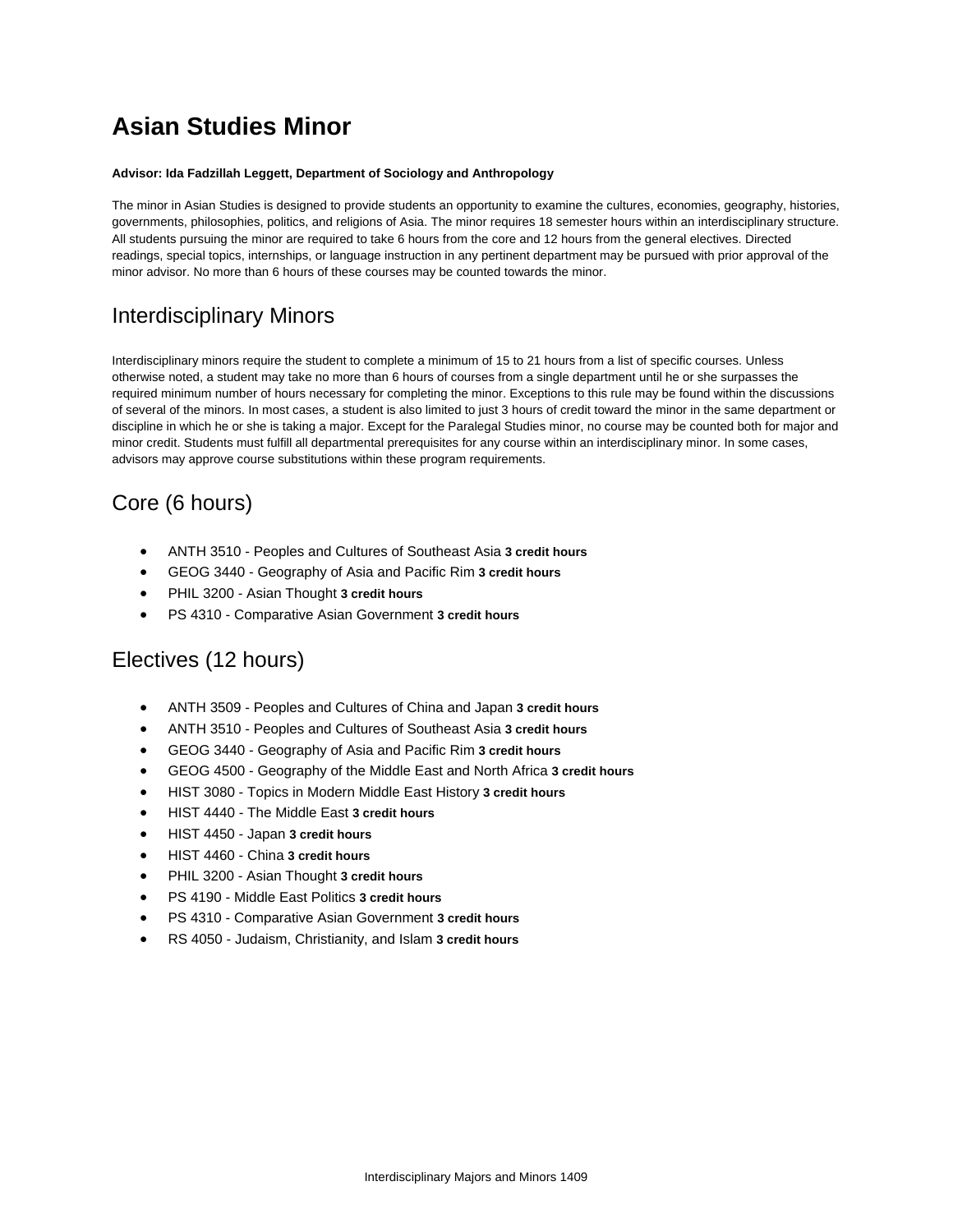# **Behavioral Research Minor**

**Psychology Advisor: Skip Kendrick Skip.Kendrick@mtsu.edu**

The interdisciplinary minor in Behavioral Research is designed for students who want more specialized instruction in research skills and data analysis. This interdisciplinary minor consists of 15 credit hours. Students select courses from the two categories of Statistics and Research Methods with the following provisions:

- 1. A student may take no more than 6 credit hours of courses (or 7 credit hours if one course has a lab or is a 4-credit course) from a single department until he or she surpasses the required minimum number of hours necessary for completing the minor;
- 2. A student is limited to just 3 hours of credit (or 4 credit hours if one course has a lab or is a 4-credit course) toward the minor in the same department or discipline in which he or she is taking a major;
- 3. Courses cannot be counted for both the major and minor; and
- 4. Students must fulfill all departmental prerequisites for any course within an interdisciplinary minor.

If you have any questions about this minor, contact advisor.

## Interdisciplinary Minors

Interdisciplinary minors require the student to complete a minimum of 15 to 21 hours from a list of specific courses. Unless otherwise noted, a student may take no more than 6 hours of courses from a single department until he or she surpasses the required minimum number of hours necessary for completing the minor. Exceptions to this rule may be found within the discussions of several of the minors. In most cases, a student is also limited to just 3 hours of credit toward the minor in the same department or discipline in which he or she is taking a major. Except for the Paralegal Studies minor, no course may be counted both for major and minor credit. Students must fulfill all departmental prerequisites for any course within an interdisciplinary minor. In some cases, advisors may approve course substitutions within these program requirements.

## Statistics (6-9 hours)

- BIA 2610 Statistical Methods **3 credit hours** <sup>1</sup>
- BIA 3620 Introduction to Business Analytics **3 credit hours** AND 2
- BIA 3621 Introduction to Business Analytics Lab **0 credit hours** <sup>3</sup>
- MATH 1530 Applied Statistics **3 credit hours**
- MATH 2050 Probability and Statistics **3 credit hours**
- MATH 2110 Data Analysis **1 credit hour** <sup>4</sup>
- MATH 2530 Applied Statistics II **3 credit hours** <sup>5</sup>
- PSY 3020 Basic Statistics for Behavioral Science **3 credit hours** <sup>6</sup>
- PSY 4070 Advanced Statistics for the Behavioral Sciences **3 credit hours** <sup>7</sup>
- PSY 4260 Introduction to Psychological Testing **3 credit hours**
- SOC 3050 Data Analysis **4 credit hours**
- STAT 4360 Regression Analysis **3 credit hours** <sup>8</sup>
- STAT 4370 Nonparametric Statistics **3 credit hours** <sup>9</sup>
- STAT 4380 Experimental Design **3 credit hours** <sup>10</sup>
- SW 3120 Data Analysis for Social Work Practice **3 credit hours** <sup>11</sup>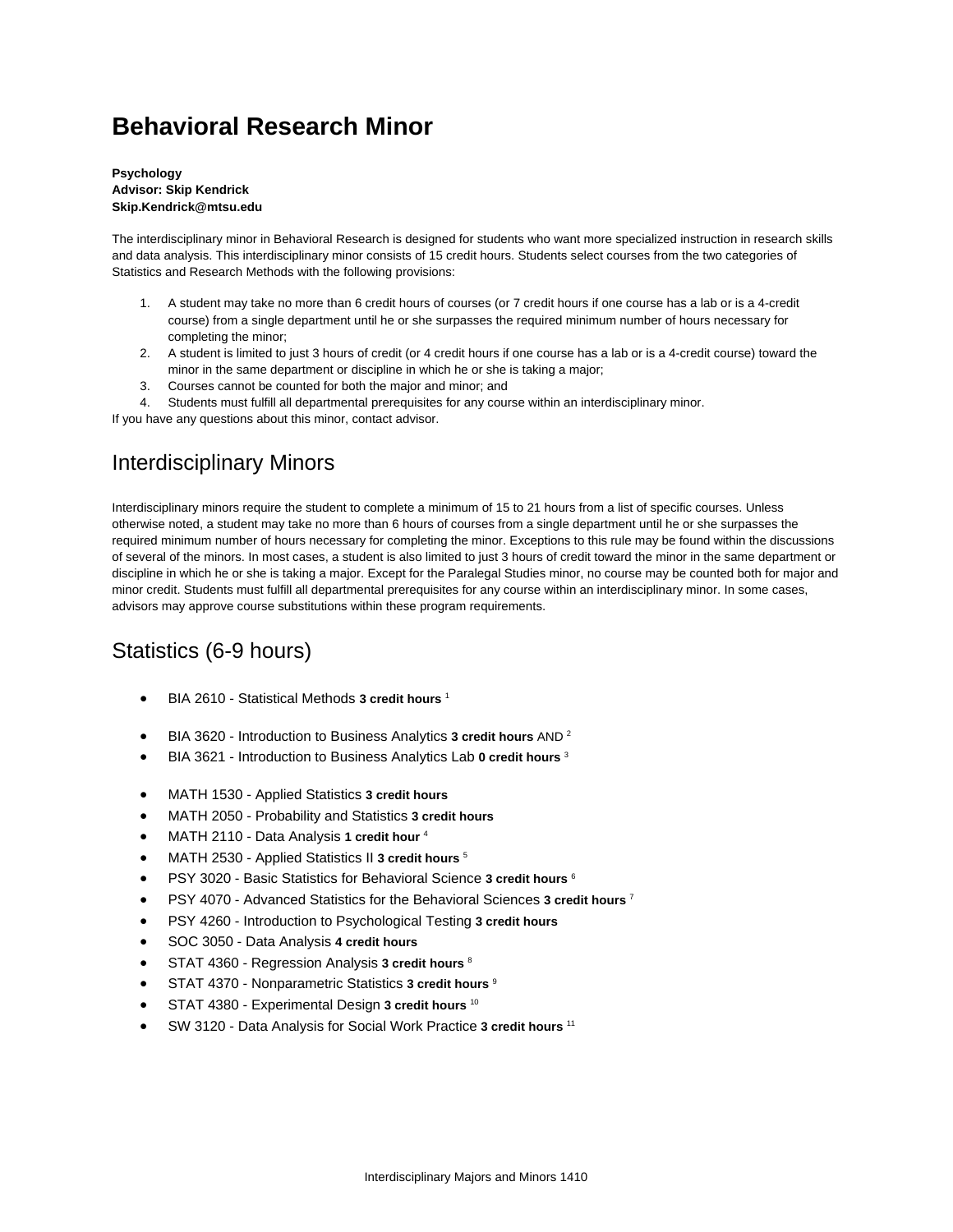### Research Methods (6-9 hours)

- JOUR 3660 Strategic Communication Research **3 credit hours** <sup>12</sup>
- JOUR 4660 Scientific Approaches to Media **3 credit hours** <sup>13</sup>
- MKT 3930 Marketing Research **3 credit hours** <sup>14</sup>
- MKT 4880 Applied Marketing Research **3 credit hours** <sup>15</sup>
- PHIL 4500 Philosophy of Science **3 credit hours**
- PS 3001 Research Methods in Political Science **3 credit hours**
- PSY 3070 Research Methods **3 credit hours** AND
- PSY 3071 Research Methods Lab **1 credit hour** <sup>16</sup>
- PSY 4080 Advanced Research Methods **3 credit hours** <sup>17</sup>
- SOC 3040 Research Methods **3 credit hours**
- SW 3110 Research Methods for Social Work Practice **3 credit hours** <sup>18</sup>

### Prerequisite Footnotes:

- <sup>1</sup>BIA 2610 Statistical Methods (Prerequisite: MATH 1630 or MATH 1810)
- <sup>2</sup>BIA 3620 Introduction to Business Analytics (Prerequisites: BIA 2610 or equivalent, junior standing; corequisite: BIA 3621)
- <sup>3</sup>BIA 3621 Introduction to Business Analytics Lab (Prerequisite: BIA 2610; corequisite: BIA 3620)
- <sup>4</sup> MATH 2110 Data Analysis (Prerequisite or corequisite: MATH 1530 or MATH 2050 or equivalent)
- **FMATH 2530 Applied Statistics II (Prerequisite: MATH 1530 or MATH 2050 or equivalent)**
- <sup>6</sup>PSY 3020 Basic Statistics for Behavioral Science (Prerequisite: MATH 1530 or MATH 1710 or MATH 1730 or higher)
- <sup>7</sup>PSY 4070 Advanced Statistics for the Behavioral Sciences (Prerequisites: PSY 3020 with a grade of B- or better and PSY 3070/3071 with a grade of B- or better)
- <sup>8</sup>STAT 4360 Regression Analysis (Prerequisite: MATH 2050 or equivalent)
- 9STAT 4370 Nonparametric Statistics (Prerequisite: MATH 2050 or equivalent)
- 10STAT 4380 Experimental Design (Prerequisite: MATH 2050 or equivalent)
- 11 SW 3120 Data Analysis for Social Work Practice (Prerequisite: SW 3110)
- <sup>12</sup> JOUR 3660 Strategic Communication Research (Prerequisites: JOUR 2710, permission of instructor, or permission of the School of Journalism and Strategic Media)
- <sup>13</sup> JOUR 4660 Scientific Approaches to Media (Prerequisite: Junior standing)
- 14 MKT 3930 Marketing Research (Prerequisites: MKT 3820; BIA 2610 or permission of instructor; junior standing and admission into the College of Business)
- 15 MKT 4880 Applied Marketing Research (Prerequisites: MKT 3930 and admission into the College of Business)
- 16PSY 3070 Research Methods / PSY 3071 Research Methods Lab (Prerequisite: PSY 3020)
- 17PSY 4080 Advanced Research Methods (Prerequisites: PSY 4070 with a grade of B- or better and PSY 3070/3071 with a grade of B- or better)
- <sup>18</sup>SW 3110 Research Methods for Social Work Practice (Prerequisite of SW 2570)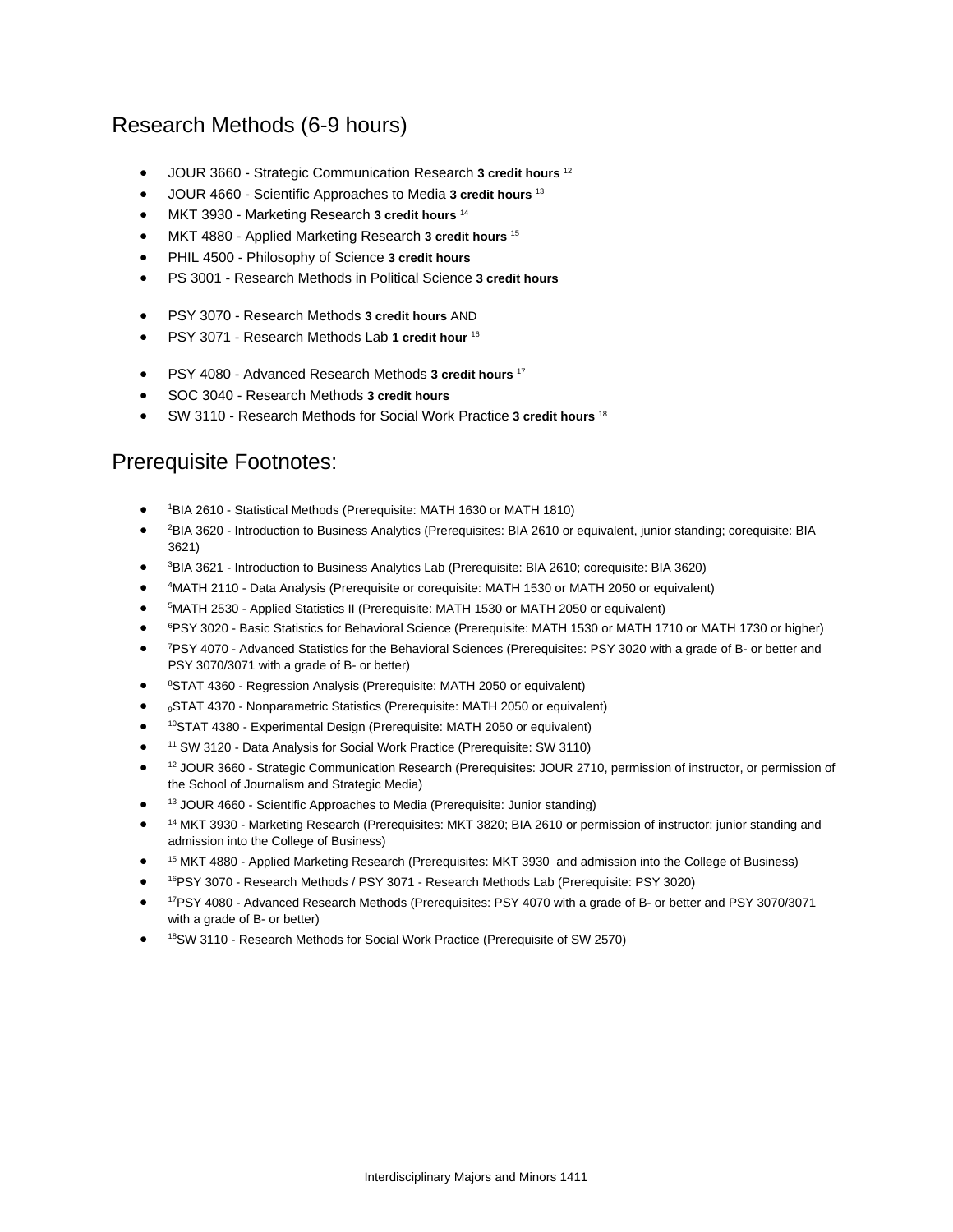# **Business Administration Minor**

#### **Management Jill Austin, Advisor**

The minor in Business Administration provides students with an overview of business. Business disciplines represented by the required courses in the minor include accounting, business law, computer information systems, finance, management, and marketing. The minor is designed for students who need a general knowledge of business as a foundation for work in their disciplines of study. A 2.00 GPA is required, and 3 hours at the upper-division level must be taken at MTSU.

## Required Courses (18 hours)

- INFS 2200 Introduction to Microcomputing **3 credit hours** OR
- INFS 3100 Principles of Management Information Systems **3 credit hours**
- ACTG 3000 Survey of Accounting for General Business **3 credit hours** OR
- ACTG 2110 Principles of Accounting I **3 credit hours** AND
- ACTG 2120 Principles of Accounting II **3 credit hours** OR
- ACTG 2125 Principles of Accounting II for Accounting Majors **3 credit hours**
- FIN 3000 Survey of Finance **3 credit hours** OR
- FIN 3010 Principles of Corporate Finance **3 credit hours**
- BLAW 3400 Legal Environment of Business **3 credit hours** OR
- BLAW 3430 Commercial Law **3 credit hours**
- MGMT 3610 Principles of Management **3 credit hours**
- MKT 3820 Principles of Marketing **3 credit hours**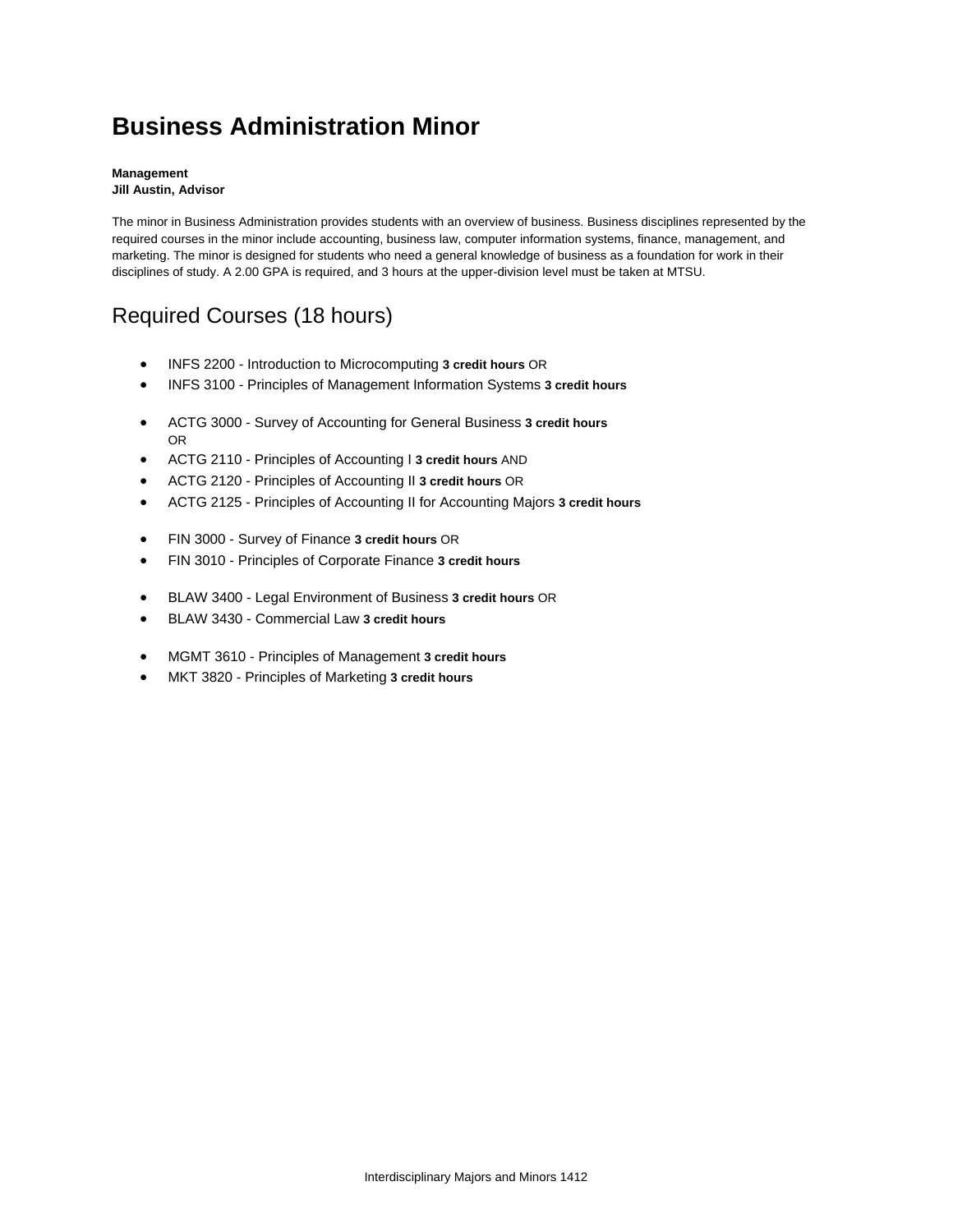# **Classical Studies Minor**

#### **History Advisor: Dawn McCormack**

The 18-hour minor in Classical Studies is designed to increase students' knowledge of ancient Greece and Rome and of their continuing influence through the ages. Students are required to complete two courses of Intermediate Latin (LATN 2010 and LATN 2020), for which the prerequisites are LATN 1010 and LATN 1020 or equivalent. A placement test is available in the Department of Foreign Languages and Literatures.

## Interdisciplinary Minors

Interdisciplinary minors require the student to complete a minimum of 15 to 21 hours from a list of specific courses. Unless otherwise noted, a student may take no more than 6 hours of courses from a single department until he or she surpasses the required minimum number of hours necessary for completing the minor. Exceptions to this rule may be found within the discussions of several of the minors. In most cases, a student is also limited to just 3 hours of credit toward the minor in the same department or discipline in which he or she is taking a major. Except for the Paralegal Studies minor, no course may be counted both for major and minor credit. Students must fulfill all departmental prerequisites for any course within an interdisciplinary minor. In some cases, advisors may approve course substitutions within these program requirements.

## Required Courses (6 hours)

- LATN 2010 Intermediate Latin I **3 credit hours**
- LATN 2020 Intermediate Latin II **3 credit hours**

## Electives (12 hours)

- ENGL 3400 European Literature to 1400 **3 credit hours**
- ENGL 3410 Classical Mythology **3 credit hours**
- HIST 4410 Classical History **3 credit hours**
- PHIL 1030 Introduction to Philosophy **3 credit hours**
- PHIL 4010 History of Ancient and Medieval Philosophy **3 credit hours**
- PHIL 4020 History of Modern Philosophy **3 credit hours**
- PS 4230 Classical Political Theory **3 credit hours**
- UH 3500 Junior Interdisciplinary Seminar **3 credit hours** (Mythology and Film) \*
- UH 3500 Junior Interdisciplinary Seminar **3 credit hours** (Greek Culture) \*
- UH 4600 Senior Interdisciplinary Seminar **3 credit hours** (Approaches to Mythology) \*

### NOTE:

\* GPA of 3.00 required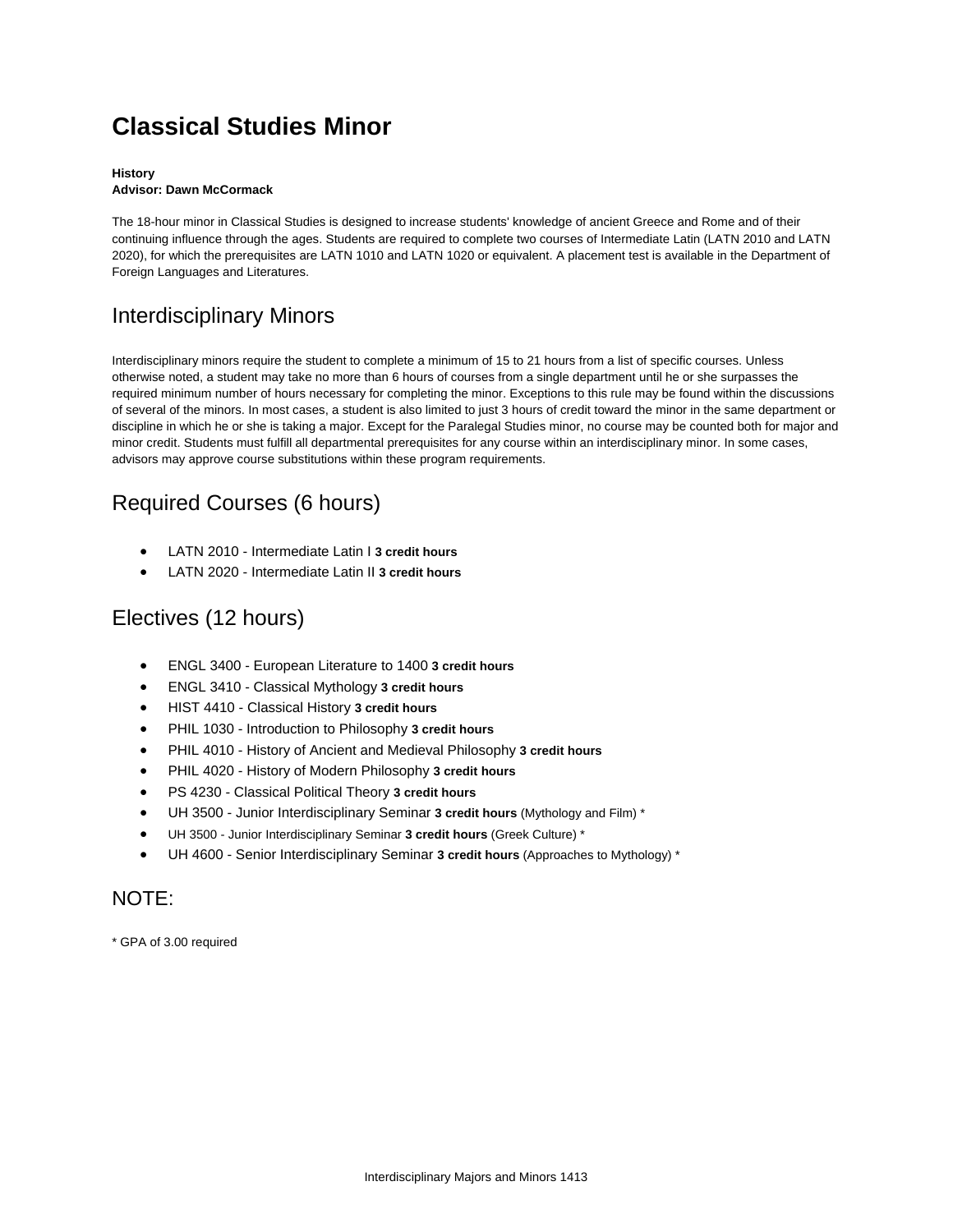# **Early Modern European Studies Minor**

#### **World Languages, Literatures, and Cultures Advisor: Theresa McBreen**

The minor in Early Modern European Studies requires 18 hours and is designed to increase students' knowledge of European cultures during the period from the end of the Middle Ages through the nineteenth century.

### Interdisciplinary Minors

Interdisciplinary minors require the student to complete a minimum of 15 to 21 hours from a list of specific courses. Unless otherwise noted, a student may take no more than 6 hours of courses from a single department until he or she surpasses the required minimum number of hours necessary for completing the minor. Exceptions to this rule may be found within the discussions of several of the minors. In most cases, a student is also limited to just 3 hours of credit toward the minor in the same department or discipline in which he or she is taking a major. Except for the Paralegal Studies minor, no course may be counted both for major and minor credit. Students must fulfill all departmental prerequisites for any course within an interdisciplinary minor. In some cases, advisors may approve course substitutions within these program requirements.

### Choose 18 hours from the following:

- ART 3910 Italian Renaissance Art History **3 credit hours**
- GEOG 3430 Geographical Approach to Contemporary Europe **3 credit hours**
- HIST 1010 Survey Western Civilization I **3 credit hours**
- HIST 4270 Europe 1815-1900 **3 credit hours**
- HIST 4330 Russia to the Twentieth Century **3 credit hours**

### Languages

- FREN 1010 Elementary French I **3 credit hours**
- FREN 1020 Elementary French II **3 credit hours**
- FREN 2010 Intermediate French I **3 credit hours**
- FREN 2020 Intermediate French II **3 credit hours**
- GERM 1010 Elementary German I **3 credit hours**
- GERM 1020 Elementary German II **3 credit hours**
- GERM 2010 Intermediate German I **3 credit hours**
- GERM 2020 Intermediate German II **3 credit hours**
- SPAN 1010 Elementary Spanish I **3 credit hours**
- SPAN 1020 Elementary Spanish II **3 credit hours**
- SPAN 2010 Intermediate Spanish I **3 credit hours**
- SPAN 2020 Intermediate Spanish II **3 credit hours**
- RUSS 1010 Elementary Russian I **3 credit hours**
- RUSS 1020 Elementary Russian II **3 credit hours**
- RUSS 2010 Intermediate Russian I **3 credit hours**
- RUSS 2020 Intermediate Russian II **3 credit hours**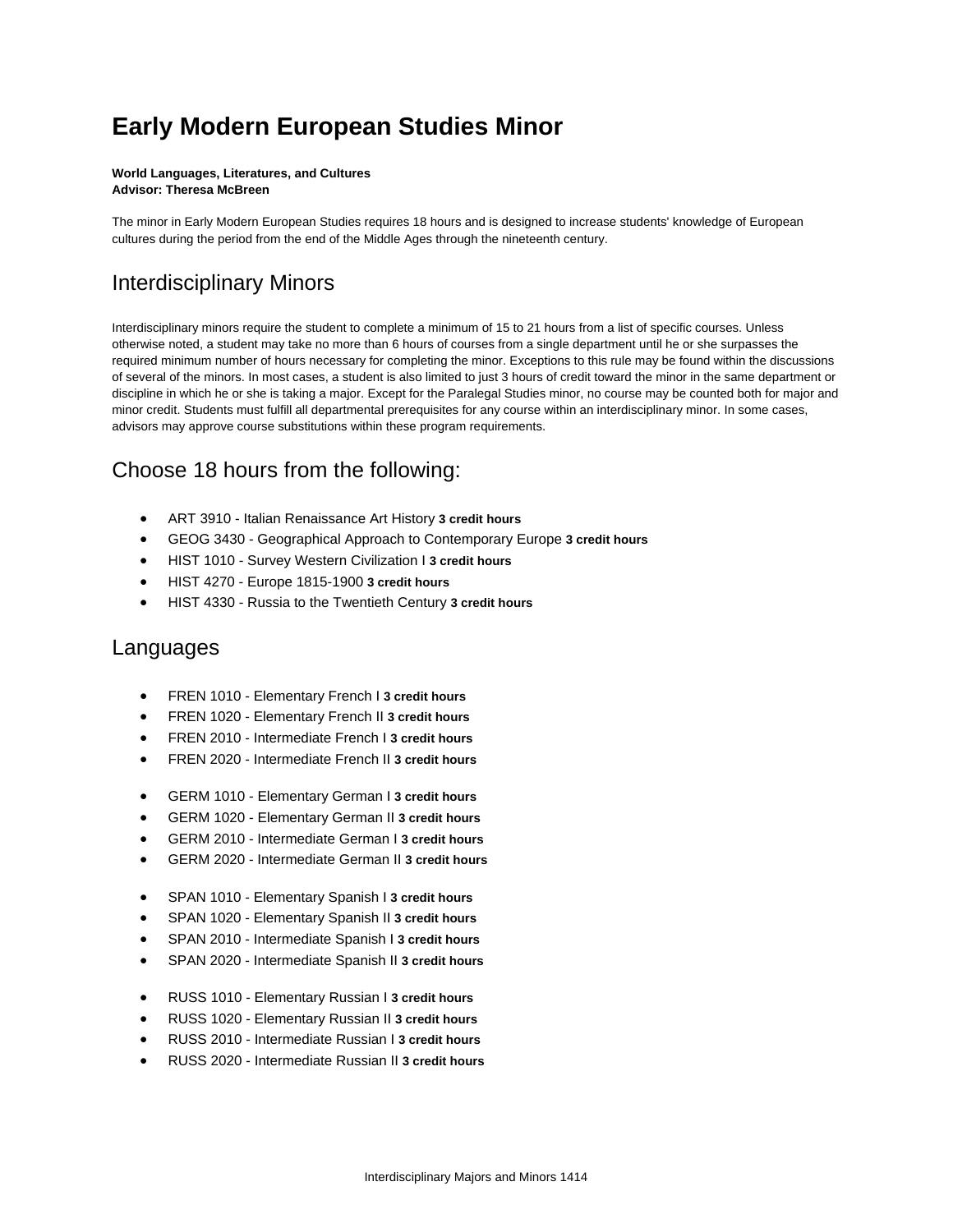- LATN 1010 Elementary Latin I **3 credit hours**
- LATN 1020 Elementary Latin II **3 credit hours**

### **Literature**

- ENGL 3120 English Literature: The Sixteenth Century **3 credit hours**
- ENGL 3210 English Literature: Restoration and Eighteenth Century **3 credit hours**
- ENGL 3220 English Literature: 1790-1850 **3 credit hours**
- ENGL 3230 English Literature: The Victorian Period **3 credit hours**
- ENGL 3420 European Literature: 1400-1800 **3 credit hours**
- FREN 3050 Survey of French Literature and Culture (Middle Ages-1800) **3 credit hours**
- FREN 4030 Topics in Nineteenth-Century French Literature **3 credit hours**
- FREN 4060 Topics in Neoclassical French Literature **3 credit hours**
- GERM 3050 Survey of German Culture **3 credit hours**
- GERM 4010 Topics in German Literature and Culture **3 credit hours**
- GERM 4020 German Literature: 1725-1880 **3 credit hours**
- MUHL 4630 Seventeenth- and Eighteenth-Century Music **3 credit hours** \*
- MUHL 4640 Nineteenth-Century Music **3 credit hours** \*
- PHIL 4020 History of Modern Philosophy **3 credit hours**
- PS 4230 Classical Political Theory **3 credit hours**
- SPAN 3060 Introduction to Hispanic Culture **3 credit hours**
- SPAN 4020 Spanish Literature I **3 credit hours**
- THEA 4800 Theatre History I: Greek Period to Restoration **3 credit hours**
- THEA 4810 Theatre History II: Restoration to Present **3 credit hours**

### NOTE:

*\*By permission of instructor only*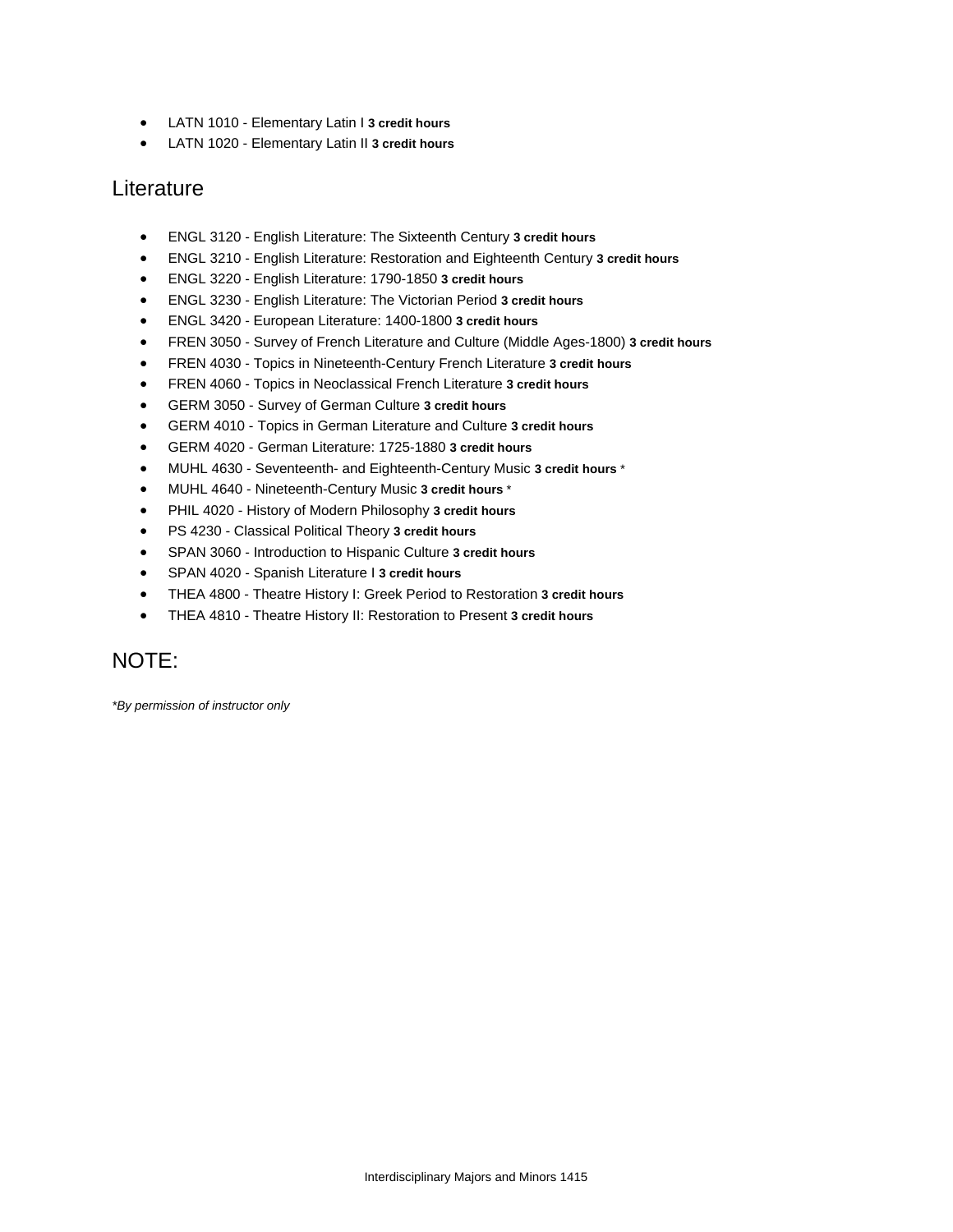# **Entertainment Technology Minor**

#### **Recording Industry Advisor: Matt Foglia**

The Entertainment Technology minor consists of courses primarily from recording industry, electronic media communication, and theatre that introduce sound, video, and lighting technologies used within the entertainment industry. The student must complete 18 hours of coursework. Audio Production majors are limited to 9 hours of AP/RIM courses and may not use AP/RIM courses required in Audio Production. See the minor advisor to help select courses.

**NOTE:** *See information below about RIM courses for nonmajors.*

## Interdisciplinary Minors

Interdisciplinary minors require the student to complete a minimum of 15 to 21 hours from a list of specific courses. Unless otherwise noted, a student may take no more than 6 hours of courses from a single department until he or she surpasses the required minimum number of hours necessary for completing the minor. Exceptions to this rule may be found within the discussions of several of the minors. In most cases, a student is also limited to just 3 hours of credit toward the minor in the same department or discipline in which he or she is taking a major. Except for the Paralegal Studies minor, no course may be counted both for major and minor credit. Students must fulfill all departmental prerequisites for any course within an interdisciplinary minor. In some cases, advisors may approve course substitutions within these program requirements.

## Required Courses (18 hours)

Select 18 hours from the list below:

- ART 1610 Two-Dimensional Design **3 credit hours**
- EMC 1050 Basic Digital Photography and Imaging **3 credit hours** OR
- PHOT 1050 Basic Digital Photography and Imaging **3 credit hours**
- PHOT 2050 Basic Black and White Photography **3 credit hours**
- VFP 2130 Single Cam I **3 credit hours**
- VFP 2131 Multi Cam I **3 credit hours**
- VFP 2410 Networks Then and Now **3 credit hours**
- EMC 2500 Survey of Interactive Media **3 credit hours**
- VFP 3000 Films and Filmmakers **3 credit hours**
- EMC 3200 Still Digital Imaging **3 credit hours** OR
- PHOT 3200 Still Digital Imaging **3 credit hours**
- EMC 3210 Interactive Media Applications **3 credit hours**
- EMC 4800 Seminar in Media Issues **3 credit hours**
- ET 3610 Introduction to Electricity and Electronics **4 credit hours**
- ANIM 2300 Introduction to Digital Animation **3 credit hours**
- ANIM 3310 Texturing, Lighting, and Rendering **3 credit hours**
- ANIM 3320 Introduction to Digital Compositing **3 credit hours**
- PHYS 1600 Physics of Music **3 credit hours**
- RIM 3450 Advanced Commercial Musicianship **3 credit hours**
- RIM 3580 RIM Practicum **1 to 3 credit hours**
- RIM 4290 MIDI Sequencing and Virtual Instruments **3 credit hours**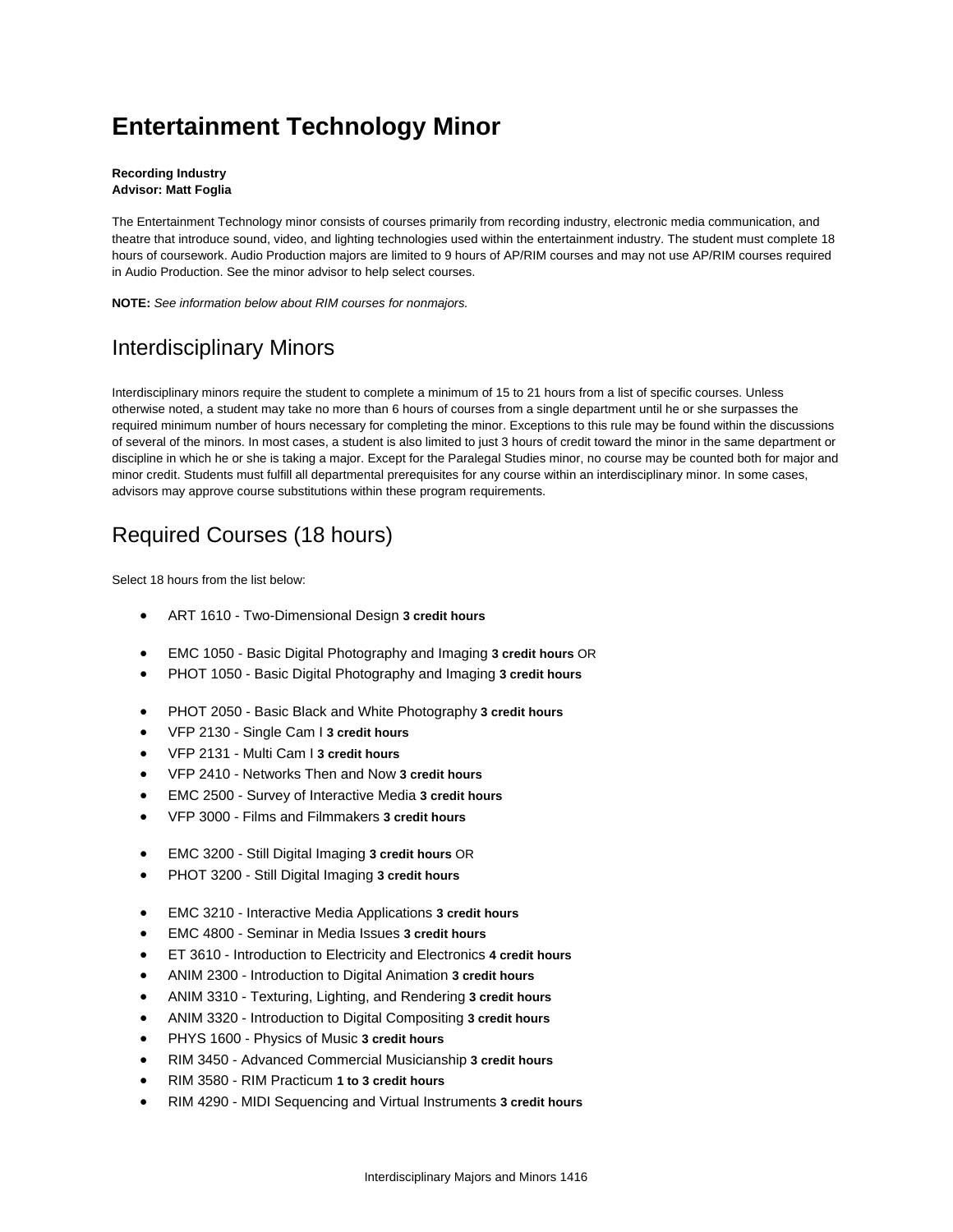- RIM 4300 Advanced Pro Tools Techniques **3 credit hours**
- RIM 4320 Concert Promotion and Touring **3 credit hours**
- RIM 4330 Sound Reinforcement **3 credit hours**
- RIM 4390 Ableton Live Production **3 credit hours**
- RIM 4480 Mastering **3 credit hours**
- RIM 4570 The Art of Soundtrack Design **3 credit hours**
- RIM 4575 Sound Effects Design for Picture **3 credit hours**
- RIM 4580 Sound for Picture **3 credit hours**
- RIM 4585 Advanced Sound for Picture **3 credit hours**
- RIM 4590 Computer Based Scoring for Visual Media **3 credit hours**
- RIM 4600 Mixing Techniques and Technologies **3 credit hours**
- RIM 4650 Multitrack Music Recording **3 credit hours**
- RIM 4660 Advanced Music Engineering **3 credit hours**
- RIM 4670 Studio Production **3 credit hours**
- RIM 4690 Digital Strategies for the Music Business **3 credit hours**
- RIM 4740 Independent Contracting: Pro Audio Freelance **3 credit hours**
- RIM 4830 Recording Studio Maintenance **3 credit hours**
- RIM 4910 Advanced Production Seminar **3 credit hours**
- THEA 1025 Stage Craft I **3 credit hours**
- THEA 3400 Lighting for Arts and Entertainment I **3 credit hours**
- THEA 4400 Lighting for Arts and Entertainment II **3 credit hours**
- THEA 4490 Advanced Topics in Lighting for Arts and Entertainment **3 credit hours**

### Note:

**Audio Production majors cannot use the following courses since they are already required in the major; however, the courses can be used by non-Recording Industry majors.**

- RIM 1230 Commercial Musicianship **3 credit hours**
- RIM 3010 Audio Fundamentals **3 credit hours**
- RIM 4100 Audio Signals and Systems **3 credit hours**
- RIM 4190 Introduction to MIDI and Sound Synthesis **3 credit hours**
- RIM 3300 Digital Audio Technology **3 credit hours**
- RIM 4400 Recording Studio Techniques **3 credit hours**
- RIM 4440 Critical Listening **3 credit hours**

### Transfer Note:

Up to 12 hours of coursework from a different university may be transferred into the minor with approval by the minor advisor, the chair for the Department of Recording Industry, and the dean for the College of Media and Entertainment.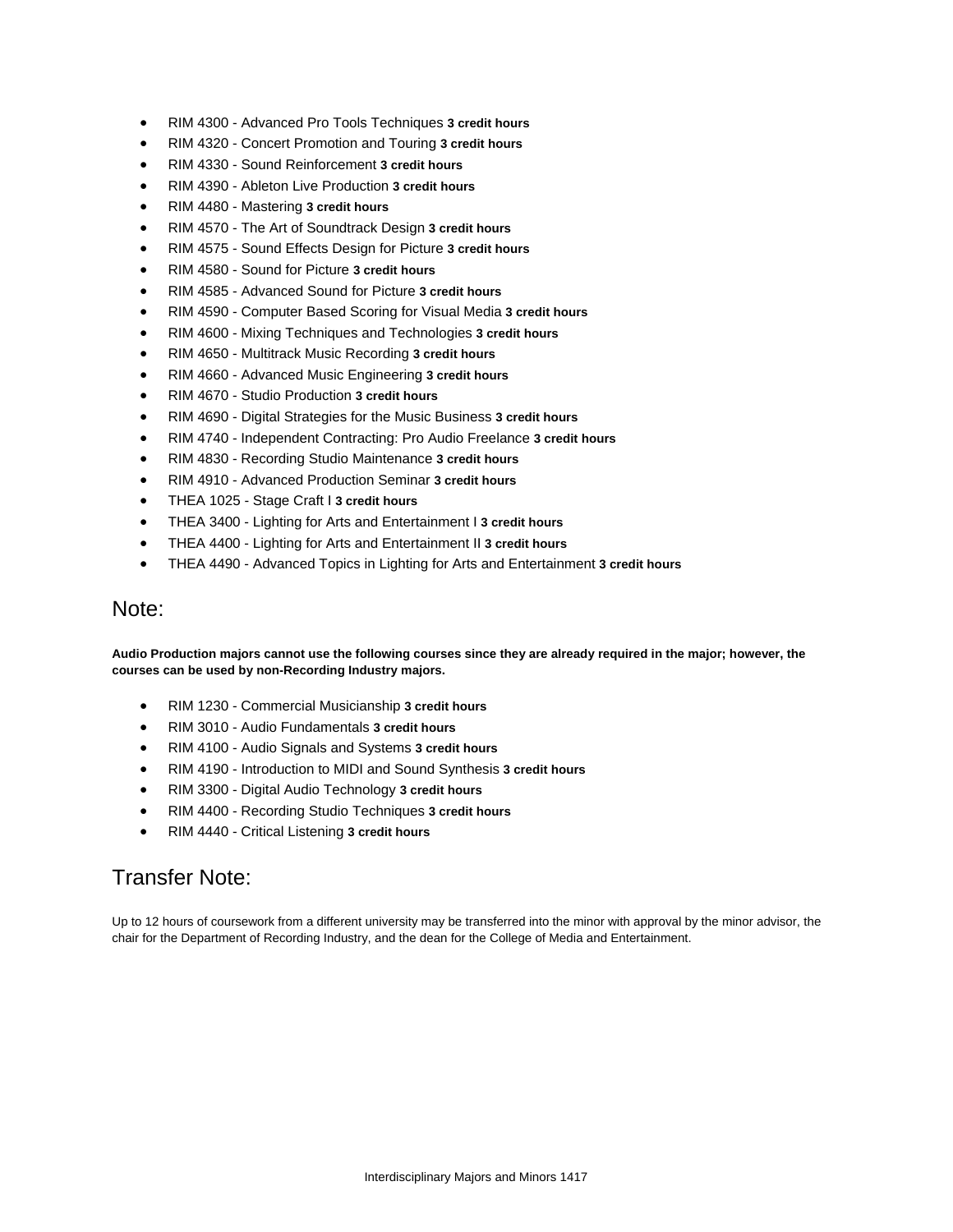# **Environment and Human Society Minor**

#### **History Advisor: Lynn Nelson**

The interdisciplinary minor in Environment and Human Society helps students who want to explore their relationship with the natural world in ways other than advanced scientific research. Students taking this minor will have the opportunity to look at many different aspects of our attempts to understand and solve environmental problems. Classes are offered in anthropology, biology, English, environmental science and technology, geography, history, journalism, philosophy, and recreation and leisure services. Students considering pursuing a career focusing on environmental matters, those in the sciences hoping to broaden their understanding of environmental issues, or anyone interested in learning more about humanity's relationship with the environment should consider this minor.

The Environment and Human Society minor requires 18 semester hours from the following courses. Students may not count more than 6 hours in any one department, or more than 6 hours of classes offered through the College of Basic and Applied Sciences. Other specific requirements are explained below.

## Interdisciplinary Minors

Interdisciplinary minors require the student to complete a minimum of 15 to 21 hours from a list of specific courses. Unless otherwise noted, a student may take no more than 6 hours of courses from a single department until he or she surpasses the required minimum number of hours necessary for completing the minor. Exceptions to this rule may be found within the discussions of several of the minors. In most cases, a student is also limited to just 3 hours of credit toward the minor in the same department or discipline in which he or she is taking a major. Except for the Paralegal Studies minor, no course may be counted both for major and minor credit. Students must fulfill all departmental prerequisites for any course within an interdisciplinary minor. In some cases, advisors may approve course substitutions within these program requirements.

## Required Courses (18 hours)

Select 18 hours from the following:

- ANTH 3310 Biological Anthropology **3 credit hours**
- ANTH 3720 Environmental Anthropology **3 credit hours**
- ANTH 4620 Environmental Archaeology **3 credit hours**
- BIOL 4540 Topics in Environmental Education **1 to 4 credit hours**
- ENGL 3300 Native American Literature **3 credit hours**
- ENGL 4900 Selected Topics in Literature and Language **3 credit hours** \*\*\*
- EST 2810 Introduction to Environmental Science **3 credit hours** \*
- GEOG 3120 Geography of Tennessee and the South **3 credit hours** \*\*
- GEOG 3410 Cultures and Landscapes of the United States and Canada **3 credit hours** \*\*
- GEOG 3420 Latin America in the 21st Century: Challenges, New Opportunities **3 credit hours** \*\*
- GEOG 3430 Geographical Approach to Contemporary Europe **3 credit hours** \*\*
- GEOG 3440 Geography of Asia and Pacific Rim **3 credit hours** \*\*
- GEOG 3470 Geography of Sub-Saharan Africa **3 credit hours** \*\*
- PGEO 1030 Physical Geography **4 credit hours**
- PGEO 4280 Special Topics and Problems in Physical Geography **1 to 6 credit hours** \*\*\*
- GEOG 4340 Historical Geography **3 credit hours**
- GEOG 4480 Recreational and Tourism Geography **3 credit hours**
- GEOG 4500 Geography of the Middle East and North Africa **3 credit hours** \*\*
- GEOG 4540 Geography of Indigenous Peoples **3 credit hours** \*\*
- HIST 3020 Topics in American History **3 credit hours** \*\*\*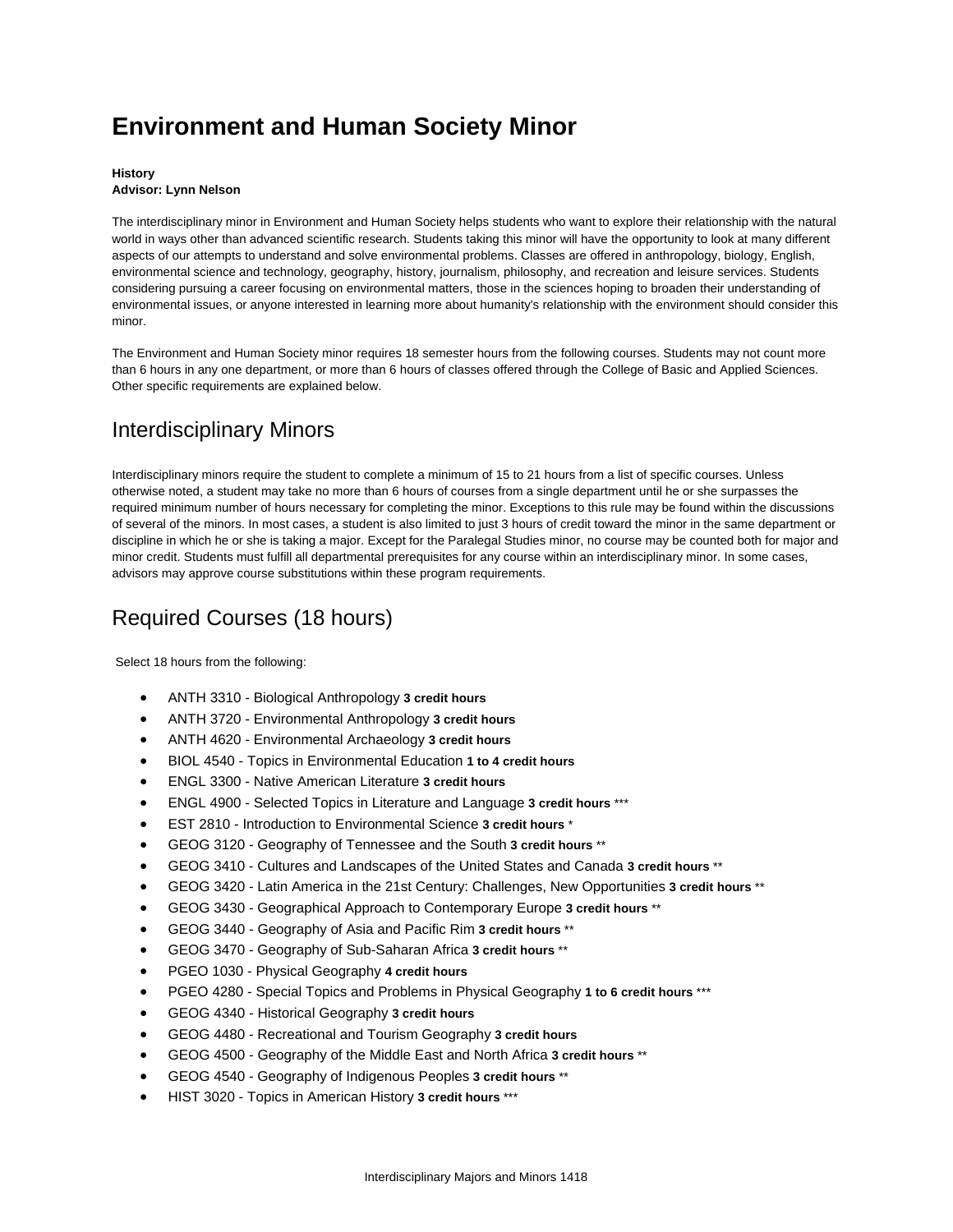- HIST 3030 Topics in African American History **3 credit hours** \*\*\*
- HIST 3040 Topics in American Cultural History **3 credit hours** \*\*\*
- HIST 3070 Topics in World History **3 credit hours** \*\*\*
- HIST 4640 Environmental History **3 credit hours**
- JOUR 3520 Special Topics in Professional Issues **3 credit hours** \*\*\*
- JOUR 3530 Feature Writing **3 credit hours** \*\*\*
- LSTS 4580 Seminar: Outdoor Recreation and Environmental Issues **3 credit hours**
- PHIL 4800 Readings in Philosophy **3 credit hours** \*\*\*

### NOTE:

*\* Environmental science class; students must complete 3 hours from one of these courses.* 

*\*\* Regional geography class. Students can only count 3 hours toward a minor.* 

*\*\*\* Special topics class. Content and projects must meet the mission of the Environment and Human Society minor. Check with the minor advisor for the applicability of each class.*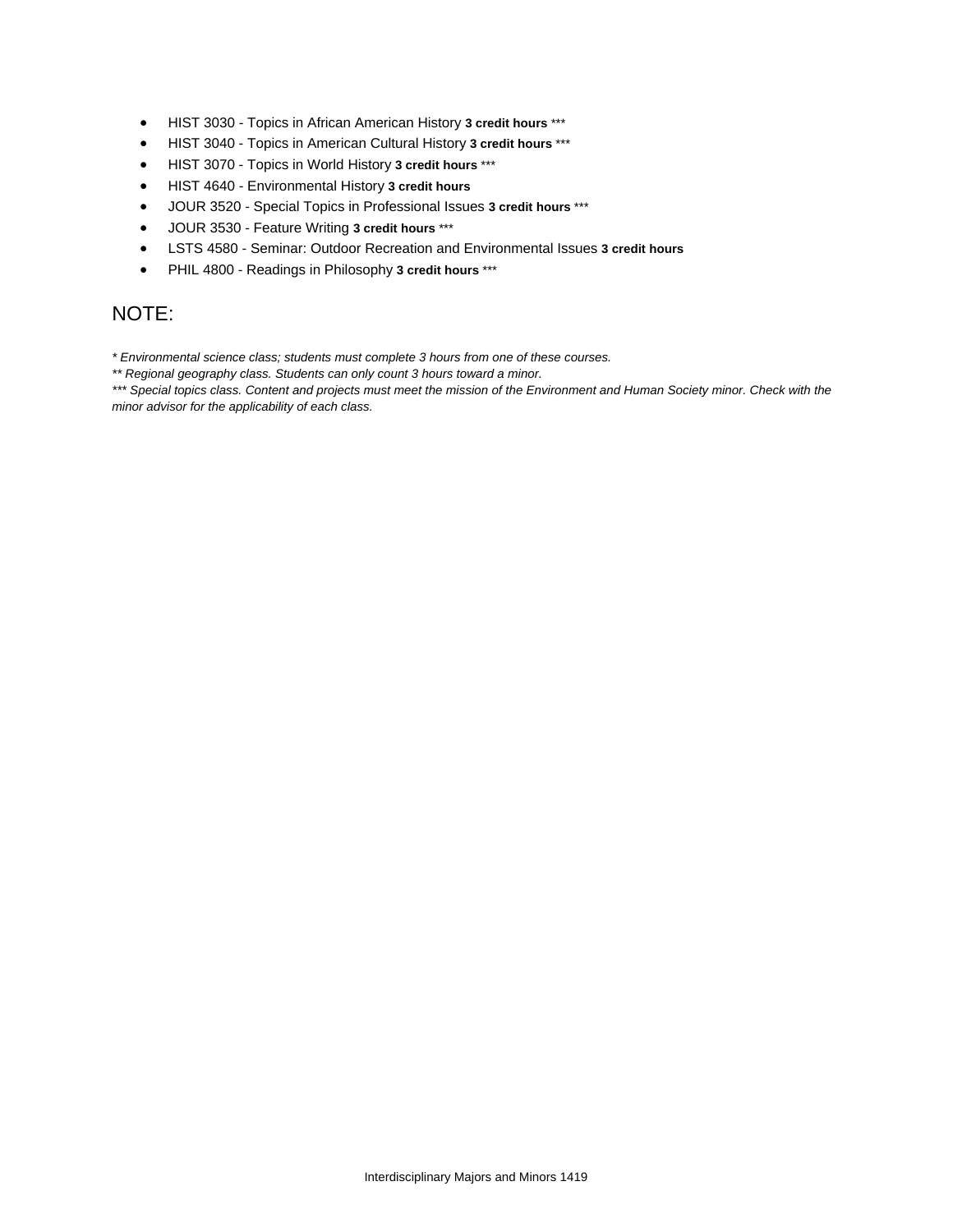# **Film Studies Minor**

#### **English Advisor: Robert Holtzclaw**

An interdisciplinary minor in Film Studies is designed to enhance the educational opportunities available to students interested in learning about and through film. Courses in the minor focus on various issues connected to narrative, theory, style, and assorted social/cultural concerns.

To fulfill requirements for the minor, a student will complete 18 hours (six courses) from those listed below. No more than 9 hours (three courses) should be taken in any single department, and courses from at least three of the participating departments should be included in the 18-hour total.

## Interdisciplinary Minors

Interdisciplinary minors require the student to complete a minimum of 15 to 21 hours from a list of specific courses. Unless otherwise noted, a student may take no more than 6 hours of courses from a single department until he or she surpasses the required minimum number of hours necessary for completing the minor. Exceptions to this rule may be found within the discussions of several of the minors. In most cases, a student is also limited to just 3 hours of credit toward the minor in the same department or discipline in which he or she is taking a major. Except for the Paralegal Studies minor, no course may be counted both for major and minor credit. Students must fulfill all departmental prerequisites for any course within an interdisciplinary minor. In some cases, advisors may approve course substitutions within these program requirements.

## Required Courses (18 hours)

Select 18 hours from the following:

- ANTH 3640 Visual Anthropology **3 credit hours**
- COMM 3300 Communication Theory **3 credit hours**
- ENGL 3850 Literature and Film **3 credit hours**
- ENGL 3860 Film Genre **3 credit hours**
- ENGL 3870 Film History **3 credit hours**
- ENGL 4855 Film Theory and Criticism **3 credit hours**
- ENGL 4860 Special Topics in Film Studies **3 credit hours** (topic varies; may be repeated)
- HIST 3180 History of Modern War in Film **3 credit hours**
- HUM 3500 Latino Images in U.S. Film **3 credit hours**
- HUM 4550 The Grail Legend in Film and Literature **3 credit hours**
- JOUR 3000 Introduction to Motion Pictures **3 credit hours** OR
- VFP 3000 Films and Filmmakers **3 credit hours**
- PHIL 3600 Philosophy and Film **3 credit hours**
- PS 3100 Politics and Film **3 credit hours**
- PS 3200 British Government and Films **3 credit hours**
- RIM 4570 The Art of Soundtrack Design **3 credit hours**

### NOTE:

*Other film-related courses are sometimes offered which can be counted as part of the Film Studies minor with prior approval. Consult the Film Studies advisor to determine if such courses are available for a particular semester.*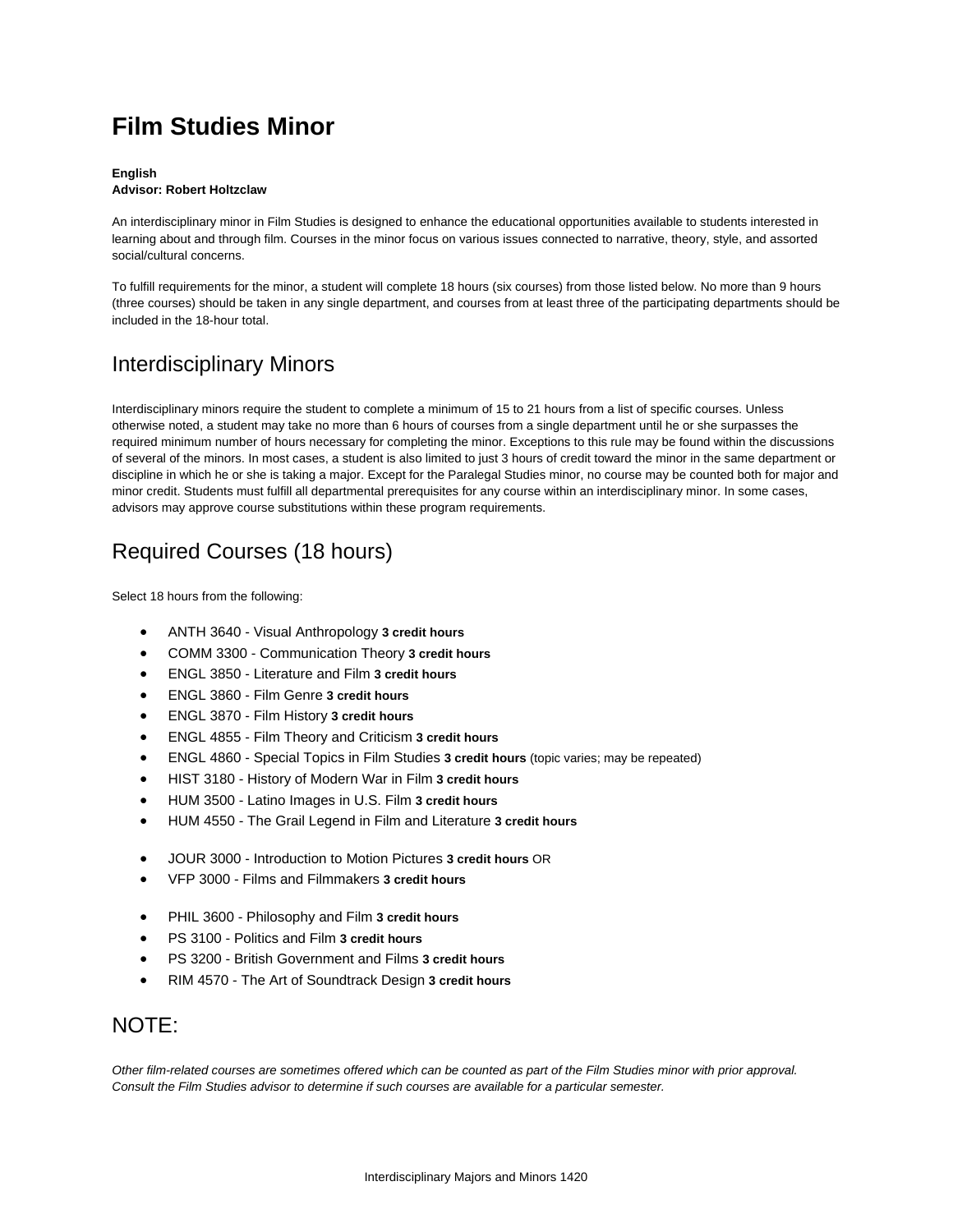# **Gerontology Minor (Aging Studies Program)**

#### **Sociology and Anthropology Director: J. Brandon Wallace**

The Aging Studies Program offers an interdisciplinary minor in Gerontology designed to meet the needs of students interested in pursuing a career working with or for the older adult population. The minor provides students the opportunity to examine the biological, psychological, sociological, and cultural perspectives which influence the status of the aging individual in society. Students who complete the Gerontology minor will be exposed to the basic social policies and personal skills required for working effectively with older persons.

## Interdisciplinary Minors

Interdisciplinary minors require the student to complete a minimum of 15 to 21 hours from a list of specific courses. Unless otherwise noted, a student may take no more than 6 hours of courses from a single department until he or she surpasses the required minimum number of hours necessary for completing the minor. Exceptions to this rule may be found within the discussions of several of the minors. In most cases, a student is also limited to just 3 hours of credit toward the minor in the same department or discipline in which he or she is taking a major. Except for the Paralegal Studies minor, no course may be counted both for major and minor credit. Students must fulfill all departmental prerequisites for any course within an interdisciplinary minor. In some cases, advisors may approve course substitutions within these program requirements.

## Program Requirements

The minor requires the successful completion of 15 semester hours. All students are required to take GERO 2600. The remaining 12 hours **must** be selected from other interdisciplinary Gerontology courses or approved departmental courses. The general requirement for an interdisciplinary minor is that students may not take more than six hours from a single department. To strengthen research or applied skills, students are encouraged to complete either GERO 4800 or GERO 4900.

### Interdisciplinary Gerontology Courses

- GERO 2600 Introduction to Gerontology **3 credit hours**
- GERO 4030 Topics in Gerontology **3 credit hours**
- GERO 4800 Special Projects **1 to 6 credit hours**
- GERO 4900 Practicum **3 to 6 credit hours**

### Departmental Courses

- CDFS 3300 Caring Across Generations **4 credit hours**
- CDFS 4390 Families in Later Life **3 credit hours**
- CDFS 4391 Aging Health and Development **3 credit hours**
- CDIS 4800 Speech and Language Disorders in the Adult Population **3 credit hours**
- NFS 4210 Nutrition in Aging **3 credit hours**
- NURS 3580 Health and Gerontology **3 credit hours**
- PSY 4610 Adult Psychology and Aging **3 credit hours**
- PSY 4630 Death and Dying **3 credit hours**
- LSTS 3380 Disabilities and Diversity in Leisure, Sport, and Tourism **3 credit hours**
- LSTS 4470 Leisure and Aging **3 credit hours**
- SOC 4020 Sociology of Aging **3 credit hours**
- SOC 4040 Health Care Delivery Issues **3 credit hours**
- SW 3170 Family Caregiving Across the Life Span **3 credit hours**
- SW 4430 Social Work with the Terminally Ill **3 credit hours**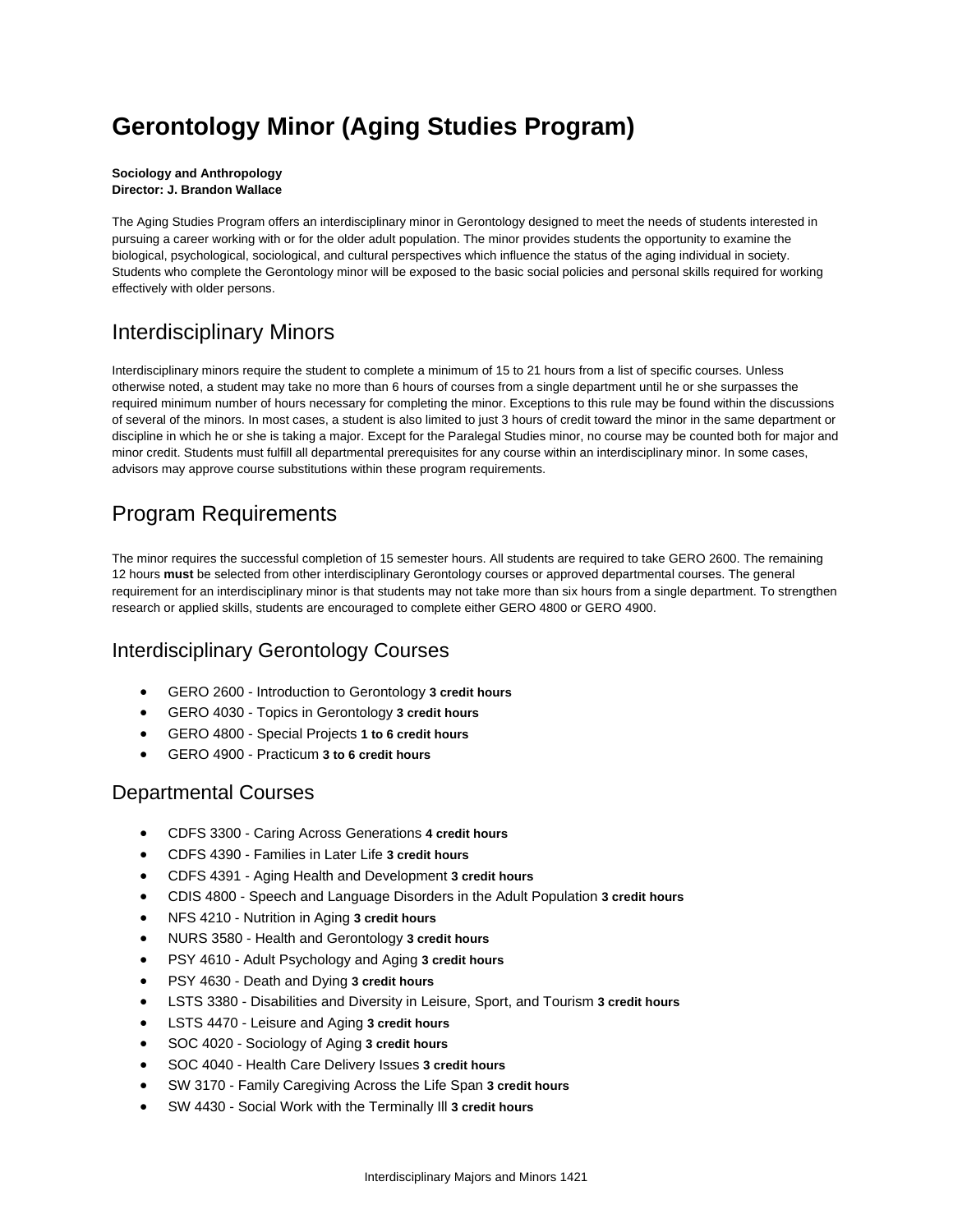# **Great Books Minor**

#### **English Advisor: Michael J. Neth**

The Great Books interdisciplinary minor is designed to offer students the opportunity to broaden their undergraduate education and supplement their own major field by studying the most important and influential texts in a number of different disciplines. Students will be presented with the ways in which some of the most significant books ever written shaped, altered, and influenced the formation of human civilization.

The Great Books minor requires a minimum of 18 hours of courses, with the provision that no more than 6 hours may be taken in a single department. The program advisor may approve the substitution of courses under some circumstances.

## Interdisciplinary Minors

Interdisciplinary minors require the student to complete a minimum of 15 to 21 hours from a list of specific courses. Unless otherwise noted, a student may take no more than 6 hours of courses from a single department until he or she surpasses the required minimum number of hours necessary for completing the minor. Exceptions to this rule may be found within the discussions of several of the minors. In most cases, a student is also limited to just 3 hours of credit toward the minor in the same department or discipline in which he or she is taking a major. Except for the Paralegal Studies minor, no course may be counted both for major and minor credit. Students must fulfill all departmental prerequisites for any course within an interdisciplinary minor. In some cases, advisors may approve course substitutions within these program requirements.

## Required Course (3 hours)

PHIL 4600 - Philosophy of History **3 credit hours**

### Electives (15 hours)

- ANTH 3710 Topics in Anthropology **1 to 6 credit hours**
- ENGL 3110 English Literature: The Medieval Period **3 credit hours**
- ENGL 3120 English Literature: The Sixteenth Century **3 credit hours**
- ENGL 3130 English Literature: The Seventeenth Century **3 credit hours**
- ENGL 3160 English Drama: 1475-1642 (excluding Shakespeare) **3 credit hours**
- ENGL 3210 English Literature: Restoration and Eighteenth Century **3 credit hours**
- ENGL 3220 English Literature: 1790-1850 **3 credit hours**
- ENGL 3230 English Literature: The Victorian Period **3 credit hours**
- ENGL 3310 Nineteenth-Century American Literature **3 credit hours**
- ENGL 3320 Twentieth-Century American Literature **3 credit hours**
- ENGL 3330 Southern Literature **3 credit hours**
- ENGL 3340 African American Literature **3 credit hours**
- ENGL 3400 European Literature to 1400 **3 credit hours**
- ENGL 3420 European Literature: 1400-1800 **3 credit hours**
- ENGL 3430 Modern European Literature **3 credit hours**
- ENGL 3440 The Bible as Literature **3 credit hours**
- ENGL 3725 Nineteenth-Century Women Writers **3 credit hours**
- ENGL 3730 Twentieth-Century Women Writers **3 credit hours**
- ENGL 4110 Chaucer: Canterbury Tales **3 credit hours**
- ENGL 4130 Shakespeare: The Sixteenth-Century Plays **3 credit hours**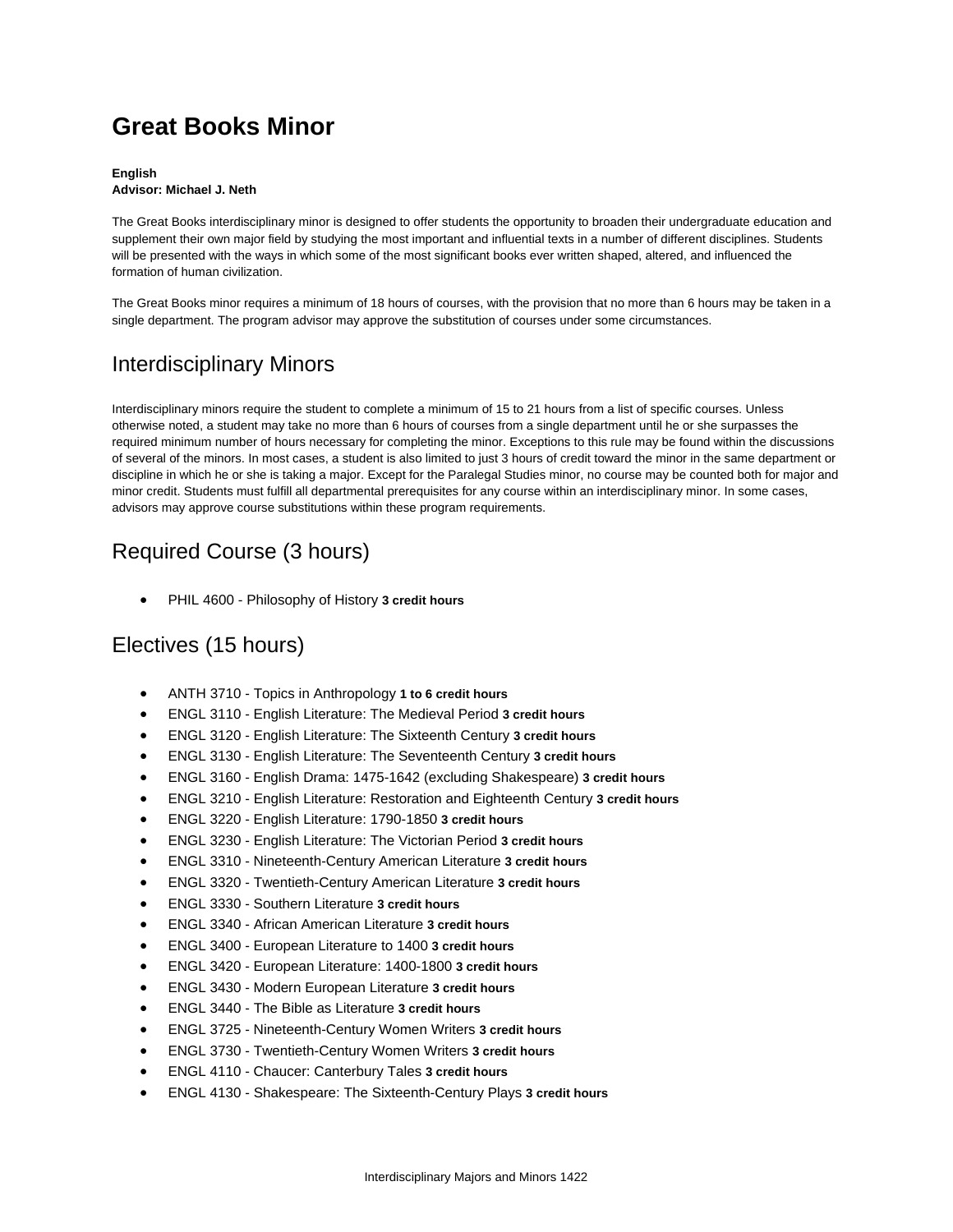- ENGL 4140 Shakespeare: The Seventeenth-Century Plays **3 credit hours**
- ENGL 4180 Milton **3 credit hours**
- ENGL 4230 Selected British Writers after the Restoration **3 credit hours**
- ENGL 4240 Modern British Literature **3 credit hours**
- ENGL 4310 The American Renaissance **3 credit hours**
- ENGL 4410 Literary Criticism **3 credit hours**
- ENGL 4425 Backgrounds of Modern Literature **3 credit hours**
- ENGL 4470 Modern Drama **3 credit hours**
- ENGL 4930 Studies in Prose Fiction **3 credit hours**
- HUM 2610 Foreign Literature in Translation **3 credit hours**
- HIST 3020 Topics in American History **3 credit hours**
- HIST 3090 Topics in European History **1 to 3 credit hours**
- HIST 4410 Classical History **3 credit hours**
- PHIL 3200 Asian Thought **3 credit hours**
- PHIL 4010 History of Ancient and Medieval Philosophy **3 credit hours**
- PHIL 4020 History of Modern Philosophy **3 credit hours**
- PHIL 4050 Nineteenth-Century Philosophy **3 credit hours**
- PHIL 4200 Existentialism **3 credit hours**
- PHIL 4300 American Philosophy **3 credit hours**
- PHIL 4400 Analytic Philosophy **3 credit hours**
- PHIL 4450 Marx and Marxism **3 credit hours**
- PHIL 4500 Philosophy of Science **3 credit hours**
- PHIL 4600 Philosophy of History **3 credit hours** (required for all students in the minor)
- PS 4230 Classical Political Theory **3 credit hours**
- PS 4700 American Political Thought **3 credit hours**
- PS 4920 Modern Political Theory **3 credit hours**
- PSY 4490 Operant Conditioning **3 credit hours**
- SOC 4150 Topics in Sociology **3 credit hours**
- THEA 4800 Theatre History I: Greek Period to Restoration **3 credit hours**
- THEA 4810 Theatre History II: Restoration to Present **3 credit hours**
- UH Depending on whether the subject calls for close examination of important texts, some upper-division Honors courses may be designated as Great Books courses. Examples of Honors courses participating in the minor include "Legends of King Arthur" and "Great Books of the Middle Ages."
- UH 4600 Senior Interdisciplinary Seminar **3 credit hours** (Approved Great Books topics only)

### Non-College of Liberal Arts Courses

- JOUR 3650 Free Expression, Mass Media, and the American Public **3 credit hours** OR
- RIM 3650 Free Expression, Mass Media, and the American Public **3 credit hours** OR
- EMC 3650 Free Expression, Mass Media, and the American Public **3 credit hours**
- JOUR 4800 Seminar in Media Issues **3 credit hours**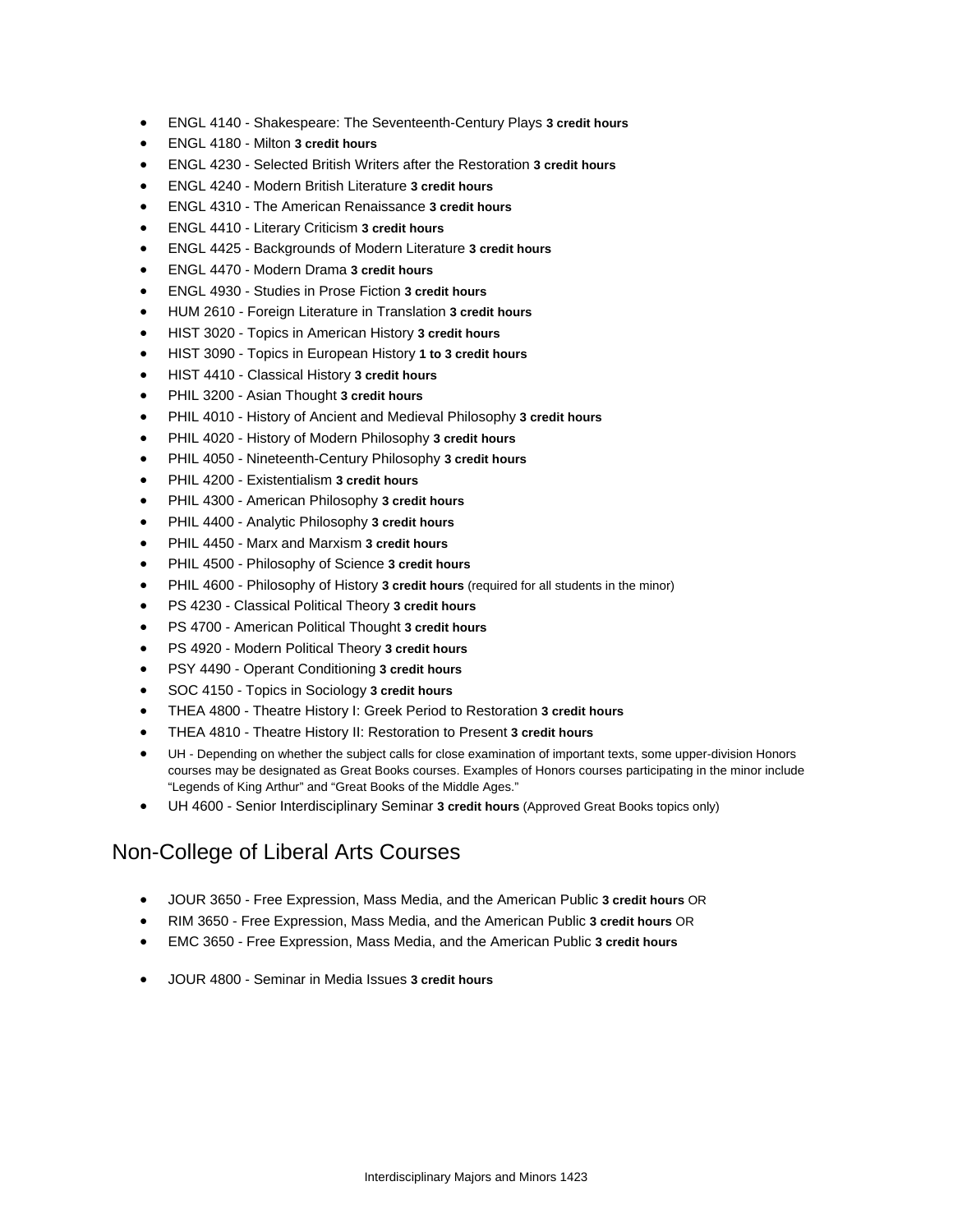## **Health Care Services Minor**

### **Social Work**

### **Advisor: Margaret Fontanesi-Seime**

The minor in Health Care Services is interdisciplinary in nature with aging studies, health, psychology, social work, and sociology courses. Consisting of both traditional and pre-health science coursework, the program is designed to meet the needs of students wishing to work in a variety of health care settings.

Fifteen semester hours are required to complete the minor in Health Care Services.

## Interdisciplinary Minors

Interdisciplinary minors require the student to complete a minimum of 15 to 21 hours from a list of specific courses. Unless otherwise noted, a student may take no more than 6 hours of courses from a single department until he or she surpasses the required minimum number of hours necessary for completing the minor. Exceptions to this rule may be found within the discussions of several of the minors. In most cases, a student is also limited to just 3 hours of credit toward the minor in the same department or discipline in which he or she is taking a major. Except for the Paralegal Studies minor, no course may be counted both for major and minor credit. Students must fulfill all departmental prerequisites for any course within an interdisciplinary minor. In some cases, advisors may approve course substitutions within these program requirements.

## Required Courses (15 hours)

Select 15 hours from the following:

- HLTH 2600 Introduction to Health Professions **3 credit hours**
- HLTH 3320 Assessment in Community and Public Health **3 credit hours**
- HLTH 4270 Bioethical Issues in Health Education **3 credit hours**
- PSY 4050 Applied Psychopharmacology **3 credit hours**
- PSY 4650 Health Psychology **3 credit hours**
- PSY 4655 Foundations of Mental Health Counseling **3 credit hours**
- SOC 4030 Topics in Gerontology **3 credit hours**
- SOC 4360 Medical Sociology **3 credit hours**
- SW 4150 Topics in Social Work **3 credit hours**
- SW 4430 Social Work with the Terminally Ill **3 credit hours**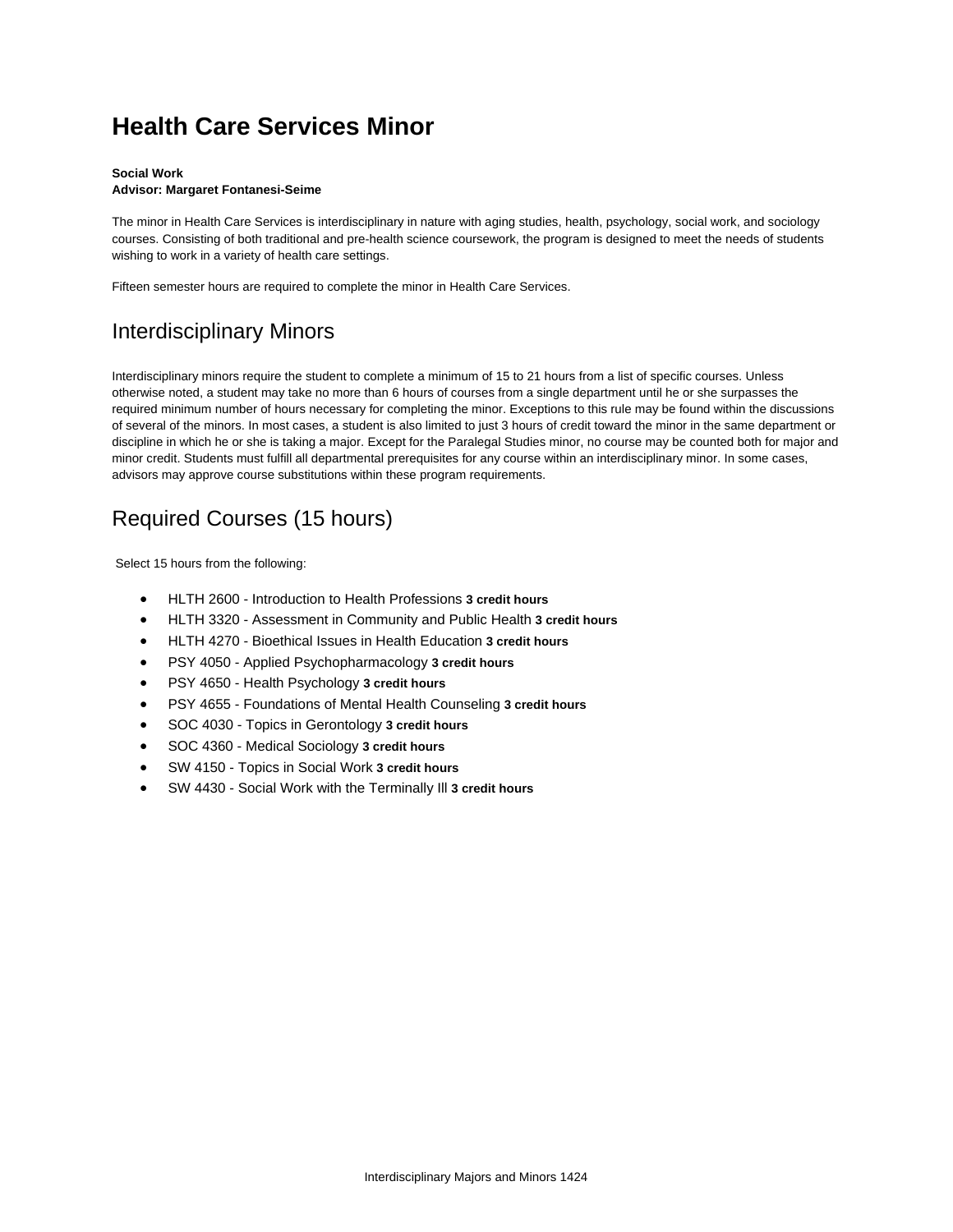# **International Media Studies Minor**

#### **Sociology and Anthropology**

The International Media Studies minor is designed to offer students a broad understanding of the multiple types of media utilized globally and their impact upon populations, taking into special consideration cross-cultural variations. Students in the minor will be required to take a minimum of 15 semester hours.

*Required for all International Media Studies minor*s

### Interdisciplinary Minors

Interdisciplinary minors require the student to complete a minimum of 15 to 21 hours from a list of specific courses. Unless otherwise noted, a student may take no more than 6 hours of courses from a single department until he or she surpasses the required minimum number of hours necessary for completing the minor. Exceptions to this rule may be found within the discussions of several of the minors. In most cases, a student is also limited to just 3 hours of credit toward the minor in the same department or discipline in which he or she is taking a major. Except for the Paralegal Studies minor, no course may be counted both for major and minor credit. Students must fulfill all departmental prerequisites for any course within an interdisciplinary minor. In some cases, advisors may approve course substitutions within these program requirements.

## Required Course (3 hours)

ANTH 3110 - Cross-Cultural Media Studies **3 credit hours**

### Electives (12 hours)

- ANTH 3120 Popular Culture in Global Perspective **3 credit hours**
- ANTH 3130 Anthropology of Music **3 credit hours**
- ANTH 3640 Visual Anthropology **3 credit hours**
- ANTH 3752 Cultural Images of Gender **3 credit hours**
- ANTH 4910 Anthropology Undergraduate Research **1 to 6 credit hours**
- EMC 4210 Mass Communication and Society **3 credit hours**
- EMC 4790 Global News and World Media Cultures **3 credit hours**
- EMC 4800 Seminar in Media Issues **3 credit hours**
- EMC 4810 Global Comparative Media Systems **3 credit hours**
- FREN 3070 Topics in French and Francophone Film **3 credit hours**
- FREN 4020 Topics in French Film **3 credit hours**
- HUM 3500 Latino Images in U.S. Film **3 credit hours**
- HUM 3600 Israeli Cinema **3 credit hours**
- SOC 4155 Media and Emotions in Global Perspective **3 credit hours**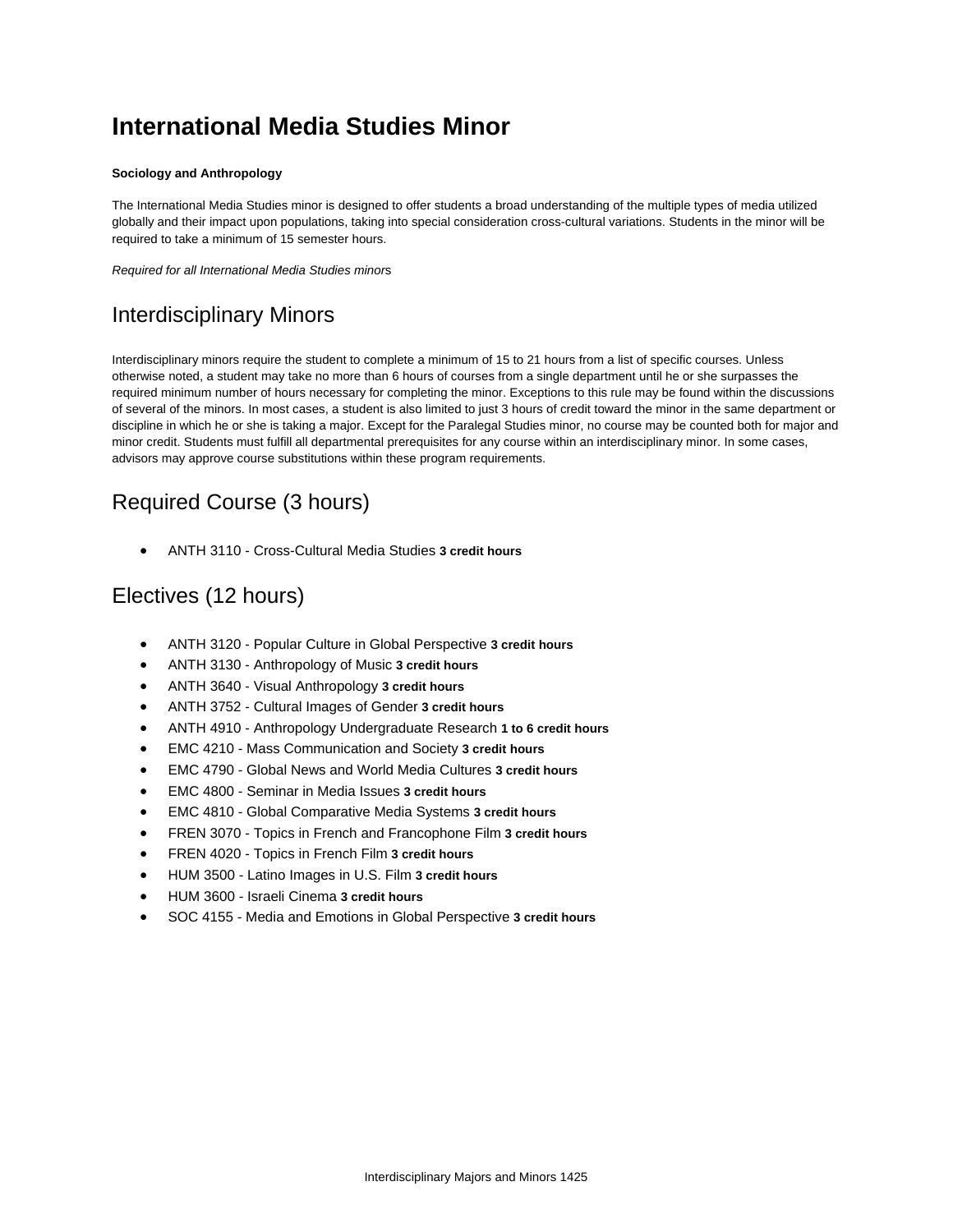# **Jewish and Holocaust Studies Minor**

#### **English Director: Elyce Helford**

The Jewish and Holocaust Studies minor requires 18 hours and offers students the opportunity to study the diasporic culture of the Jews, Judaism, and the Holocaust in a two-track interdisciplinary program. Students will explore these subjects via studies in history and culture, the arts and social sciences, and the methodologies of Jewish Studies and Holocaust Studies disciplines. Along the way, students will confront such vital topics central to local and global awareness as multiculturalism and the meanings of diversity, religious tolerance and intolerance, and genocide studies.

## Interdisciplinary Minors

Interdisciplinary minors require the student to complete a minimum of 15 to 21 hours from a list of specific courses. Unless otherwise noted, a student may take no more than 6 hours of courses from a single department until he or she surpasses the required minimum number of hours necessary for completing the minor. Exceptions to this rule may be found within the discussions of several of the minors. In most cases, a student is also limited to just 3 hours of credit toward the minor in the same department or discipline in which he or she is taking a major. Except for the Paralegal Studies minor, no course may be counted both for major and minor credit. Students must fulfill all departmental prerequisites for any course within an interdisciplinary minor. In some cases, advisors may approve course substitutions within these program requirements.

## Required Courses (9 hours)

Students in both tracks will take the following courses:

- JHS 3010 Jewish Culture and Civilization **3 credit hours**
- JHS 3020 The Holocaust **3 credit hours**
- JHS 4500 Current Trends in Jewish and Holocaust Studies **3 credit hours**

### Jewish Studies Track

### General Electives (9 hours)

General electives are available only to the Jewish Studies track. Select 9 hours from the following:

- ENGL 2020 Themes in Literature and Culture **3 credit hours** (Jewish American Literature and Culture)
- ENGL 3440 The Bible as Literature **3 credit hours**
- ENGL 4780 Topics in War and Culture **3 credit hours** (Literature and the Holocaust)
- GEOG 4500 Geography of the Middle East and North Africa **3 credit hours**
- HEBR 1010 Elementary Hebrew I **3 credit hours**
- HEBR 1020 Elementary Hebrew II **3 credit hours**
- HIST 3080 Topics in Modern Middle East History **3 credit hours**
- HIST 3090 Topics in European History **1 to 3 credit hours (3 credit hours)** (The Third Reich and the Holocaust or Nazis and Victims)
- HUM 2610 Foreign Literature in Translation **3 credit hours** (Jewish Literature in Translation)
- HUM 3600 Israeli Cinema **3 credit hours**
- HUM 4000 Women of the Middle East: Representations and Perceptions **3 credit hours**
- JHS 4970 Independent Research in Jewish and Holocaust Studies **3 credit hours**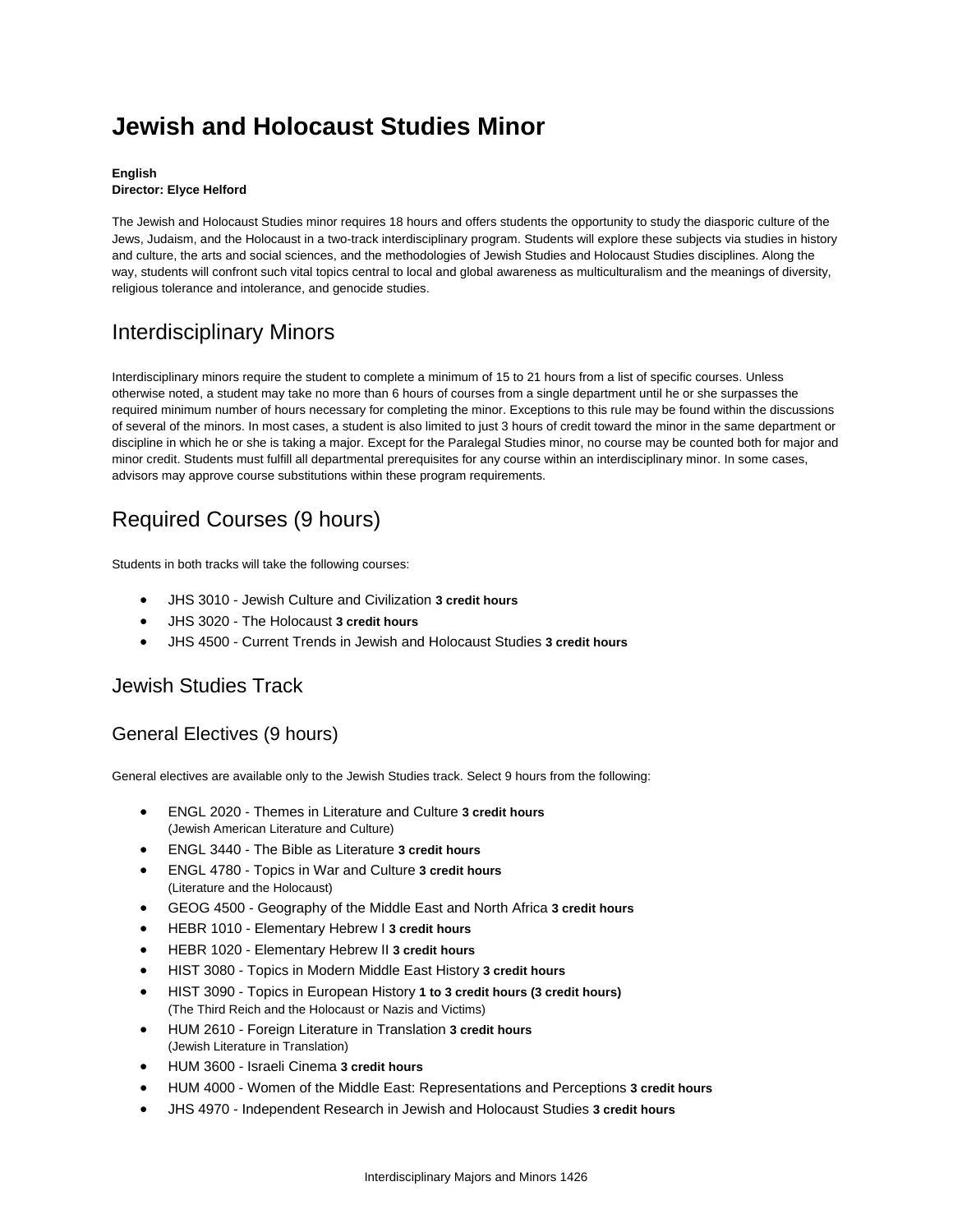- MES 2100 Introduction to Middle East Studies **3 credit hours**
- RS 3010 The Bible: Its Origin and Content **3 credit hours**
- RS 4050 Judaism, Christianity, and Islam **3 credit hours**
- SOC 4150 Topics in Sociology **3 credit hours** (Hate Crimes)
- SOC 4550 Sociology of Religion **3 credit hours**
- WGST 4206 Symposium in Women's Studies: Women and the Holocaust **3 credit hours**

### Holocaust Studies Track

### Guided Electives (9 hours)

Guided electives are available only to the Holocaust Studies track. Select 9 hours from the following courses:

- ENGL 4780 Topics in War and Culture **3 credit hours** (Literature and the Holocaust)
- HIST 3090 Topics in European History **1 to 3 credit hours (3 credit hours)** (The Third Reich and the Holocaust or Nazis and Victims)
- JHS 4970 Independent Research in Jewish and Holocaust Studies **3 credit hours**
- SOC 4150 Topics in Sociology **3 credit hours** (Hate Crimes)
- WGST 4206 Symposium in Women's Studies: Women and the Holocaust **3 credit hours**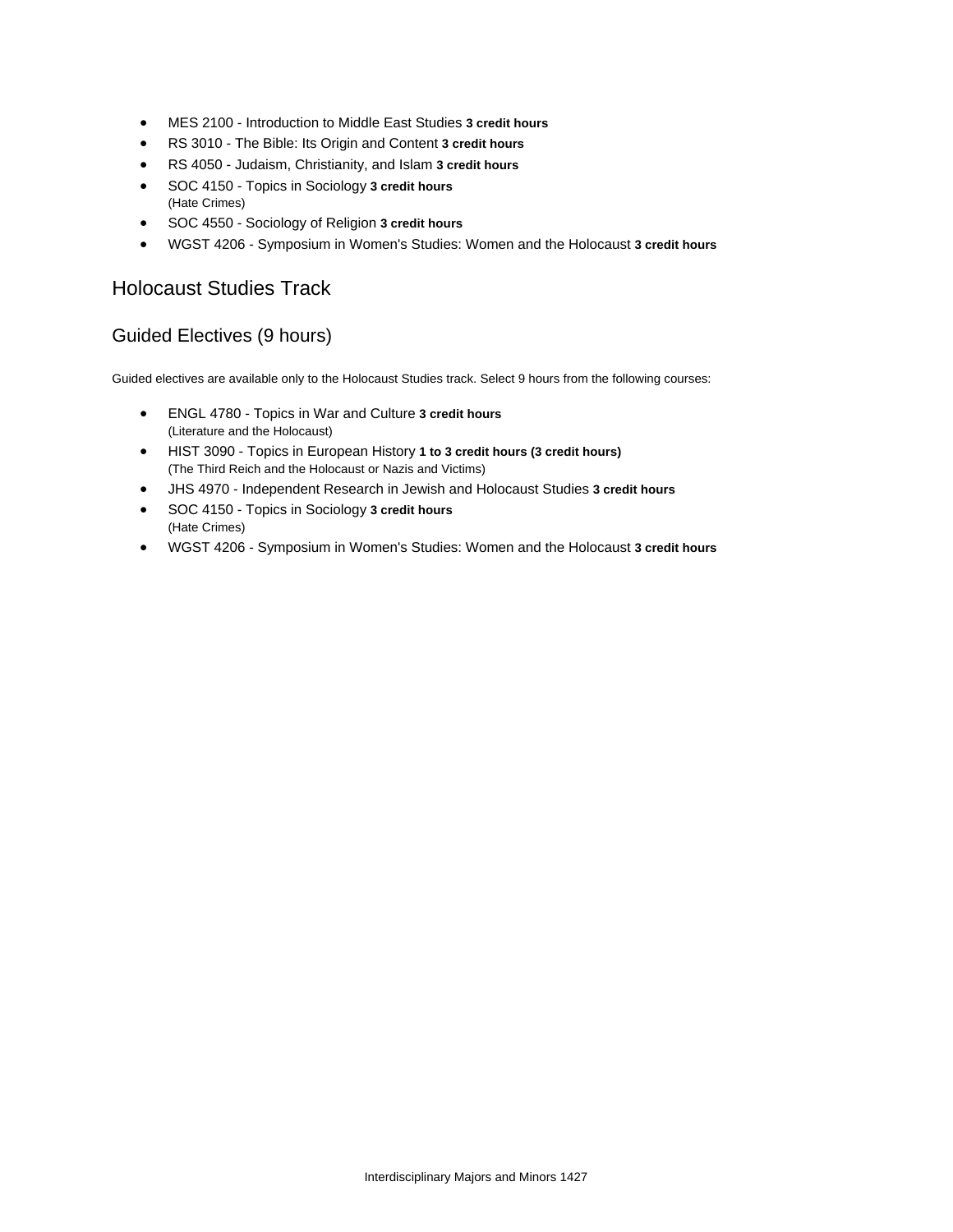#### **Jewish and Holocaust Studies**

#### **JHS 3010 - Jewish Culture and Civilization**

**3 credit hours** Interdisciplinary study of the development of Jewish culture and civilization from the pre-Biblical period to the present.

#### **JHS 3020 - The Holocaust**

**3 credit hours** An interdisciplinary survey of the origins, development, course, and consequences of the Nazi genocide.

#### **JHS 4500 - Current Trends in Jewish and Holocaust Studies**

**3 credit hours** Prerequisites: Junior standing; JHS 3010; JHS 3020. Explores Jewish and Holocaust Studies scholarship and methodologies with emphasis on recent developments. Serves as capstone course for Jewish and Holocaust Studies.

#### **JHS 4970 - Independent Research in Jewish and Holocaust Studies**

#### **3 credit hours**

Prerequisites: Junior standing; JHS 3010; JHS 3020; permission of department only. Individualized research on a specific Jewish and/or Holocaust Studies topic developed by student in conjunction with faculty supervisor.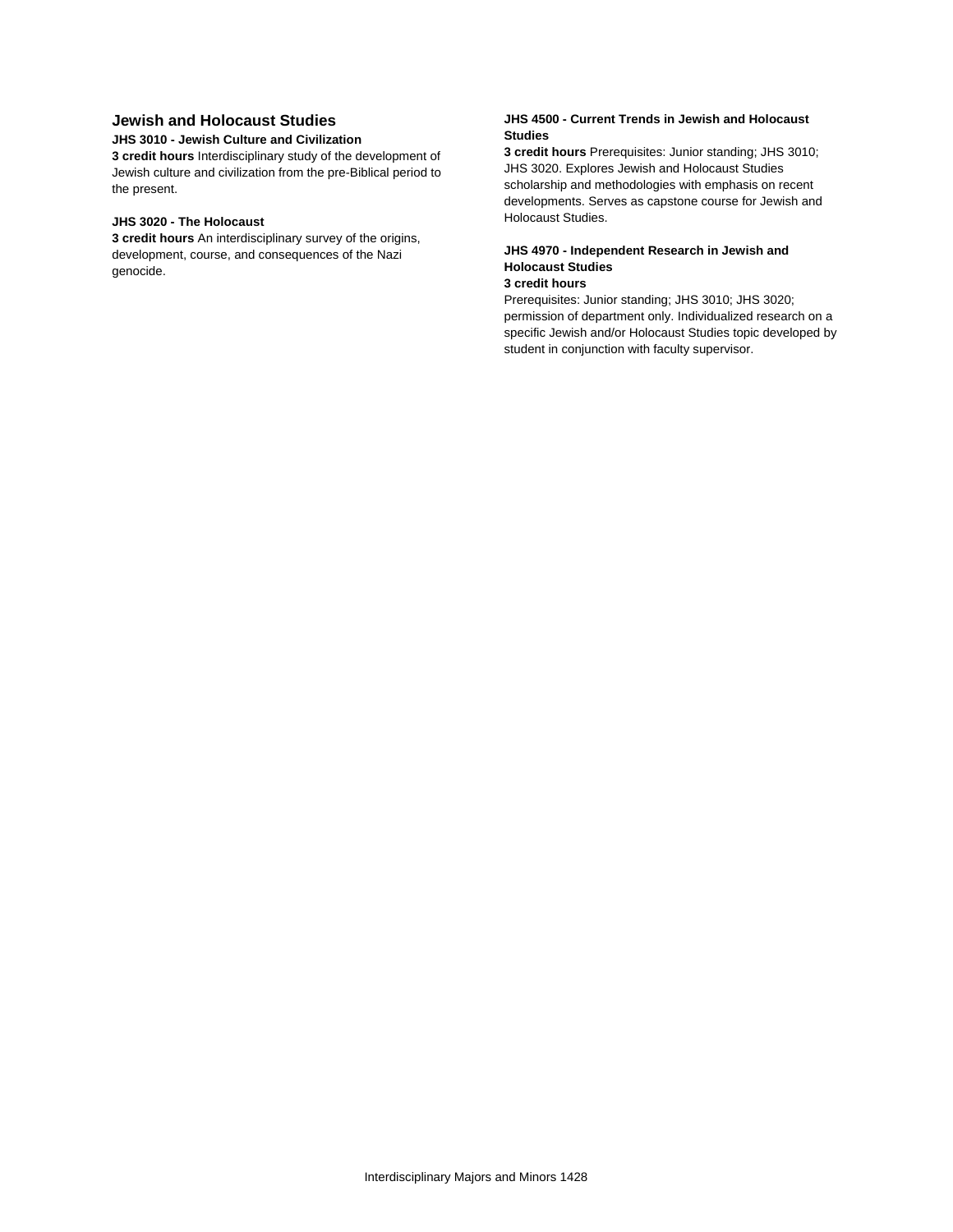# **Latin American Studies Minor**

#### **World Languages, Literatures, and Cultures Advisor: Oscar Diaz**

The minor in Latin American Studies introduces the student to the cultural diversity and richness of Latin America and its people and can enhance career opportunities and effectiveness in business, government, health care, journalism, law, and social work. The minor requires 18 semester hours. Courses selected must come from at least three different academic departments. **Note:** All students minoring in Latin American Studies are required to complete SPAN 2105/GEOG 2105/ART 2105/ANTH 2105/SOC 2105/PS 2105 Introduction to Latin American Studies. In addition, all students are required to complete Intermediate Portuguese or Spanish II (SPAN 2020) or the equivalent. SPAN 2010, SPAN 2020 cannot count for both a Spanish major and a Latin American Studies minor. SPAN 2010 and SPAN 2020 may count for the B.A. degree language requirement. Students are encouraged to take more Spanish courses to develop basic conversational fluency or participate in study abroad programs to Latin America.

Language credits may be earned at MTSU or through an approved overseas program or transferred from another accredited college or university. Students may satisfy the language requirement by examination (a placement test), demonstrating a level of competence equivalent to two years of college Spanish or Portuguese. Students whose native language is either Spanish or Portuguese may substitute equivalent competence in English in lieu of this requirement.

## Interdisciplinary Minors

Interdisciplinary minors require the student to complete a minimum of 15 to 21 hours from a list of specific courses. Unless otherwise noted, a student may take no more than 6 hours of courses from a single department until he or she surpasses the required minimum number of hours necessary for completing the minor. Exceptions to this rule may be found within the discussions of several of the minors. In most cases, a student is also limited to just 3 hours of credit toward the minor in the same department or discipline in which he or she is taking a major. Except for the Paralegal Studies minor, no course may be counted both for major and minor credit. Students must fulfill all departmental prerequisites for any course within an interdisciplinary minor. In some cases, advisors may approve course substitutions within these program requirements.

## Required Courses (6 hours)

- SPAN 2105 Introduction to Latin American Studies **3 credit hours** OR
- GEOG 2105 Introduction to Latin American Studies **3 credit hours** OR
- ART 2105 Introduction to Latin American Studies **3 credit hours** OR
- ANTH 2105 Introduction to Latin American Studies **3 credit hours** OR
- SOC 2105 Introduction to Latin American Studies **3 credit hours** OR
- PS 2105 Introduction to Latin American Studies **3 credit hours**
- SPAN 2020 Intermediate Spanish II **3 credit hours** OR
- PORT 2020 Intermediate Portuguese II **3 credit hours**

### Electives (12 hours)

- ANTH 3517 Peoples and Cultures of Brazil **3 credit hours**
- ANTH 3518 Peoples and Cultures of Latin America **3 credit hours**
- ANTH 3521 Mesoamerican Archaeology **3 credit hours**
- ART 3871 Mesoamerican Art **3 credit hours**
- ART 3872 Andean Art **3 credit hours**
- ART 3880 Latin American Art **3 credit hours**
- COMM 3560 Intercultural Communication **3 credit hours**
- ECON 4470 Economic Development of the Third World **3 credit hours**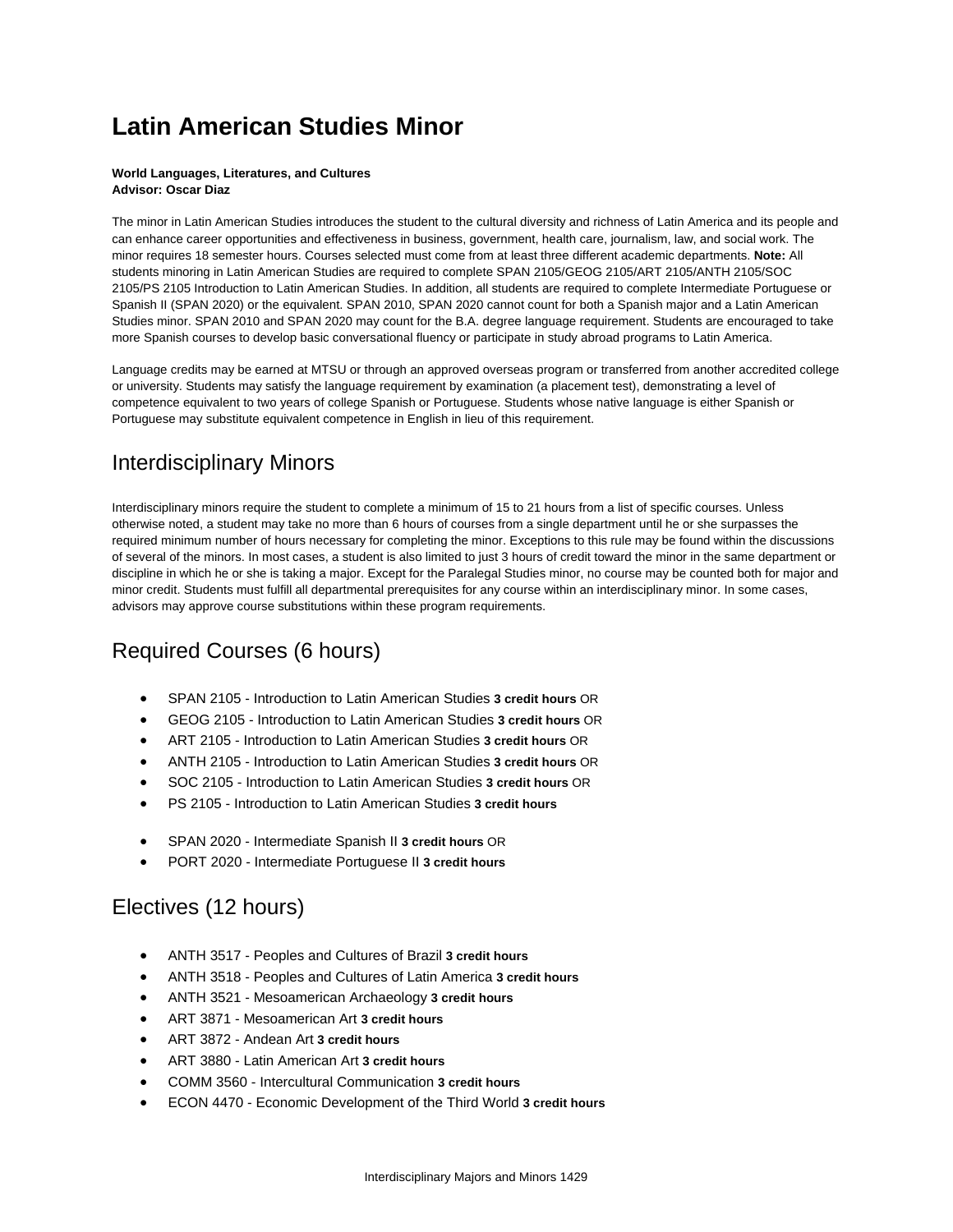- GEOG 3402 Cultural Geography Field Course **4 credit hours**
- GEOG 3420 Latin America in the 21st Century: Challenges, New Opportunities **3 credit hours**
- HIST 4490 Mexico and the Caribbean **3 credit hours**
- HIST 4510 Aztecs, Incas, and the Spanish Conquest **3 credit hours**
- HIST 4520 Modern Latin America **3 credit hours**
- HUM 3070 Brazilian Popular Culture **3 credit hours**
- HUM 3500 Latino Images in U.S. Film **3 credit hours**
- PORT 2010 Intermediate Portuguese I **3 credit hours**
- PORT 2020 Intermediate Portuguese II **3 credit hours**
- PS 3210 International Relations **3 credit hours**
- PS 4900 Latin American Politics **3 credit hours**
- SPAN 2010 Intermediate Spanish I **3 credit hours**
- SPAN 2020 Intermediate Spanish II **3 credit hours**
- SPAN 3060 Introduction to Hispanic Culture **3 credit hours**
- SPAN 3070 Introduction to Latin American Civilizations and Cultures **3 credit hours**
- SPAN 4040 Latin American Literature I **3 credit hours**
- SPAN 4045 Topics in Hispanic Cinema **3 credit hours**
- SPAN 4050 Latin American Literature II **3 credit hours**
- SPAN 4090 Special Topics in Latin American Literature or Culture **3 credit hours**
- SPAN 4910 Directed Readings in Latin American Literature and Culture **1 to 6 credit hours**

### NOTE:

*Directed readings or special topics in any pertinent department may be pursued with prior approval of the instructor involved and the Latin American Studies advisor.*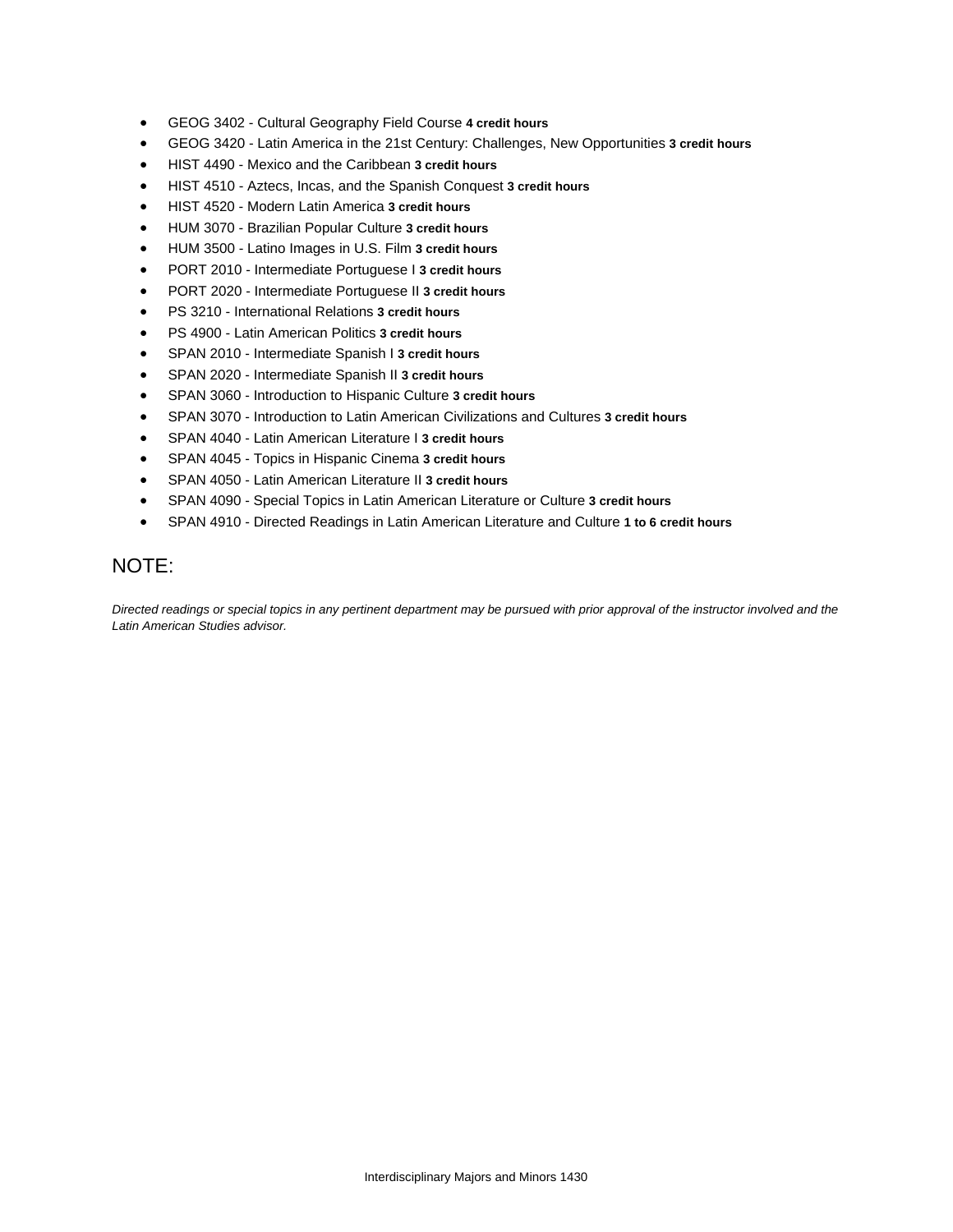# **Leadership Studies Minor**

#### **Management Deana Raffo, Advisor**

The minor in Leadership Studies requires 15 hours and is designed to foster leadership development through a curriculum that includes the study of leadership theories, organizational communication, group dynamics, personal development, and communitybased learning. A 2.00 GPA is required. Three hours at the upper-division level must be taken at MTSU.

## Interdisciplinary Minors

Interdisciplinary minors require the student to complete a minimum of 15 to 21 hours from a list of specific courses. Unless otherwise noted, a student may take no more than 6 hours of courses from a single department until he or she surpasses the required minimum number of hours necessary for completing the minor. Exceptions to this rule may be found within the discussions of several of the minors. In most cases, a student is also limited to just 3 hours of credit toward the minor in the same department or discipline in which he or she is taking a major. Except for the Paralegal Studies minor, no course may be counted both for major and minor credit. Students must fulfill all departmental prerequisites for any course within an interdisciplinary minor. In some cases, advisors may approve course substitutions within these program requirements.

## Required Courses (6 hours)

- LEAD 3010 Leadership Theories and Practices **3 credit hours**
- LEAD 4001 Seminar in Leadership Studies **1 credit hour**
- EXL 3020 Leadership Studies Practicum **1 to 3 credit hours (2 credit hours required)**

## Electives (9 hours)

At least one course must be chosen from each of the three competency areas:

### Leadership and Communication

- COMM 3220 Small Group Communication **3 credit hours**
- COMM 3240 Introduction to Organizational Communication **3 credit hours**
- COMM 3500 Communication for Organizational Effectiveness **3 credit hours**
- COMM 3245 Women, Leadership, and Communication **3 credit hours**

### Leadership and Organizations/Groups

- MGMT 3610 Principles of Management **3 credit hours**
- PS 3250 Public Administration **3 credit hours**
- PSY 4360 Organizational Psychology **3 credit hours**
- PSY 4380 Group Dynamics **3 credit hours**
- SOC 3950 Social Organizations and Institutions **3 credit hours**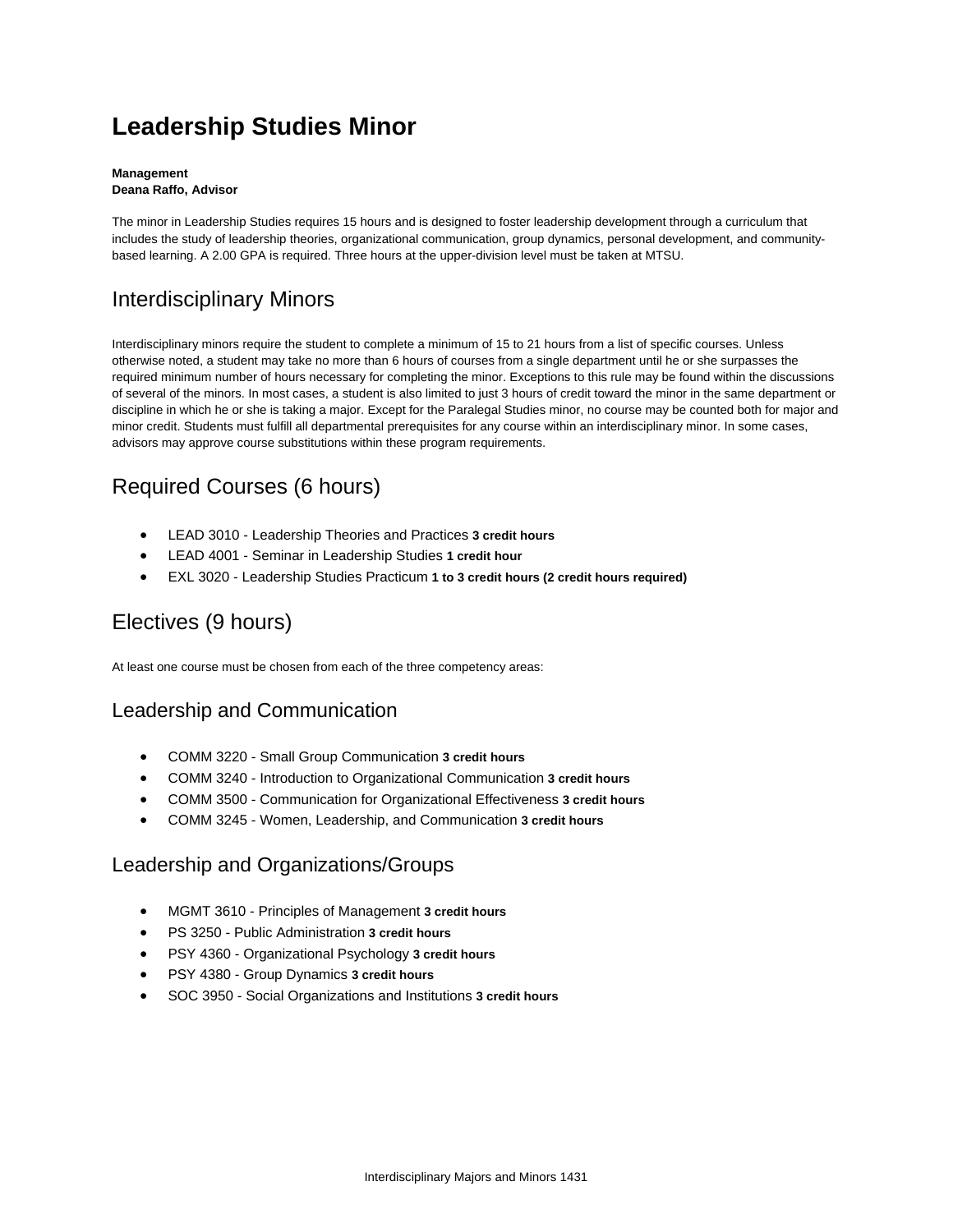### Leadership and Personal Development

- MGMT 3890 Managerial Decision Making **3 credit hours**
- MGMT 3940 Business Ethics **3 credit hours**
- MGMT 4680 Organization Behavior **3 credit hours**
- PHIL 3150 Ethics **3 credit hours**
- PSY 4390 Persuasion **3 credit hours**
- UH 4010 MTSU Institute of Leadership Excellence **3 credit hours** OR
- UNIV 4010 MTSU Institute of Leadership Excellence **3 credit hours**
- LEAD 4125 Leadership Development for Women **3 credit hours** OR
- MGMT 4125 Leadership Development for Women **3 credit hours**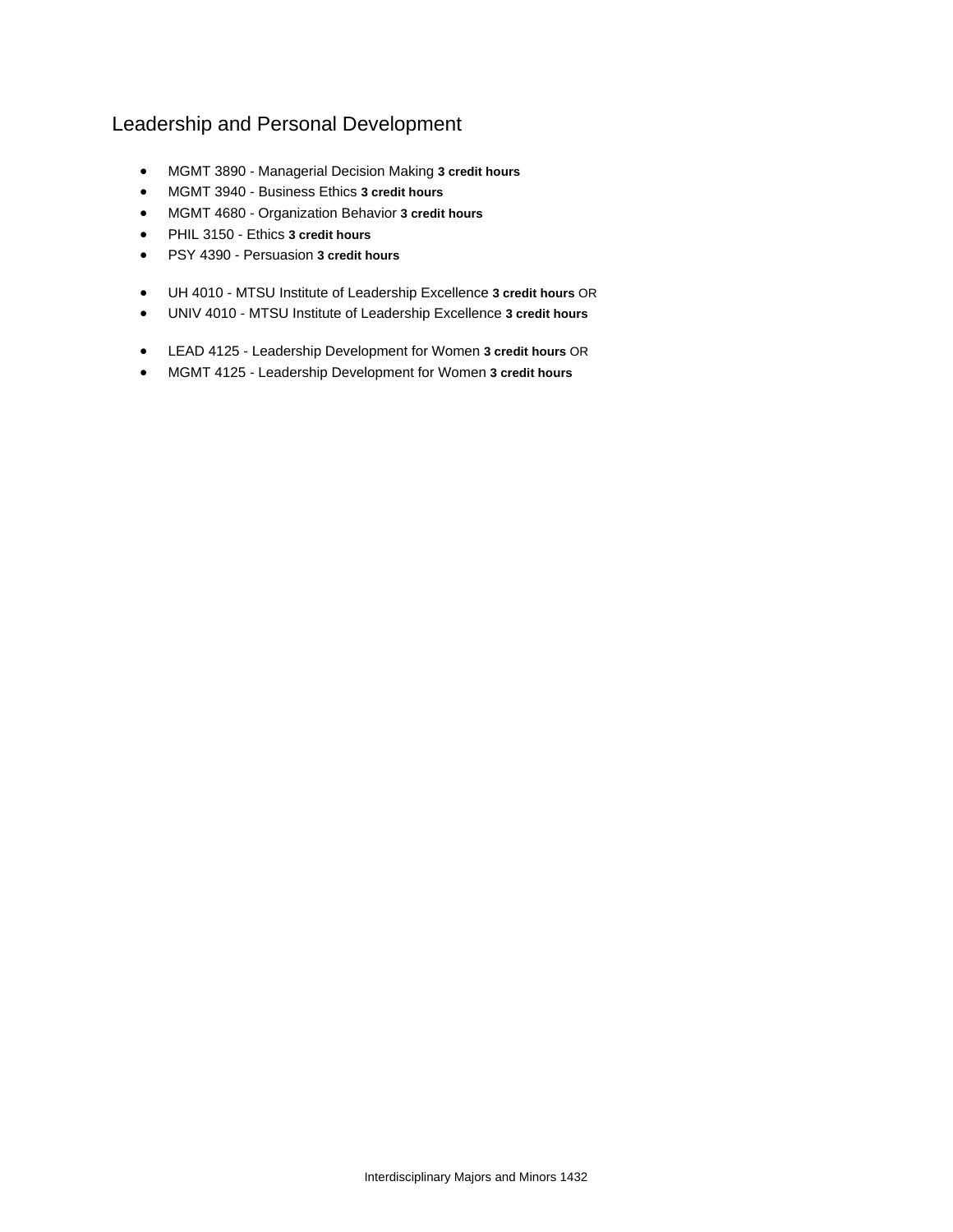# **Linguistic Studies Minor**

#### **World Languages, Literatures, and Cultures Advisor: Richard E. Morris**

The minor in Linguistic Studies exposes students to the many ways that humans use and interact with language. Students are presented with a comprehensive view of how linguistics is examined in the disciplines of anthropology, English, psychology, communication disorders, classical and modern languages, and philosophy. Courses are grouped into four categories: foundation, formation, language, and electives. Upon completing the minor, the student should have broad knowledge of linguistics and linguistic principles, as well as specific knowledge relating to a chosen language of focus. The minor requires 18 credit hours.

**NOTE:** *Relevant directed readings, independent study, special topics, or internships in any pertinent department may be pursued towards the minor with prior approval of the minor advisor. Students with transfer credit in a modern or classical language not offered at Middle Tennessee State University may request a substitution from the advisor.*

### Interdisciplinary Minors

Interdisciplinary minors require the student to complete a minimum of 15 to 21 hours from a list of specific courses. Unless otherwise noted, a student may take no more than 6 hours of courses from a single department until he or she surpasses the required minimum number of hours necessary for completing the minor. Exceptions to this rule may be found within the discussions of several of the minors. In most cases, a student is also limited to just 3 hours of credit toward the minor in the same department or discipline in which he or she is taking a major. Except for the Paralegal Studies minor, no course may be counted both for major and minor credit. Students must fulfill all departmental prerequisites for any course within an interdisciplinary minor. In some cases, advisors may approve course substitutions within these program requirements.

## Foundation (3 hours)

 ENGL 3570 - Introduction to Linguistics **3 credit hours** (Should be taken during the first two semesters in the program.)

## Formation (9 hours)

*(Three different prefixes required.)*

- ANTH 3410 Linguistic Anthropology **3 credit hours**
- CDIS 3260 Language Acquisition and Analysis **3 credit hours**
- ENGL 4520 The Structure of English **3 credit hours**
- ENGL 4570 Special Topics in Linguistics **3 credit hours**
- HUM 3000 Topics in Foreign Language Linguistics **3 credit hours**
- PHIL 4350 Philosophy of Language **3 credit hours**
- PSY 4820 Psychology of Language **3 credit hours**

### Language (3 hours)

- ARAB 1020 Elementary Arabic II **3 credit hours**
- CHIN 1020 Elementary Chinese II **3 credit hours**
- FREN 1020 Elementary French II **3 credit hours**
- GERM 1020 Elementary German II **3 credit hours**
- HEBR 1020 Elementary Hebrew II **3 credit hours**
- ITAL 1020 Elementary Italian II **3 credit hours**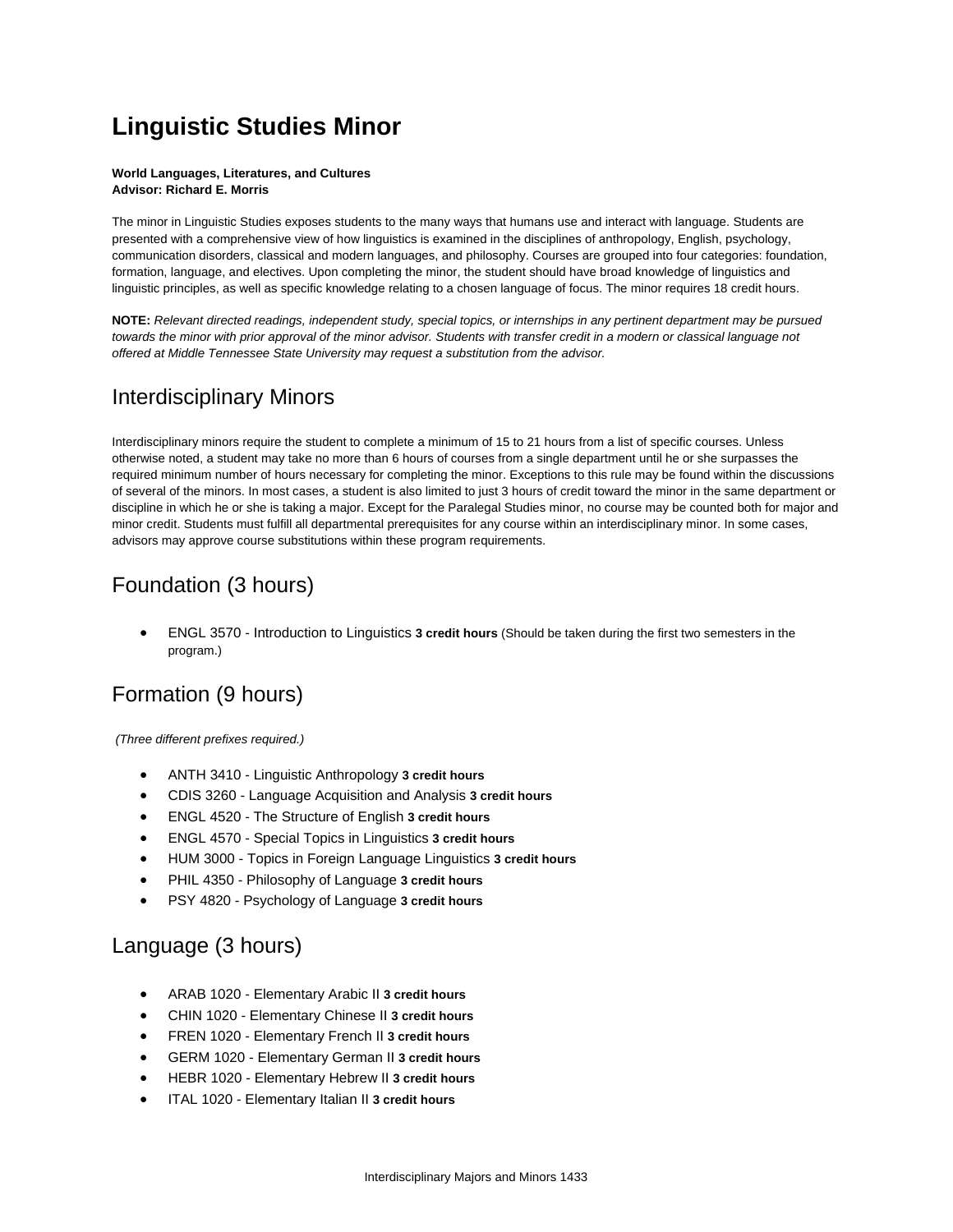- JAPN 1020 Elementary Japanese II **3 credit hours**
- LATN 1020 Elementary Latin II **3 credit hours**
- PORT 1020 Elementary Portuguese II **3 credit hours**
- RUSS 1020 Elementary Russian II **3 credit hours**
- SPAN 1020 Elementary Spanish II **3 credit hours**

### Electives (3 hours)

- CDIS 3050 Introduction to Speech Language Pathology and Audiology **3 credit hours**
- CDIS 3150 Phonetics **3 credit hours**
- CDIS 3400 Anatomy and Physiology for Speech Pathology **3 credit hours**
- ENGL 4510 Modern English Grammar and Usage **3 credit hours**
- ENGL 4530 History of the English Language **3 credit hours**
- ENGL 4570 Special Topics in Linguistics **3 credit hours**
- JAPN 3570 Introduction to Japanese Linguistics **3 credit hours**
- SPAN 3120 Spanish Phonetics and Pronunciation **3 credit hours**

### NOTE:

*Alternately the student may choose any formation course as an elective.*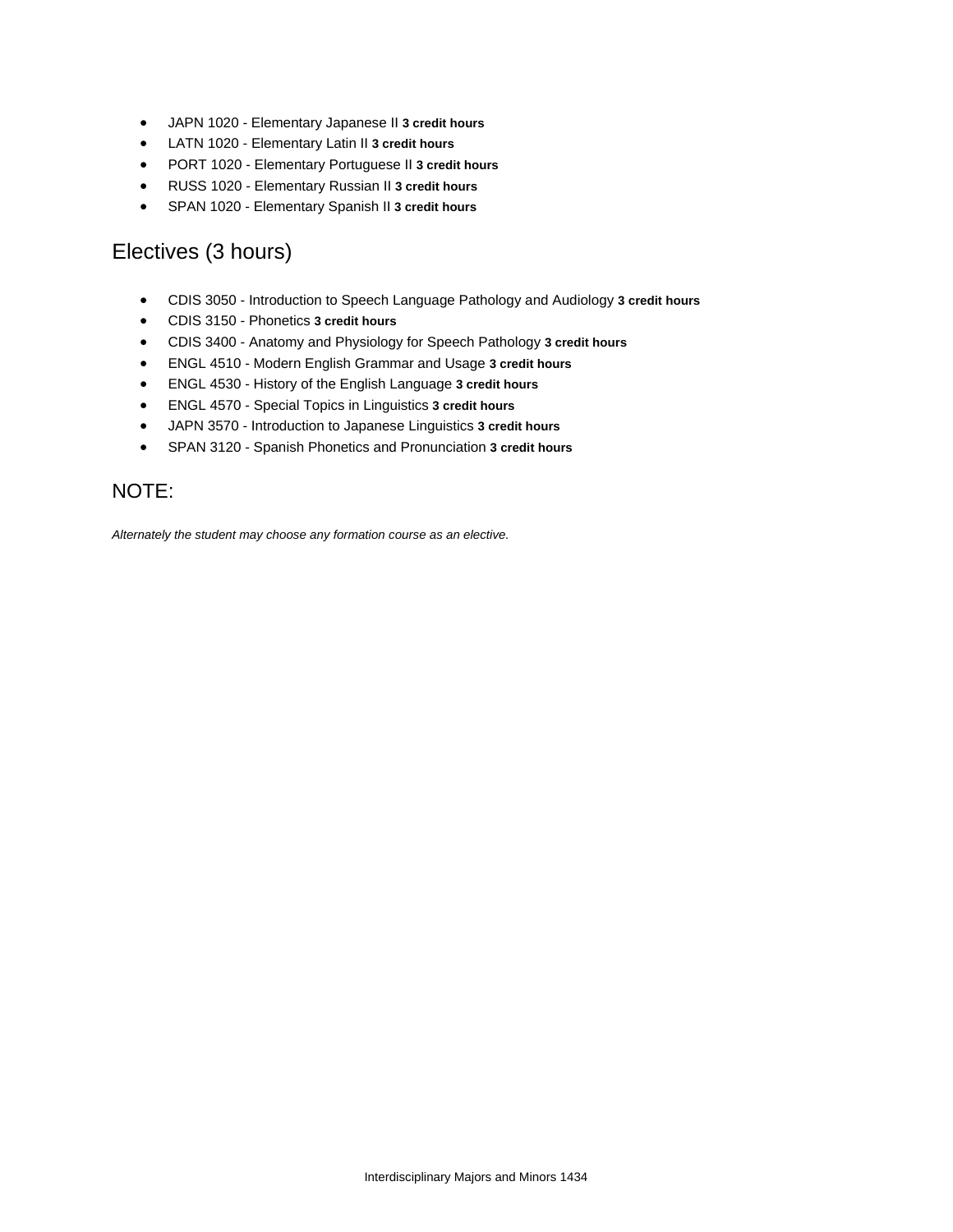# **Media, History, and Culture Minor**

#### **History**

#### **Advisor: Kristine McCusker**

The minor in Media, History, and Culture consists of 18 hours. Two core history courses selected from HIST 3050, HIST 3180, HIST 3870, HIST 4045, HIST 4070, or HIST 4740 are required. Liberal Arts majors must take JOUR 1020/EMC 1020 in place of one of the core history courses. Majors from colleges other than Liberal Arts must select their four electives from College of Liberal Arts courses. No more than two courses may be taken for minor credit from any one department.

### Interdisciplinary Minors

Interdisciplinary minors require the student to complete a minimum of 15 to 21 hours from a list of specific courses. Unless otherwise noted, a student may take no more than 6 hours of courses from a single department until he or she surpasses the required minimum number of hours necessary for completing the minor. Exceptions to this rule may be found within the discussions of several of the minors. In most cases, a student is also limited to just 3 hours of credit toward the minor in the same department or discipline in which he or she is taking a major. Except for the Paralegal Studies minor, no course may be counted both for major and minor credit. Students must fulfill all departmental prerequisites for any course within an interdisciplinary minor. In some cases, advisors may approve course substitutions within these program requirements.

## Required Courses (6 hours)\*

\*History majors must substitute JOUR 1020/EMC 1020 for one of the history core.

- HIST 3050 Topics in Southern Studies **3 credit hours**
- HIST 3180 History of Modern War in Film **3 credit hours**
- HIST 3870 Doing Digital History **3 credit hours**
- HIST 4045 The Great Depression **3 credit hours**
- HIST 4070 Modern America, Post-1945 **3 credit hours**
- HIST 4740 American Cultural and Intellectual History **3 credit hours**

### Electives (12 hours)

- ANTH 3110 Cross-Cultural Media Studies **3 credit hours**
- ANTH 3120 Popular Culture in Global Perspective **3 credit hours**
- COMM 3300 Communication Theory **3 credit hours**
- ENGL 3810 British Popular Culture **3 credit hours**
- ENGL 3815 Survey of Popular Culture **3 credit hours**
- ENGL 3850 Literature and Film **3 credit hours**
- ENGL 3860 Film Genre **3 credit hours**
- ENGL 3870 Film History **3 credit hours**
- ENGL 3885 Topics in Gender and Film **3 credit hours**
- ENGL 4855 Film Theory and Criticism **3 credit hours**
- ENGL 4860 Special Topics in Film Studies **3 credit hours**
- GS 3050 Globalization Through Film **3 credit hours**
- HIST 3050 Topics in Southern Studies **3 credit hours**
- HIST 3180 History of Modern War in Film **3 credit hours**
- HIST 3870 Doing Digital History **3 credit hours**
- HIST 4045 The Great Depression **3 credit hours**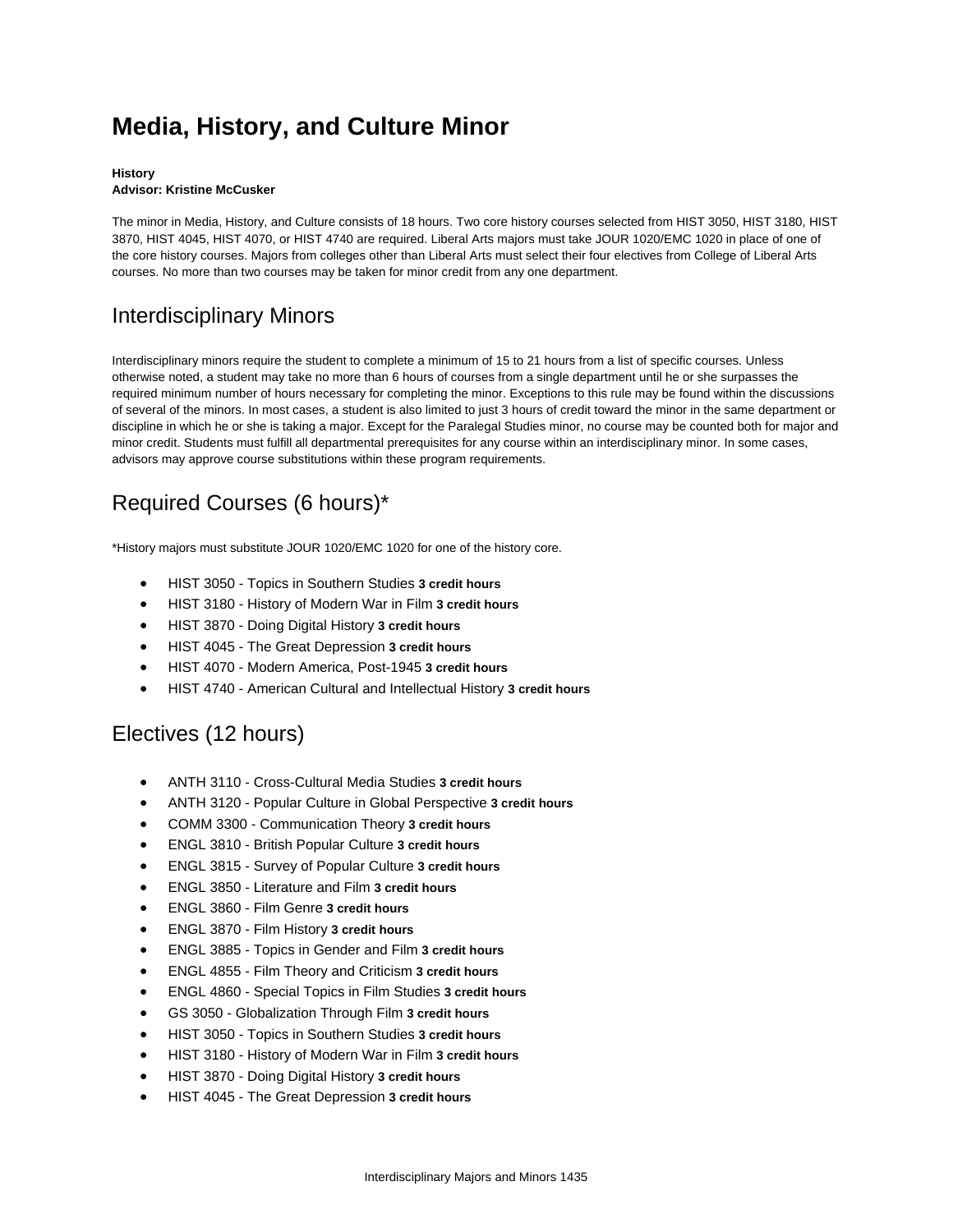- HIST 4070 Modern America, Post-1945 **3 credit hours**
- HIST 4740 American Cultural and Intellectual History **3 credit hours**
- MUHL 3140 History of Rock 'n' Roll **3 credit hours**
- MUHL 3150 Musics of the South **3 credit hours**
- MUHL 3670 History of Popular Music in America **3 credit hours**
- PHIL 3170 Ethics and Computing Technology **3 credit hours**
- PHIL 3600 Philosophy and Film **3 credit hours**
- PS 3100 Politics and Film **3 credit hours**
- PS 3320 Public Opinion **3 credit hours**
- PS 3200 British Government and Films **3 credit hours**
- RS 3600 Religion and Film **3 credit hours**
- SOC 4155 Media and Emotions in Global Perspective **3 credit hours**
- WGST 3500 Women in the Media **3 credit hours**

### Non-College of Liberal Arts Courses

- JOUR 1020 American Media and Social Institutions **3 credit hours** OR
- EMC 1020 American Media and Social Institutions **3 credit hours** OR
- RIM 1020 American Media and Social Institutions **3 credit hours**
- JOUR 3650 Free Expression, Mass Media, and the American Public **3 credit hours** OR
- RIM 3650 Free Expression, Mass Media, and the American Public **3 credit hours** OR
- EMC 3650 Free Expression, Mass Media, and the American Public **3 credit hours**
- JOUR 3000 Introduction to Motion Pictures **3 credit hours**
- JOUR 3600 Digital and Media Literacy **3 credit hours**
- JOUR 4240 Television, Culture, and History **3 credit hours**
- JOUR 4510 Media History and Culture **3 credit hours**
- JOUR 4670 Cultural Approaches to Media **3 credit hours**
- JOUR 4820 Race, Gender, and Class in Media **3 credit hours**
- PHOT 3040 History of Photography **3 credit hours**
- PHOT 4060 Photojournalism **3 credit hours**
- RIM 3000 History of the Recording Industry **3 credit hours**
- RIM 3100 Introduction to Popular Music Studies **3 credit hours**
- RIM 3600 Survey of the Recording Industry **3 credit hours**
- UH 4600 Senior Interdisciplinary Seminar **3 credit hours**
- WGST 4204 Symposium in Women's Studies: Women and Television **3 credit hours**

### NOTE:

*Courses in Media and Entertainment cannot be taken for minor credit by Journalism and Media Arts majors.*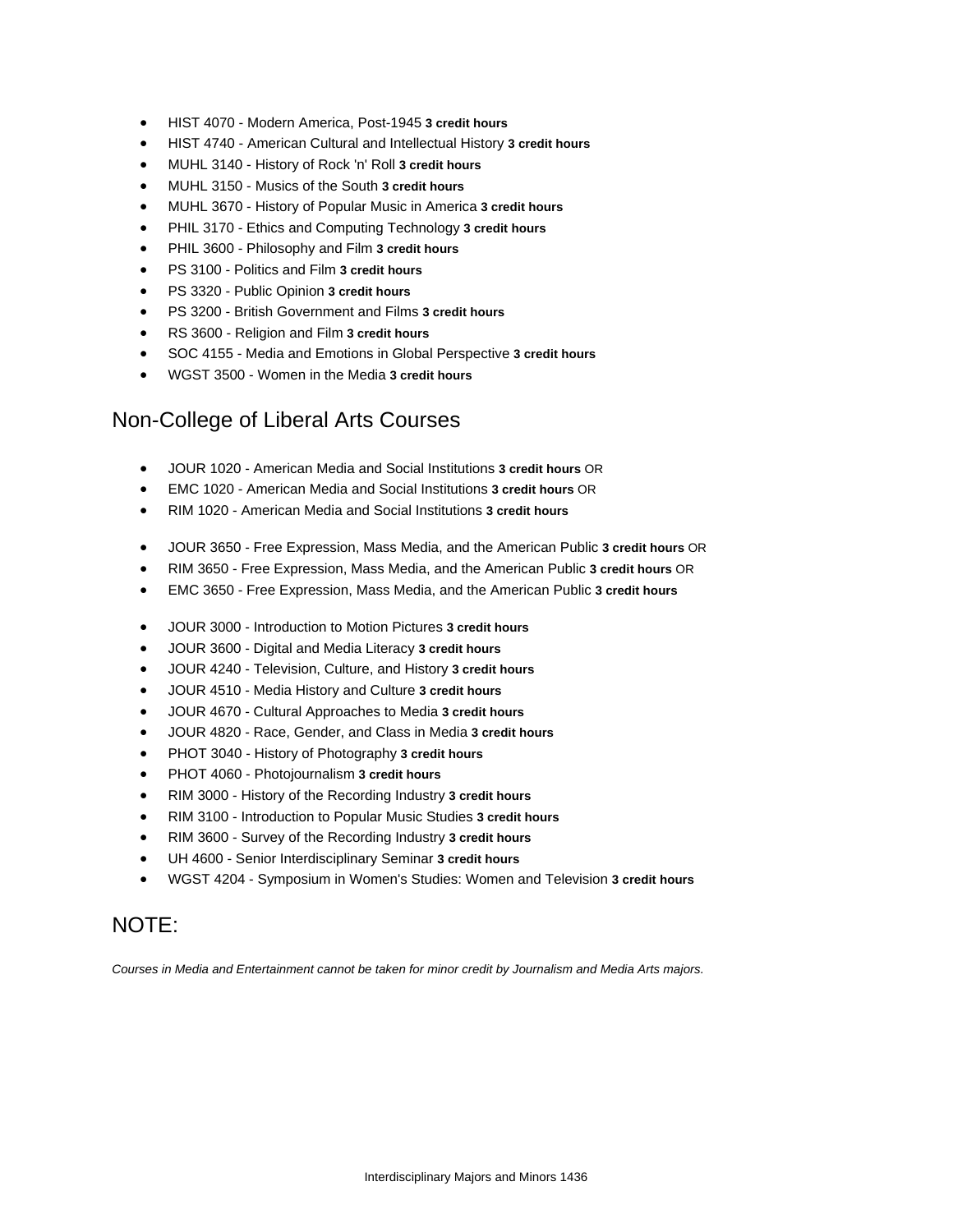# **Medieval Studies Minor**

#### **History Advisor: Louis Haas**

The 18-hour minor in Medieval Studies allows students to pursue their interest in the Middle Ages by taking courses in a combination of academic disciplines, including history, English, foreign languages, and philosophy. A student may earn no more than 3 hours credit toward the minor in the same department or discipline in which he/she is taking a major. No course may be taken for both major and minor credit.

## Interdisciplinary Minors

Interdisciplinary minors require the student to complete a minimum of 15 to 21 hours from a list of specific courses. Unless otherwise noted, a student may take no more than 6 hours of courses from a single department until he or she surpasses the required minimum number of hours necessary for completing the minor. Exceptions to this rule may be found within the discussions of several of the minors. In most cases, a student is also limited to just 3 hours of credit toward the minor in the same department or discipline in which he or she is taking a major. Except for the Paralegal Studies minor, no course may be counted both for major and minor credit. Students must fulfill all departmental prerequisites for any course within an interdisciplinary minor. In some cases, advisors may approve course substitutions within these program requirements.

## Required Courses (18 hours)

Select 18 hours from the following:

- ENGL 3110 English Literature: The Medieval Period **3 credit hours**
- ENGL 3400 European Literature to 1400 **3 credit hours**
- ENGL 4110 Chaucer: Canterbury Tales **3 credit hours**
- FREN 4050 Topics in Medieval and Renaissance French Literature **3 credit hours**
- HIST 4210 Middle Ages **3 credit hours**
- HIST 4220 Renaissance Europe **3 credit hours**
- HIST 4420 The Medieval Mediterranean World **3 credit hours**
- HUM 3950 Women in the Middle Ages **3 credit hours**
- LATN 1010 Elementary Latin I **3 credit hours**
- LATN 1020 Elementary Latin II **3 credit hours**
- PHIL 4010 History of Ancient and Medieval Philosophy **3 credit hours**
- SPAN 4070 Special Topics in Spanish Literature or Culture **3 credit hours**
- UH 4600 Senior Interdisciplinary Seminar **3 credit hours** (The Medieval Experience)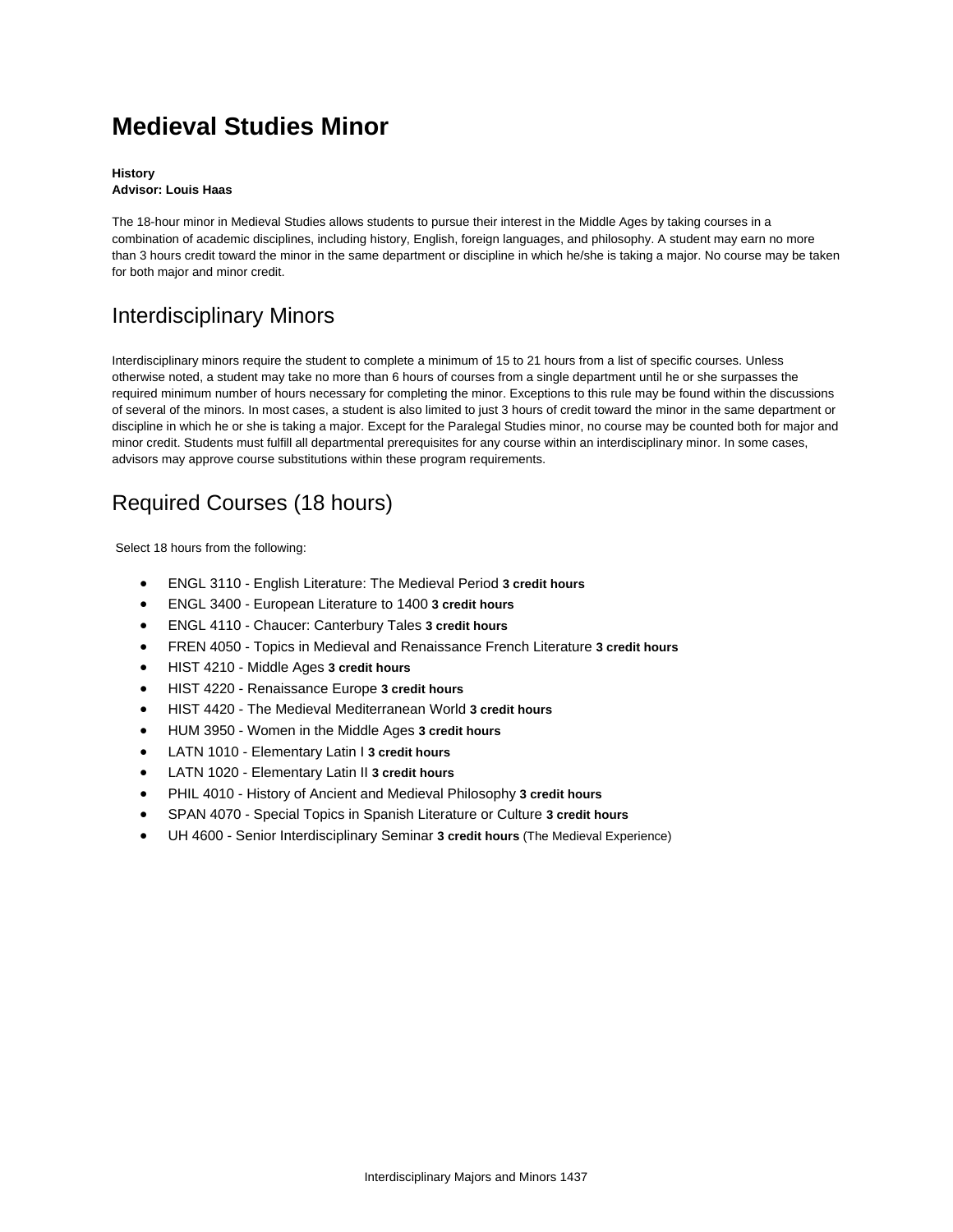## **Middle East Studies Minor**

#### **Middle East Studies**

#### **Director: Allen Hibbard, Department of English**

The interdisciplinary minor in Middle East Studies (one dimension of the MTSU Middle East Center mission) provides students with opportunities to become better acquainted with the Middle East, a region of the world that increasingly has become a major force in international affairs. Students have opportunities to learn about the history of the Middle East from the distant past to the present in addition to the people, culture, geography, language, art, music, and economics of the region. This coherent set of courses provides a foundation for students wishing to do graduate work in Middle East Studies or pursue careers with businesses, NGOs (nongovernmental organizations), and other organizations with operations in the Middle East.

The minor requires 18 semester hours within an interdisciplinary structure. All students pursuing the minor are required to take 9 hours from the core and 9 hours from the general electives.

### Interdisciplinary Minors

Interdisciplinary minors require the student to complete a minimum of 15 to 21 hours from a list of specific courses. Unless otherwise noted, a student may take no more than 6 hours of courses from a single department until he or she surpasses the required minimum number of hours necessary for completing the minor. Exceptions to this rule may be found within the discussions of several of the minors. In most cases, a student is also limited to just 3 hours of credit toward the minor in the same department or discipline in which he or she is taking a major. Except for the Paralegal Studies minor, no course may be counted both for major and minor credit. Students must fulfill all departmental prerequisites for any course within an interdisciplinary minor. In some cases, advisors may approve course substitutions within these program requirements.

## Required Courses (9 hours)

MES 2100 - Introduction to Middle East Studies **3 credit hours**

### Select two from the following:

Two courses (6 hours) in Middle East languages. Languages such as Farsi, Turkish, and Pashto may also be considered for transfer credit with approval from minor advisor. Currently, the following are offered at MTSU:

- ARAB 1010 Elementary Arabic I **3 credit hours**
- ARAB 1020 Elementary Arabic II **3 credit hours**
- ARAB 2010 Intermediate Arabic I **3 credit hours**
- ARAB 2020 Intermediate Arabic II **3 credit hours**
- HEBR 1010 Elementary Hebrew I **3 credit hours**
- HEBR 1020 Elementary Hebrew II **3 credit hours**
- HEBR 2010 Intermediate Hebrew I **3 credit hours**
- HEBR 2020 Intermediate Hebrew II **3 credit hours**
- KURD 1010 Elementary Kurdish I **3 credit hours**
- KURD 1020 Elementary Kurdish II **3 credit hours**
- KURD 2010 Intermediate Kurdish I **3 credit hours**
- KURD 2020 Intermediate Kurdish II **3 credit hours**

### Guided Electives (9 hours)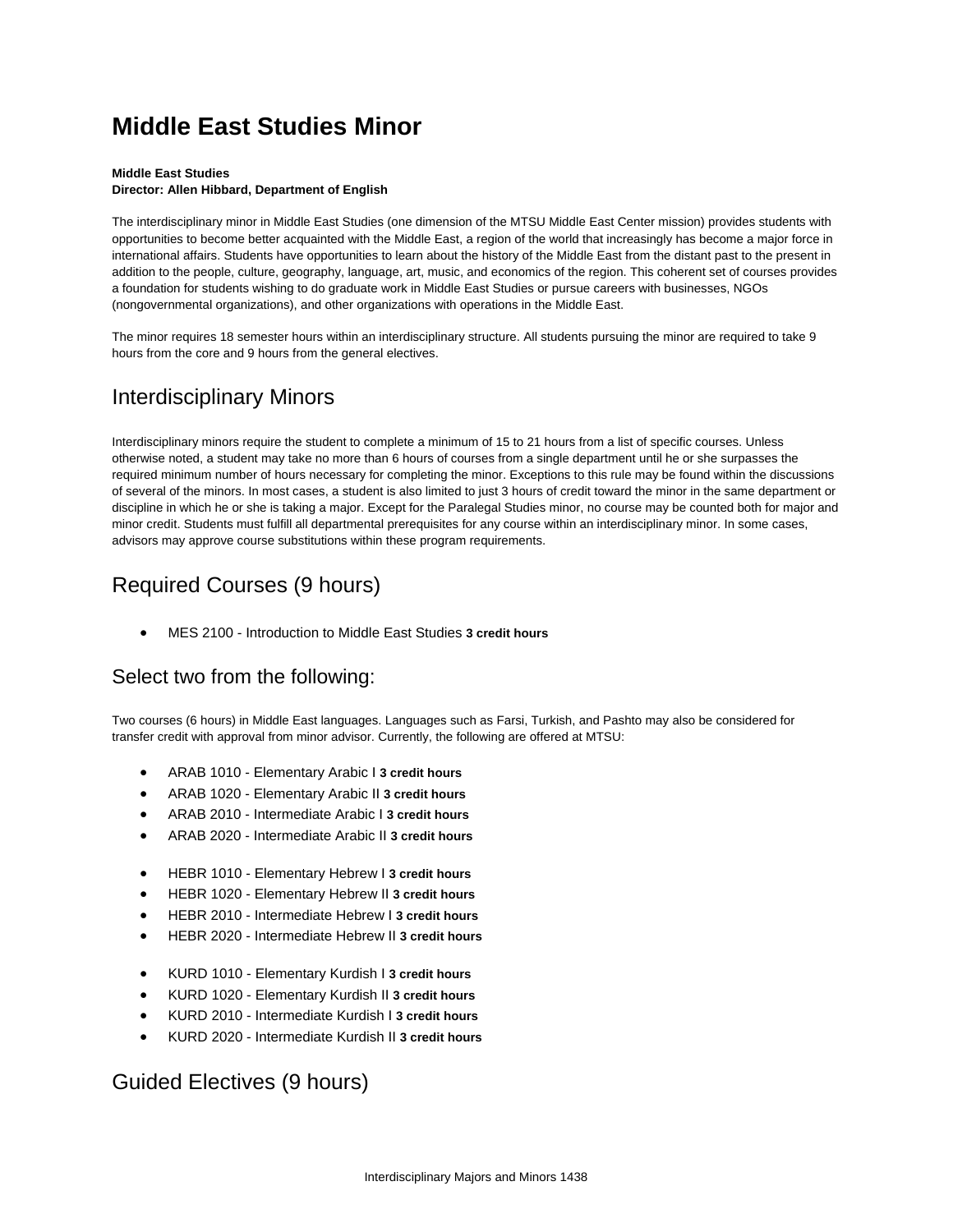- EMC 4810 Global Comparative Media Systems **3 credit hours**
- GEOG 4500 Geography of the Middle East and North Africa **3 credit hours**
- HIST 3070 Topics in World History **3 credit hours** (France and the Middle East)
- HIST 3080 Topics in Modern Middle East History **3 credit hours**
- HIST 4420 The Medieval Mediterranean World **3 credit hours**
- HIST 4440 The Middle East **3 credit hours**
- HUM 3600 Israeli Cinema **3 credit hours**
- HUM 4000 Women of the Middle East: Representations and Perceptions **3 credit hours**
- MES 2030 Literature of the Middle East **3 credit hours**
- MES 3100 Special Topics in Middle East Studies **3 credit hours**
- MUHL 4140 Music of the Middle East **3 credit hours**
- PS 4190 Middle East Politics **3 credit hours**
- PS 4690 International Relations of the Middle East **3 credit hours**
- RS 4050 Judaism, Christianity, and Islam **3 credit hours**
- UH 4600 Senior Interdisciplinary Seminar **3 credit hours** (Contemporary Middle East Culture)

### NOTE:

*No more than two courses (6 hours) of electives may be taken in any ONE discipline.*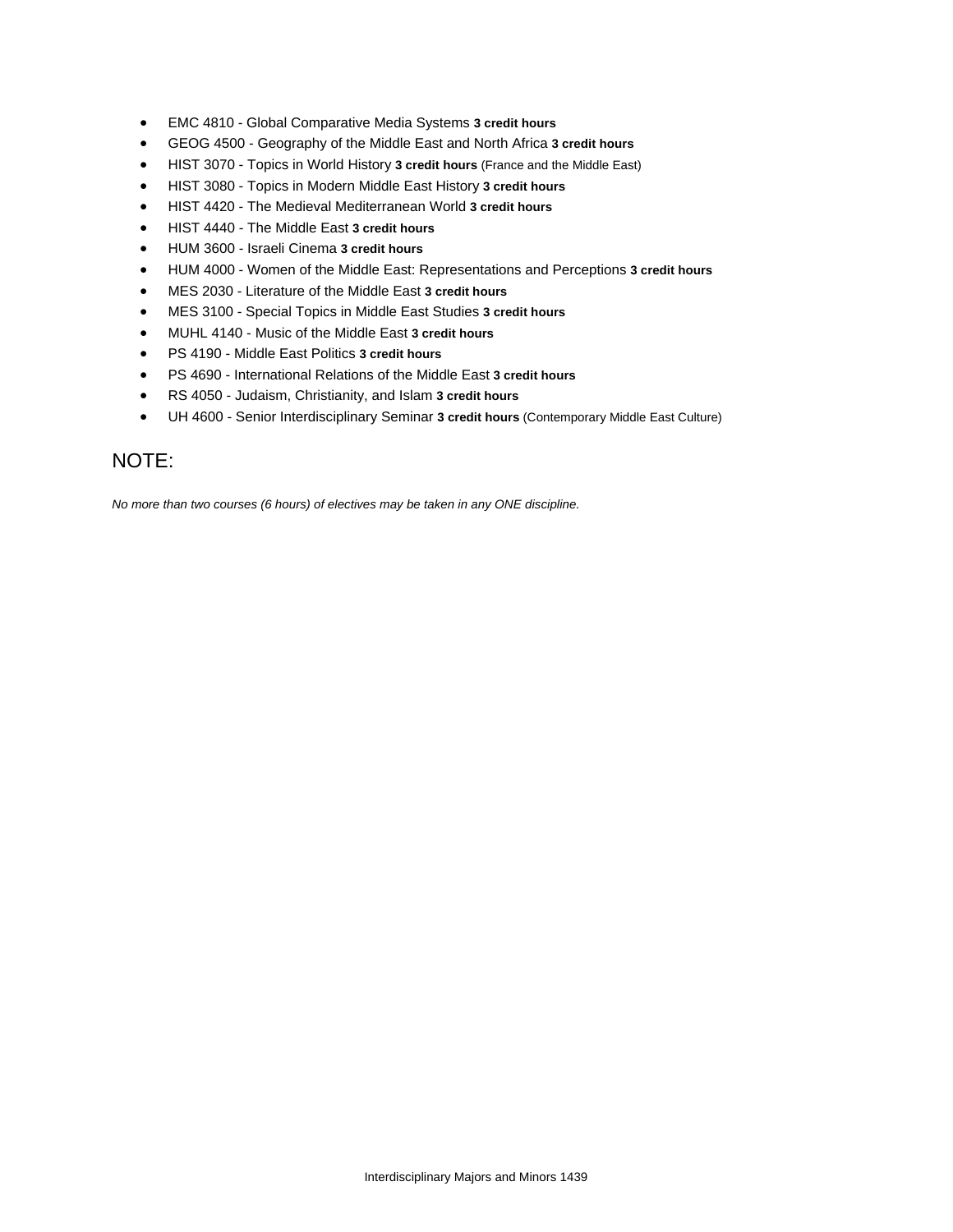#### **Middle East Studies**

#### **MES 2030 - Literature of the Middle East**

**3 credit hours** Prerequisites: ENGL 1010 and ENGL 1020 or permission of instructor. Works in English translation of selected literary genres, periods, and traditions produced in the cultures of the Middle East. May be repeated once with different topic.

#### **MES 2100 - Introduction to Middle East Studies**

**3 credit hours** An introduction to the people, culture, geography, and history of the Middle East from the distant past to the present. Includes ancient history, the rise of Islam, Arab nationalism and formation of the modern states, the creation of Israel, oil and natural resources, social

structures and family life, international diplomacy and peacemaking, problems of Westernization and modernization, and political Islam.

#### **MES 3100 - Special Topics in Middle East Studies**

**3 credit hours** Prerequisite: Completion of three (3) credit hours in a course listed for the Middle East Studies minor or permission of the instructor. An in-depth study of a specific topic relating to the Middle East announced in the online course schedule by the faculty member teaching the course. May be repeated with a different topic. A maximum of six semester hours credit may be applied toward a minor in Middle East Studies.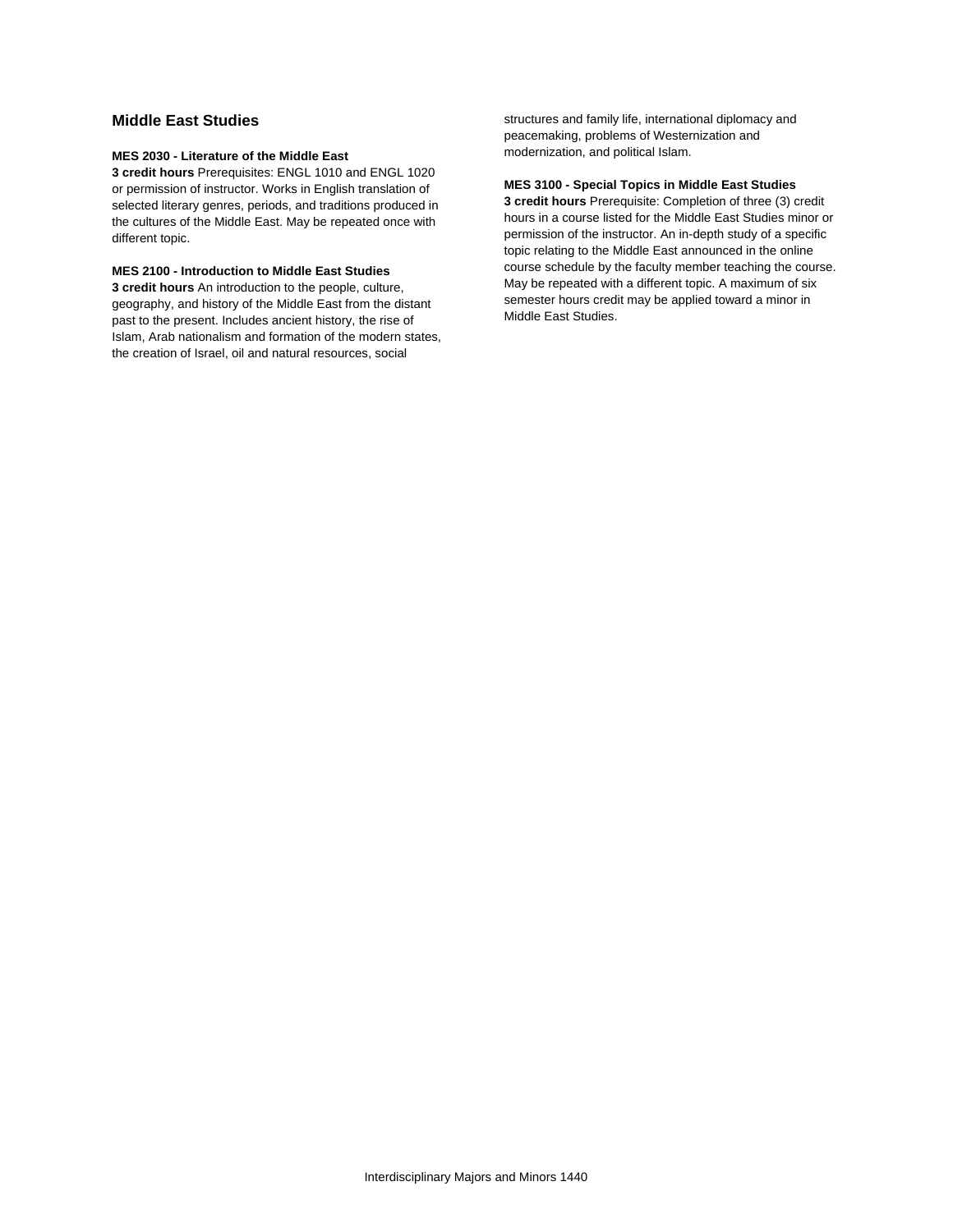# **Musical Theatre Performance Minor**

#### **Theatre and Dance Music**

The interdisciplinary minor in Musical Theatre Performance requires the completion of 18 hours of MUS/THEA/DANC courses as described below:

## Required (6 hours)

- MUTH 1000 Elements of Music **3 credit hours**
- MUHL 4840 Musical Theatre History **3 credit hours** OR
- THEA 4840 Musical Theatre History **3 credit hours**

## Electives (12 hours)

Choose 12 credit hours from the following electives:

- DANC technique elective **2 credit hours**
- DANC 4130 Dance for Theatre **3 credit hours**
- MUAP 2371 Private Instruction-Voice **1 credit hour**
- MUHL 3670 History of Popular Music in America **3 credit hours**
- MUHL 4530 History of Jazz **3 credit hours**
- MUEN 3200 Concert Chorale **0 to 1 credit hour**
- MUEN 3220 Women's Chorus **0 to 1 credit hour**
- MUEN 3230 Schola Cantorum **0 to 1 credit hour**
- MUEN 3240 MTSU Singers **1 credit hour**
- MUEN 3250 Opera Theater **0 to 1 credit hour**
- MUEN 3260 University Chorus **0 to 1 credit hour**
- MUS 1030 Introduction to Music **3 credit hours**
- MUS 1500 Introduction to Piano **1 credit hour**
- THEA 1015 Acting I **3 credit hours**
- THEA 3510 Acting II **3 credit hours**
- THEA 3520 Voice for the Actor I **3 credit hours**
- THEA 3540 Musical Theatre Performance **3 credit hours**

### NOTE:

MUTH 1000 is waived for students who have passed Theory Assessment. These students will select an additional 3 credit elective from the above list to complete the required 18 hours.

Advisors will have a specific list of classes from the above list for students who are theatre majors and another for students who are music majors. Students may not use courses in their declared major for this minor.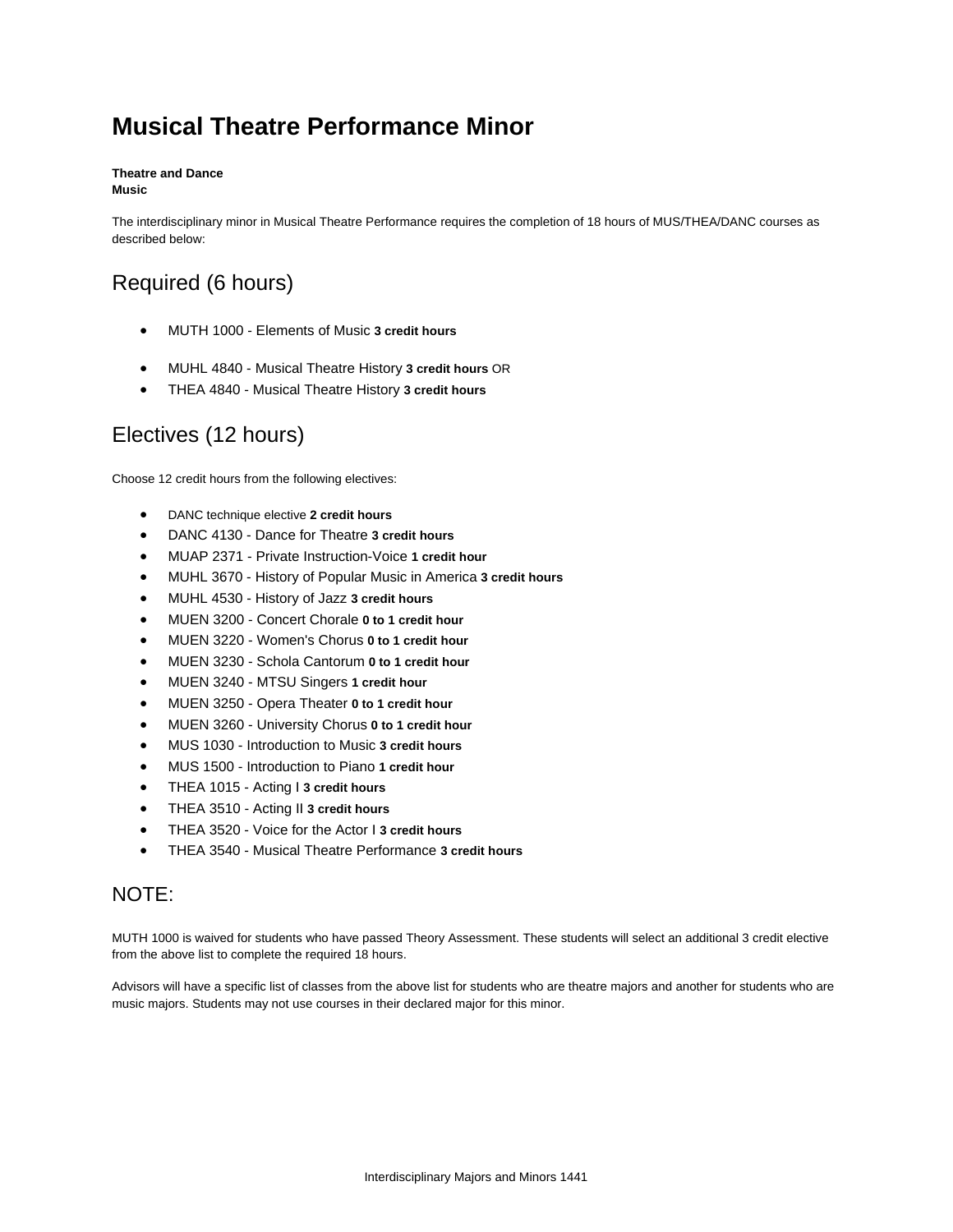## **Native American Studies Minor**

#### **Sociology and Anthropology Advisor: Kevin E. Smith**

The minor in Native American Studies draws upon the resources of art, English, geography and geology, history, and sociology and anthropology to provide a comprehensive examination of the prehistory, history, culture, literature, art, and contemporary issues of Native Americans. The minor in Native American Studies requires 18 credit hours, including 3 hours of required courses, and 15 hours of general electives from the list below.

**Note:** ANTH 4910, ART 3870, ART 4960, PGEO 4280, and UH 3500 (directed, independent study, or variable topics courses) cannot be applied towards this minor without prior approval of the minor advisor. No more than 3 hours of these courses may be applied towards the minor.

### Interdisciplinary Minors

Interdisciplinary minors require the student to complete a minimum of 15 to 21 hours from a list of specific courses. Unless otherwise noted, a student may take no more than 6 hours of courses from a single department until he or she surpasses the required minimum number of hours necessary for completing the minor. Exceptions to this rule may be found within the discussions of several of the minors. In most cases, a student is also limited to just 3 hours of credit toward the minor in the same department or discipline in which he or she is taking a major. Except for the Paralegal Studies minor, no course may be counted both for major and minor credit. Students must fulfill all departmental prerequisites for any course within an interdisciplinary minor. In some cases, advisors may approve course substitutions within these program requirements.

## Required Course (3 hours)

SOC 4240 - Race and Ethnic Relations **3 credit hours**

## Electives (15 hours)

- ANTH 3515 Peoples and Cultures of Native North America **3 credit hours**
- ANTH 3520 North American Prehistoric Archaeology **3 credit hours**
- ANTH 4910 Anthropology Undergraduate Research **1 to 6 credit hours**
- ART 3870 Native American Art **3 credit hours**
- ART 4960 Independent Studies in Art History **1 to 3 credit hours**
- ENGL 3300 Native American Literature **3 credit hours**
- ENGL 4900 Selected Topics in Literature and Language **3 credit hours** (Native American Literature)
- GEOG 4540 Geography of Indigenous Peoples **3 credit hours**
- HIST 4690 Native American History **3 credit hours**
- PGEO 4280 Special Topics and Problems in Physical Geography **1 to 6 credit hours**
- UH 3500 Junior Interdisciplinary Seminar **3 credit hours**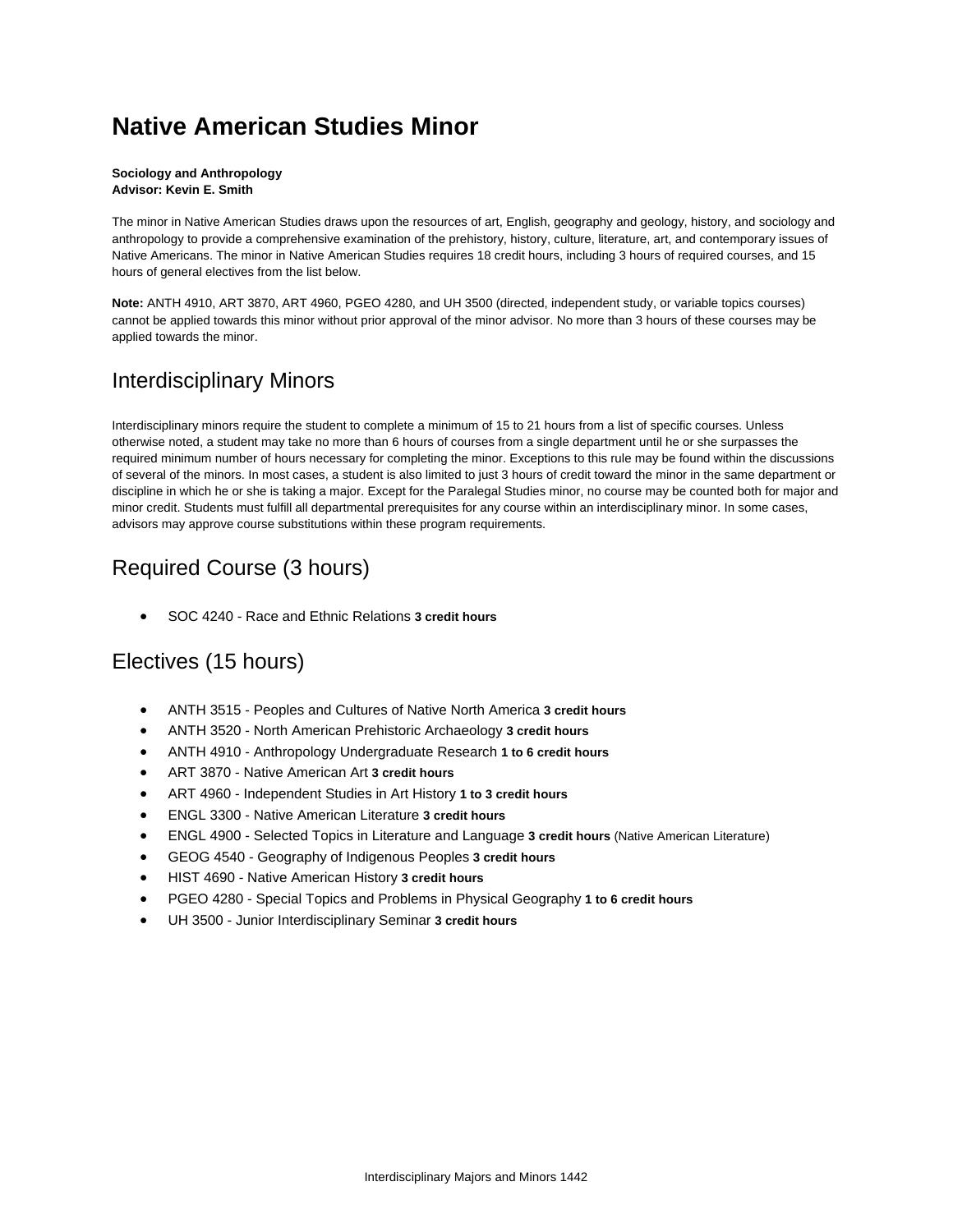# **Paralegal Studies Minor**

#### **Department of Political Science and International Relations 615-898-2708**

The Paralegal Studies minor is designed for those who do not plan to attend law school but who would like to work as legal assistants in law offices, governmental agencies, or other law-related organizations. Such assistants typically do legal research and handle routine legal matters under the supervision of attorneys. The minor requires a total of 30 hours, but where appropriate, students are permitted to double count classes in their major and minor. There is no limit on the number of hours a student may take in a single discipline. Students interested in this minor should contact an advisor in the Department of Political Science and International Relations as early in their careers at MTSU as possible.

## Interdisciplinary Minors

Interdisciplinary minors require the student to complete a minimum of 15 to 21 hours from a list of specific courses. Unless otherwise noted, a student may take no more than 6 hours of courses from a single department until he or she surpasses the required minimum number of hours necessary for completing the minor. Exceptions to this rule may be found within the discussions of several of the minors. In most cases, a student is also limited to just 3 hours of credit toward the minor in the same department or discipline in which he or she is taking a major. Except for the Paralegal Studies minor, no course may be counted both for major and minor credit. Students must fulfill all departmental prerequisites for any course within an interdisciplinary minor. In some cases, advisors may approve course substitutions within these program requirements.

## Required Courses (15 hours)

- PLEG 3010 Litigation **3 credit hours**
- PLEG 3410 Family Law **3 credit hours**
- PLEG 3420 Torts **3 credit hours**
- PS 2440 Law and the Legal System **3 credit hours**
- PS 3530 Legal Writing and Research **3 credit hours**

### Electives (6 hours)

- PLEG 4010 Internship **3 credit hours**
- PS 4590 Administrative Law **3 credit hours**
- BLAW 3400 Legal Environment of Business **3 credit hours**
- BLAW 3430 Commercial Law **3 credit hours**
- BLAW 3460 Insurance Law **3 credit hours**
- BLAW 4470 Real Property Law for Commerce and Agriculture **3 credit hours**
- BLAW 4490 Industrial Relations Legislation **3 credit hours**
- BLAW 4500 Employment Discrimination Law **3 credit hours**
- RIM 3700 Copyright Law **3 credit hours**
- CJA 2400 The Judicial Process **3 credit hours**
- CJA 3250 Criminal Law **3 credit hours**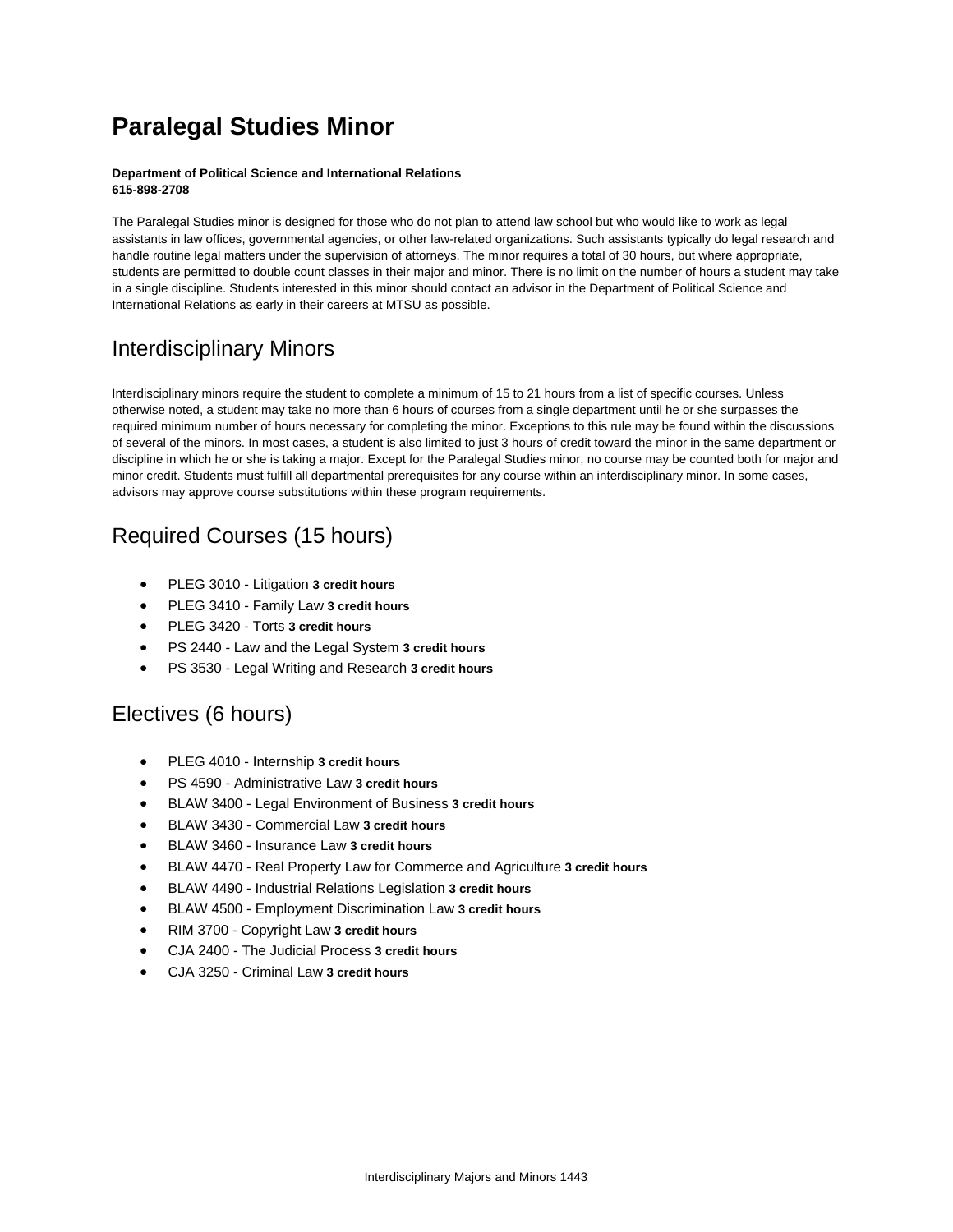## Collateral Requirements (9 hours)

- BCED 2330 Word Processing Concepts **3 credit hours**
- INFS 2200 Introduction to Microcomputing **3 credit hours**
- PS 1005 Introduction to American Politics **3 credit hours**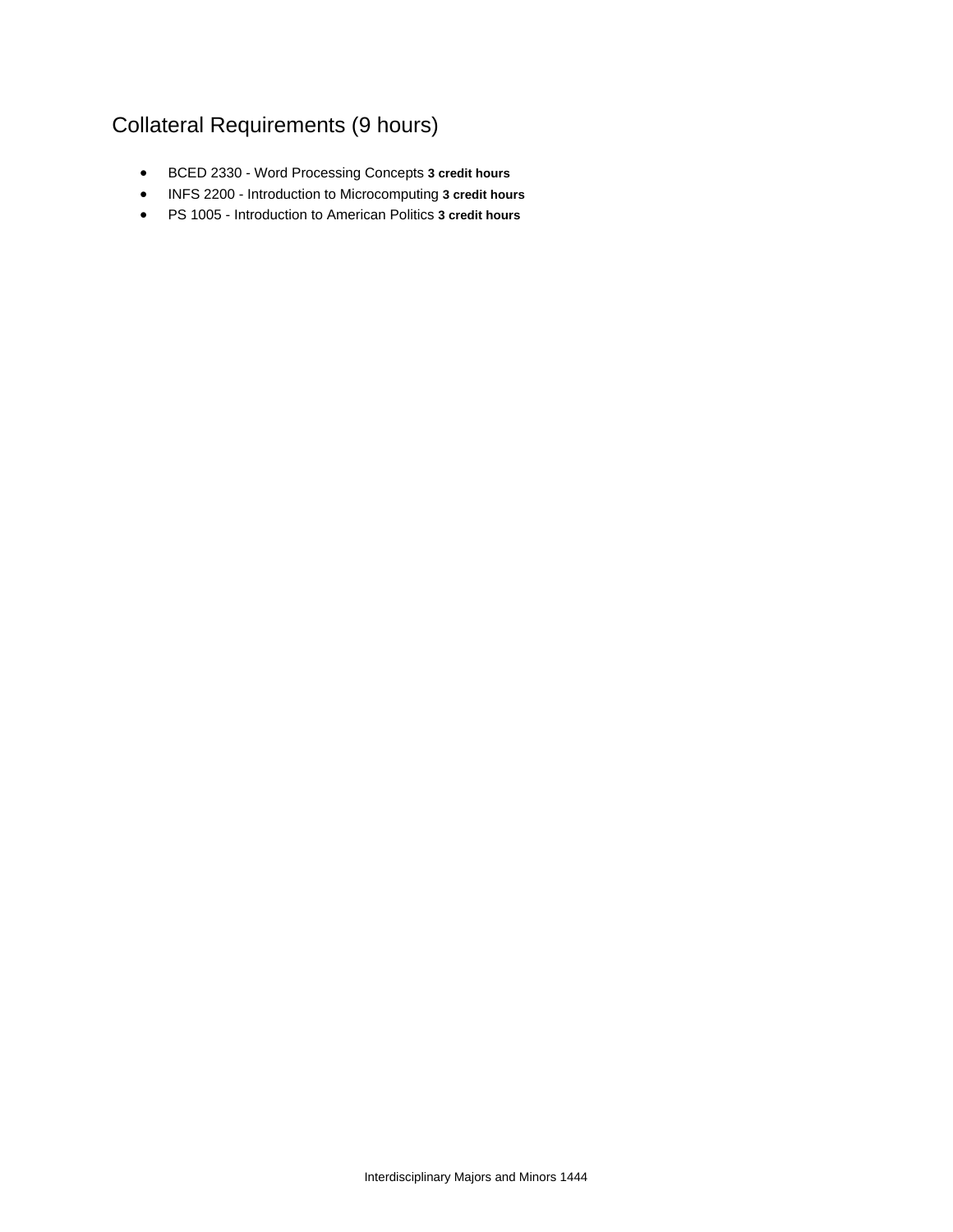## **Portuguese Studies Minor**

#### **World Languages, Literatures, and Cultures Advisor: Soraya Nogueira**

The Portuguese Studies minor is designed to develop basic reading, writing, and conversation skills in Portuguese, as well as obtain greater cultural knowledge of the Portuguese-speaking world.

The minor consists of 18 hours. All students will be required to take12 hours in Portuguese grammar and conversation and 6 hours in elective courses. The integration of language and culture classes will provide students with a well-rounded view of the Portuguese-speaking world.

### Interdisciplinary Minors

Interdisciplinary minors require the student to complete a minimum of 15 to 21 hours from a list of specific courses. Unless otherwise noted, a student may take no more than 6 hours of courses from a single department until he or she surpasses the required minimum number of hours necessary for completing the minor. Exceptions to this rule may be found within the discussions of several of the minors. In most cases, a student is also limited to just 3 hours of credit toward the minor in the same department or discipline in which he or she is taking a major. Except for the Paralegal Studies minor, no course may be counted both for major and minor credit. Students must fulfill all departmental prerequisites for any course within an interdisciplinary minor. In some cases, advisors may approve course substitutions within these program requirements.

### Required Portuguese Language and Conversation Courses (12 hours)

- PORT 1020 Elementary Portuguese II **3 credit hours**
- PORT 2010 Intermediate Portuguese I **3 credit hours**
- PORT 2020 Intermediate Portuguese II **3 credit hours**
- PORT 3010 Advanced Portuguese I **3 credit hours**

### Elective Courses (6 hours)

- ANTH 3517 Peoples and Cultures of Brazil **3 credit hours**
- ANTH 4940 Ethnographic Field School **3 to 6 credit hours**
- HUM 3070 Brazilian Popular Culture **3 credit hours**
- PORT 3020 Advanced Portuguese II **3 credit hours**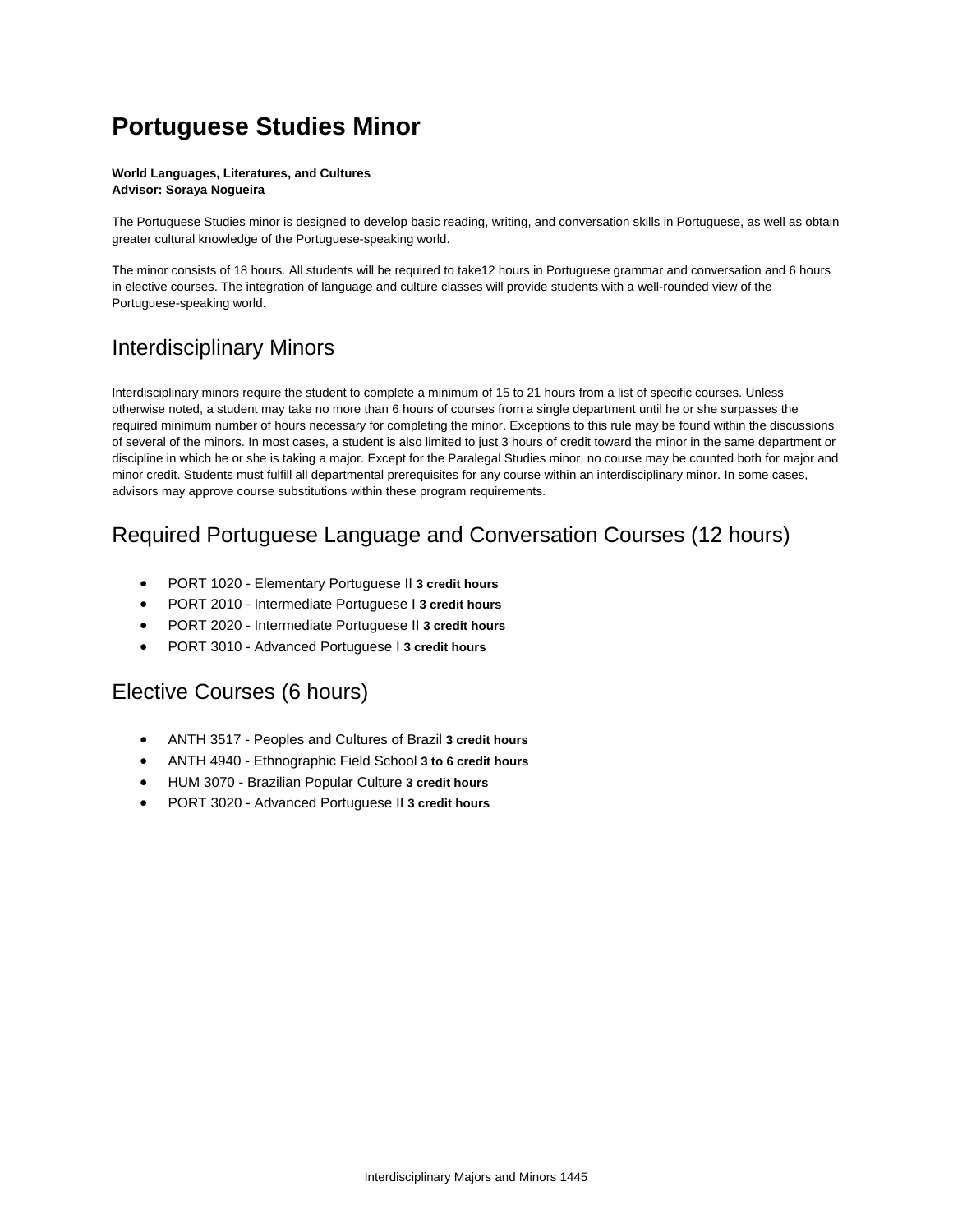# **Russian Studies Minor**

#### **Political Science and International Relations Advisor: Andrei Korobkov**

The Russian Studies minor is designed to increase students' knowledge and understanding of the politics, history, geography, culture, and language of Russia and Eastern Europe.

The minor consists of 18 semester hours. No course may be counted for both major and minor credit. Students must abide by policies (including prerequisites) and prohibitions established by their departments in their major fields. A student may take no more than 6 hours in a single department (9 in Political Science) unless he/she surpasses the required 18 hours (Study Abroad programs in Russia, the post-Soviet state, or Eastern Europe or the Special Topics courses dealing with that region will not count toward this limit).

### Interdisciplinary Minors

Interdisciplinary minors require the student to complete a minimum of 15 to 21 hours from a list of specific courses. Unless otherwise noted, a student may take no more than 6 hours of courses from a single department until he or she surpasses the required minimum number of hours necessary for completing the minor. Exceptions to this rule may be found within the discussions of several of the minors. In most cases, a student is also limited to just 3 hours of credit toward the minor in the same department or discipline in which he or she is taking a major. Except for the Paralegal Studies minor, no course may be counted both for major and minor credit. Students must fulfill all departmental prerequisites for any course within an interdisciplinary minor. In some cases, advisors may approve course substitutions within these program requirements.

## Required Courses (9 hours)

PS 4770 - Russian Politics **3 credit hours**

### Plus two of the following:

- ENGL 4900 Selected Topics in Literature and Language **3 credit hours**
- HIST 4330 Russia to the Twentieth Century **3 credit hours**
- HIST 4340 Russia in the Twentieth Century **3 credit hours**
- RUSS 1010 Elementary Russian I **3 credit hours**
- RUSS 1020 Elementary Russian II **3 credit hours**

### Electives (9 hours)

### English

ENGL 4900 - Selected Topics in Literature and Language **3 credit hours**

### Foreign Languages and Literatures

- RUSS 1010 Elementary Russian I **3 credit hours**
- RUSS 1020 Elementary Russian II **3 credit hours**
- RUSS 2010 Intermediate Russian I **3 credit hours**
- RUSS 2020 Intermediate Russian II **3 credit hours**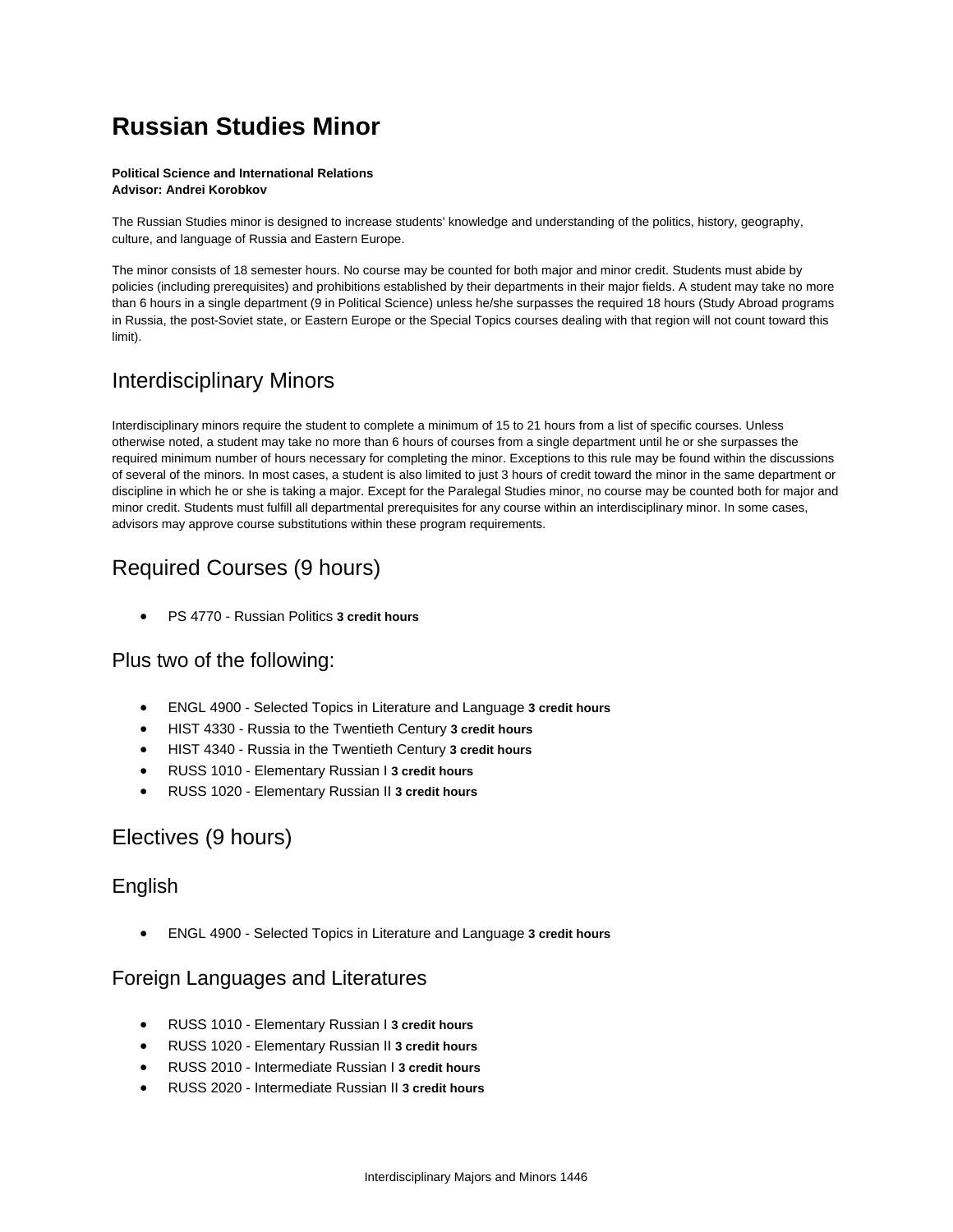### Geosciences

### **History**

- HIST 4330 Russia to the Twentieth Century **3 credit hours**
- HIST 4340 Russia in the Twentieth Century **3 credit hours Both of the above or one of the above and one of the following:**
- HIST 3150 Twentieth Century Global History **3 credit hours**
- HIST 4270 Europe 1815-1900 **3 credit hours**
- HIST 4280 Europe 1900-1945 **3 credit hours**
- HIST 4290 Europe Since 1945 **3 credit hours**
- HIST 4840 World War II **3 credit hours**

### Philosophy

- PHIL 4450 Marx and Marxism **3 credit hours**
- PHIL 4800 Readings in Philosophy **3 credit hours** (approval of the minor advisor is required regarding the topic of study)

### Political Science

- PS 3780 Study Abroad **3 to 6 credit hours** (approval of the minor advisor is required regarding the country of study)
- PS 4300 Comparative European Government **3 credit hours**
- PS 4390 Special Topics in Political Science **3 credit hours** (approval of the minor advisor is required regarding the topic of study)
- PS 4920 Modern Political Theory **3 credit hours Or one of the above plus one of the following:**
- PS 4220 World Politics **3 credit hours**
- PS 4240 American Foreign Policy **3 credit hours**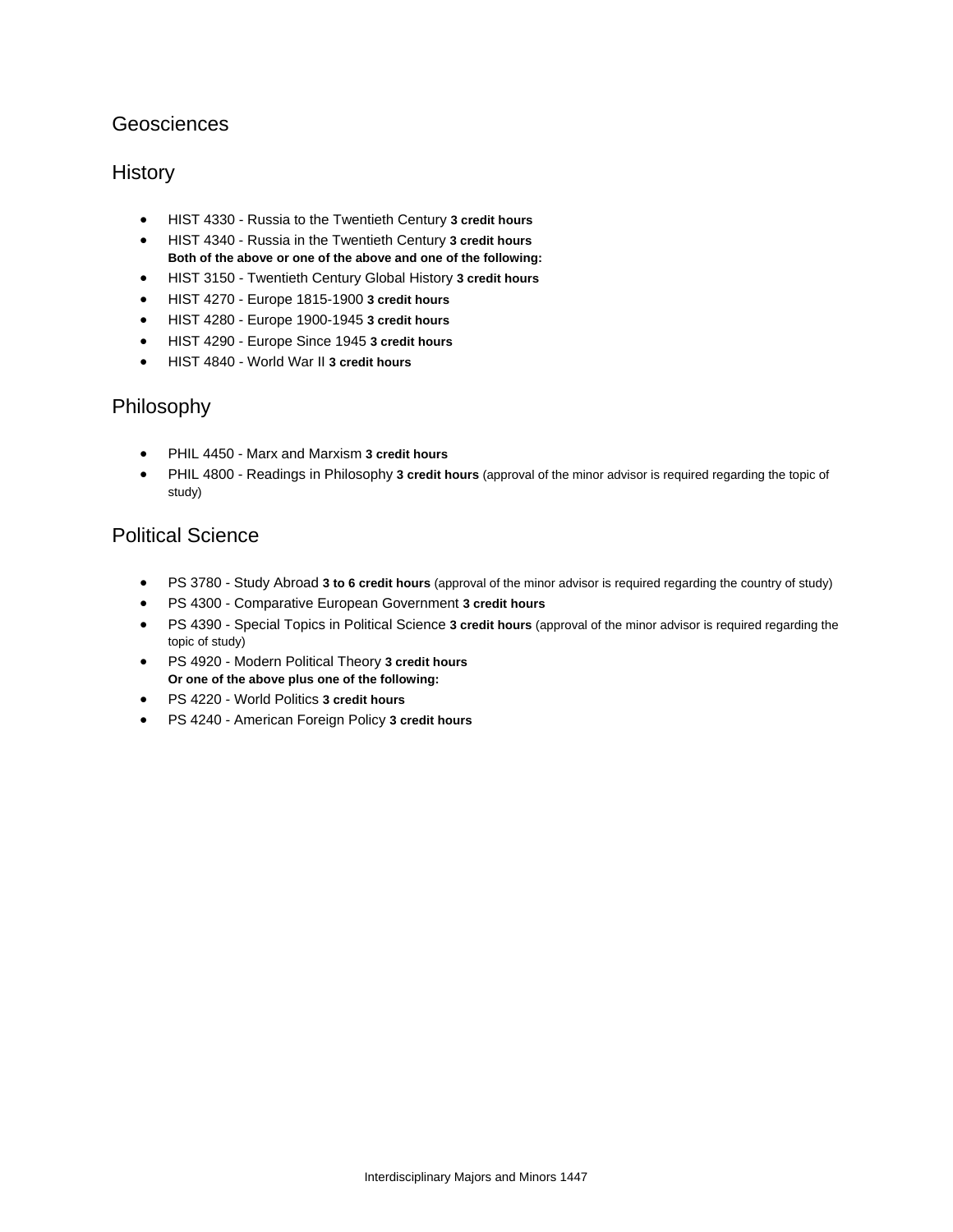# **Southern Studies Minor**

#### **English**

#### **Advisors: Will Brantley and Patricia Gaitely**

The Southern Studies minor provides a multidimensional examination of a diverse geographical, historical, and cultural region called the South. The minor consists of 18 semester hours taught in five different departments. There are no required core courses. Students may take no more than three courses from any one of the participating departments and must take at least one course from three of the five participating departments. No course taken in the Southern Studies minor can count for credit in a student's major.

### Interdisciplinary Minors

Interdisciplinary minors require the student to complete a minimum of 15 to 21 hours from a list of specific courses. Unless otherwise noted, a student may take no more than 6 hours of courses from a single department until he or she surpasses the required minimum number of hours necessary for completing the minor. Exceptions to this rule may be found within the discussions of several of the minors. In most cases, a student is also limited to just 3 hours of credit toward the minor in the same department or discipline in which he or she is taking a major. Except for the Paralegal Studies minor, no course may be counted both for major and minor credit. Students must fulfill all departmental prerequisites for any course within an interdisciplinary minor. In some cases, advisors may approve course substitutions within these program requirements.

### Required Courses (18 hours)

Select 18 hours from the following:

- ANTH 4140 Immigrants and Globalization in the American South **3 credit hours**
- ENGL 3330 Southern Literature **3 credit hours**
- ENGL 3340 African American Literature **3 credit hours**
- ENGL 3760 Introduction to Folklore **3 credit hours**
- ENGL 4760 Special Topics in Folklore **3 credit hours**
- EST 4760 Seminar in Environmental Science and Technology **1 credit hour**
- GEOG 4340 Historical Geography **3 credit hours**
- GS 3040 Contemporary Migration: Global Trends, Local Implications **3 credit hours**
- HIST 3050 Topics in Southern Studies **3 credit hours** (various courses are offered under this label—consult with minor advisor)
- HIST 4640 Environmental History **3 credit hours**
- HIST 4750 African American Social and Intellectual History **3 credit hours**
- MUHL 3150 Musics of the South **3 credit hours**
- HIST 4471 Rural Settlement and Agricultural Landscapes **3 credit hours** OR
- GEOG 4470 Rural Settlement and Agricultural Landscapes **3 credit hours**
- HIST 3115 Geography of Tennessee and the South **3 credit hours** OR
- GEOG 3120 Geography of Tennessee and the South **3 credit hours**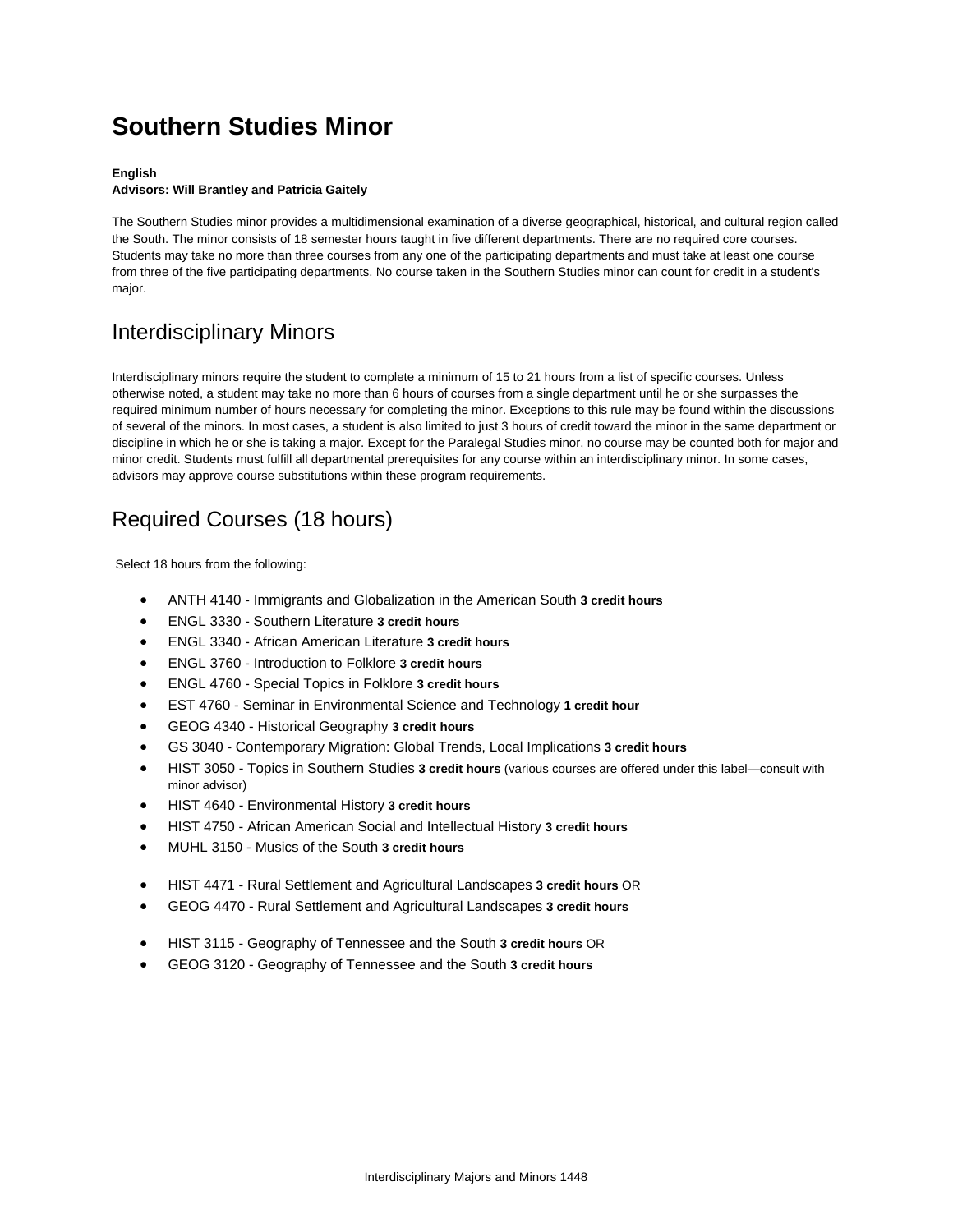# **Twentieth-Century European Studies Minor**

#### **History Advisor: Mark Doyle**

The minor allows students to pursue a broad coverage of many aspects of twentieth-century Europe or a particular country or theme. The 18-hour minor attracts students who are interested in a multidisciplined understanding of contemporary European politics, culture, economics, and social and intellectual developments. Courses are selected from nine different departments in consultation with the minor's advisor.

## Interdisciplinary Minors

Interdisciplinary minors require the student to complete a minimum of 15 to 21 hours from a list of specific courses. Unless otherwise noted, a student may take no more than 6 hours of courses from a single department until he or she surpasses the required minimum number of hours necessary for completing the minor. Exceptions to this rule may be found within the discussions of several of the minors. In most cases, a student is also limited to just 3 hours of credit toward the minor in the same department or discipline in which he or she is taking a major. Except for the Paralegal Studies minor, no course may be counted both for major and minor credit. Students must fulfill all departmental prerequisites for any course within an interdisciplinary minor. In some cases, advisors may approve course substitutions within these program requirements.

## Required Courses (18 hours)

Select 18 hours from the following:

- ART 4900 Nineteenth-Century Art **3 credit hours**
- ECON 4440 International Economics **3 credit hours**
- ECON 4660 History of Economic Thought **3 credit hours**
- GEOG 3430 Geographical Approach to Contemporary Europe **3 credit hours**
- HIST 4370 Britain in the Twentieth Century **3 credit hours**
- HIST 4790 Women in Europe Since 1700 **3 credit hours**
- HIST 4260 France Since 1870 **3 credit hours**
- HIST 4280 Europe 1900-1945 **3 credit hours**
- HIST 4290 Europe Since 1945 **3 credit hours**
- HIST 4320 Germany Since 1870 **3 credit hours**
- HIST 4340 Russia in the Twentieth Century **3 credit hours**
- MGMT 4710 International Business **3 credit hours**
- PHIL 4200 Existentialism **3 credit hours**
- PHIL 4240 Recent Continental Philosophy **3 credit hours**
- PS 4300 Comparative European Government **3 credit hours**
- PS 4770 Russian Politics **3 credit hours**
- PS 4920 Modern Political Theory **3 credit hours**

### Languages

- FREN 1010 Elementary French I **3 credit hours**
- FREN 1020 Elementary French II **3 credit hours**
- FREN 2010 Intermediate French I **3 credit hours**
- FREN 2020 Intermediate French II **3 credit hours**
- FREN 3010 Advanced Composition **3 credit hours**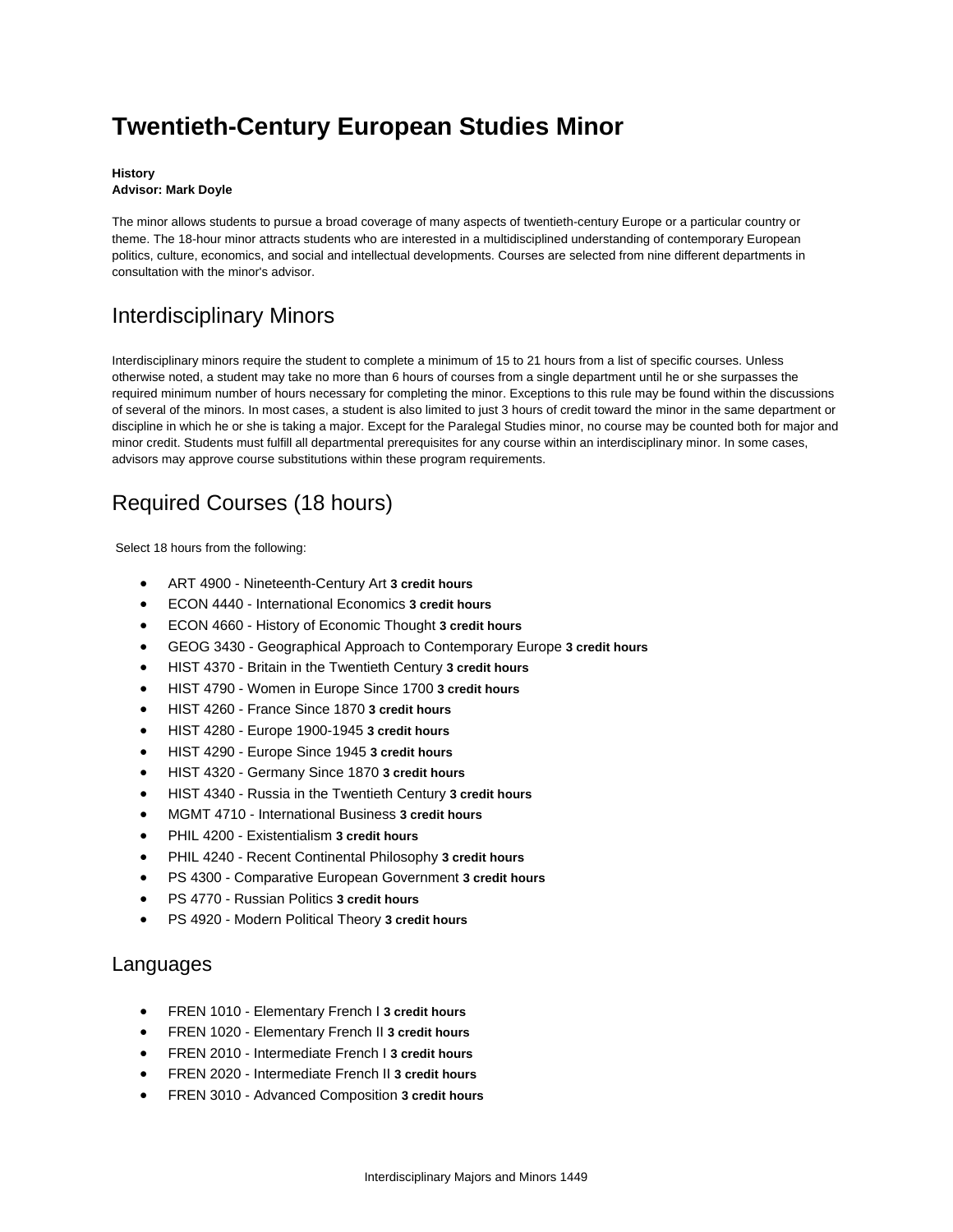- GERM 1010 Elementary German I **3 credit hours**
- GERM 1020 Elementary German II **3 credit hours**
- GERM 2010 Intermediate German I **3 credit hours**
- GERM 2020 Intermediate German II **3 credit hours**
- GERM 3010 Advanced Composition and Conversation **3 credit hours**
- GERM 3020 Advanced Composition and Conversation **3 credit hours**
- RUSS 1010 Elementary Russian I **3 credit hours**
- RUSS 1020 Elementary Russian II **3 credit hours**
- RUSS 2010 Intermediate Russian I **3 credit hours**
- RUSS 2020 Intermediate Russian II **3 credit hours**
- SPAN 1010 Elementary Spanish I **3 credit hours**
- SPAN 1020 Elementary Spanish II **3 credit hours**
- SPAN 2010 Intermediate Spanish I **3 credit hours**
- SPAN 2020 Intermediate Spanish II **3 credit hours**
- SPAN 3010 Advanced Spanish **3 credit hours**
- SPAN 3020 Advanced Spanish **3 credit hours**

### Literature and Film

- ENGL 3430 Modern European Literature **3 credit hours**
- ENGL 3810 British Popular Culture **3 credit hours**
- ENGL 4425 Backgrounds of Modern Literature **3 credit hours**
- ENGL 4240 Modern British Literature **3 credit hours**
- ENGL 4470 Modern Drama **3 credit hours**
- FREN 3060 Survey of French Literature (1800-Present). **3 credit hours**
- FREN 4010 Topics in Twentieth-Century French Literature **3 credit hours**
- FREN 4020 Topics in French Film **3 credit hours**
- GERM 4010 Topics in German Literature and Culture **3 credit hours**
- GERM 4030 German Literature: 1880 to Present **3 credit hours**
- SPAN 4030 Spanish Literature II **3 credit hours**
- HUM 2610 Foreign Literature in Translation **3 credit hours**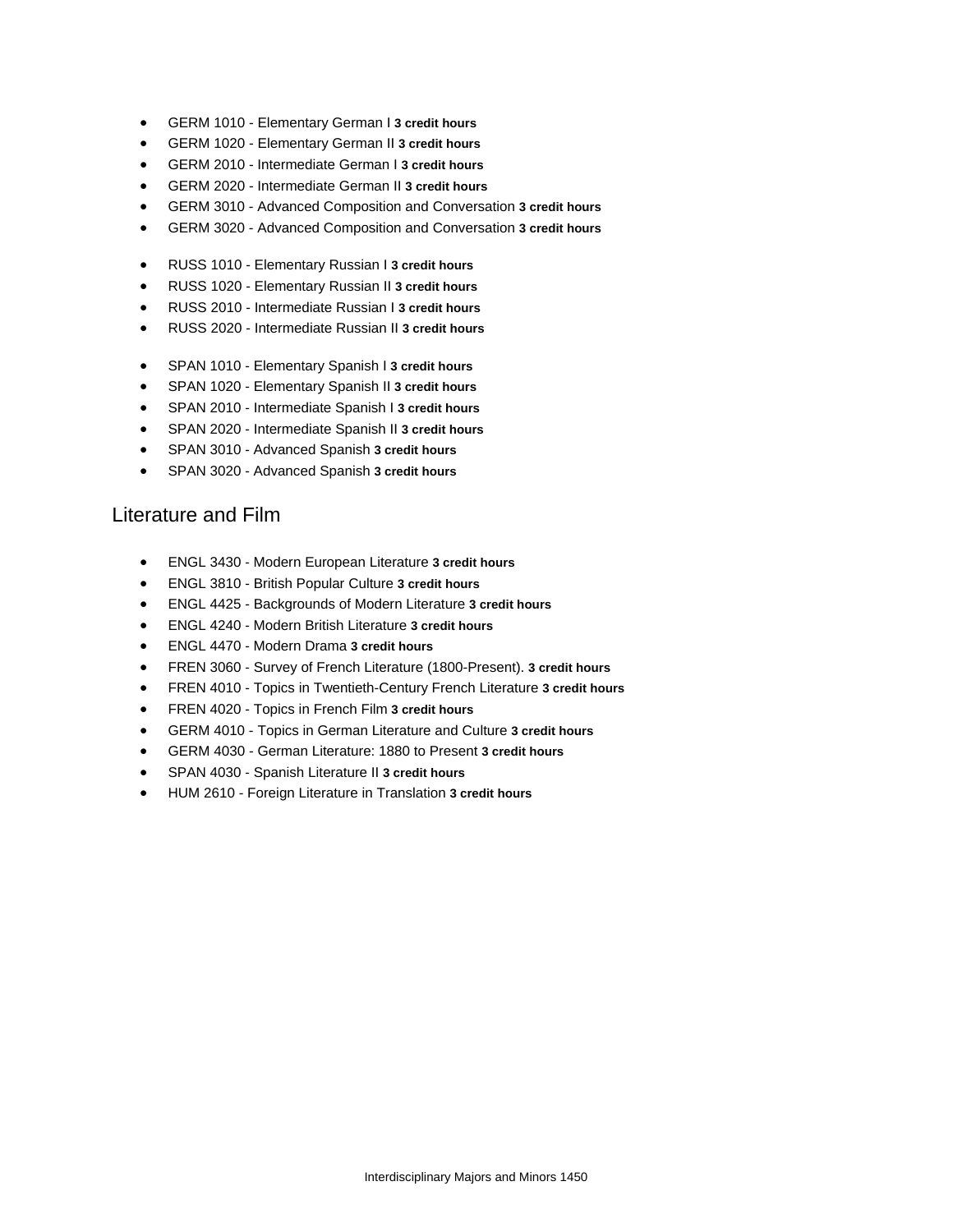## **Urban Studies Minor**

**Advisor: Sekou Franklin, Department of Political Science and International Relations, PH 246 Advisor: Stephen Morris, Department of Political Science and International Relations, PH 209A**

Students must take 18 hours from the following courses, no more than 6 hours of which may be in a single department.

## Interdisciplinary Minors

Interdisciplinary minors require the student to complete a minimum of 15 to 21 hours from a list of specific courses. Unless otherwise noted, a student may take no more than 6 hours of courses from a single department until he or she surpasses the required minimum number of hours necessary for completing the minor. Exceptions to this rule may be found within the discussions of several of the minors. In most cases, a student is also limited to just 3 hours of credit toward the minor in the same department or discipline in which he or she is taking a major. Except for the Paralegal Studies minor, no course may be counted both for major and minor credit. Students must fulfill all departmental prerequisites for any course within an interdisciplinary minor. In some cases, advisors may approve course substitutions within these program requirements.

## Required Courses (18 hours)

Select 18 hours from the following:

- PLSO 4350 Soil Survey and Land Use **3 credit hours**
- PLSO 4390 Urban and Sports Turf Soils **3 credit hours**
- PLSO 4640 Landscaping **3 credit hours**
- CJA 4220 Community Relations and Minority Problems **3 credit hours**
- CMT 3210 Residential Codes, Regulations, Specifications, and Plan Reading **3 credit hours**
- FIN 4310 Problems in Government Finance **3 credit hours** OR
- ECON 4310 Problems in Government Finance **3 credit hours**
- ECON 4500 Urban and Regional Economics **3 credit hours**
- EST 4810 Energy and the Environment **3 credit hours**
- GEOG 4370 Urban Geographies: Key Trends, Problems, and Solutions **3 credit hours**
- PGEO 4490 Remote Sensing **4 credit hours**
- HIST 4660 American Architectural History **3 credit hours**
- HIST 4665 American Urban History **3 credit hours**
- HIST 4755 Race and Place: The Struggle for Fair Housing Since 1900 **3 credit hours**
- PS 3400 Municipal Government **3 credit hours**
- PS 3780 Study Abroad **3 to 6 credit hours**
- PSY 4120 Psychology of Criminal Behavior **3 credit hours**
- PSY 4380 Group Dynamics **3 credit hours**
- SOC 4511 Social Movements and Social Change **3 credit hours**
- SOC 4660 Urban and Community Studies **3 credit hours**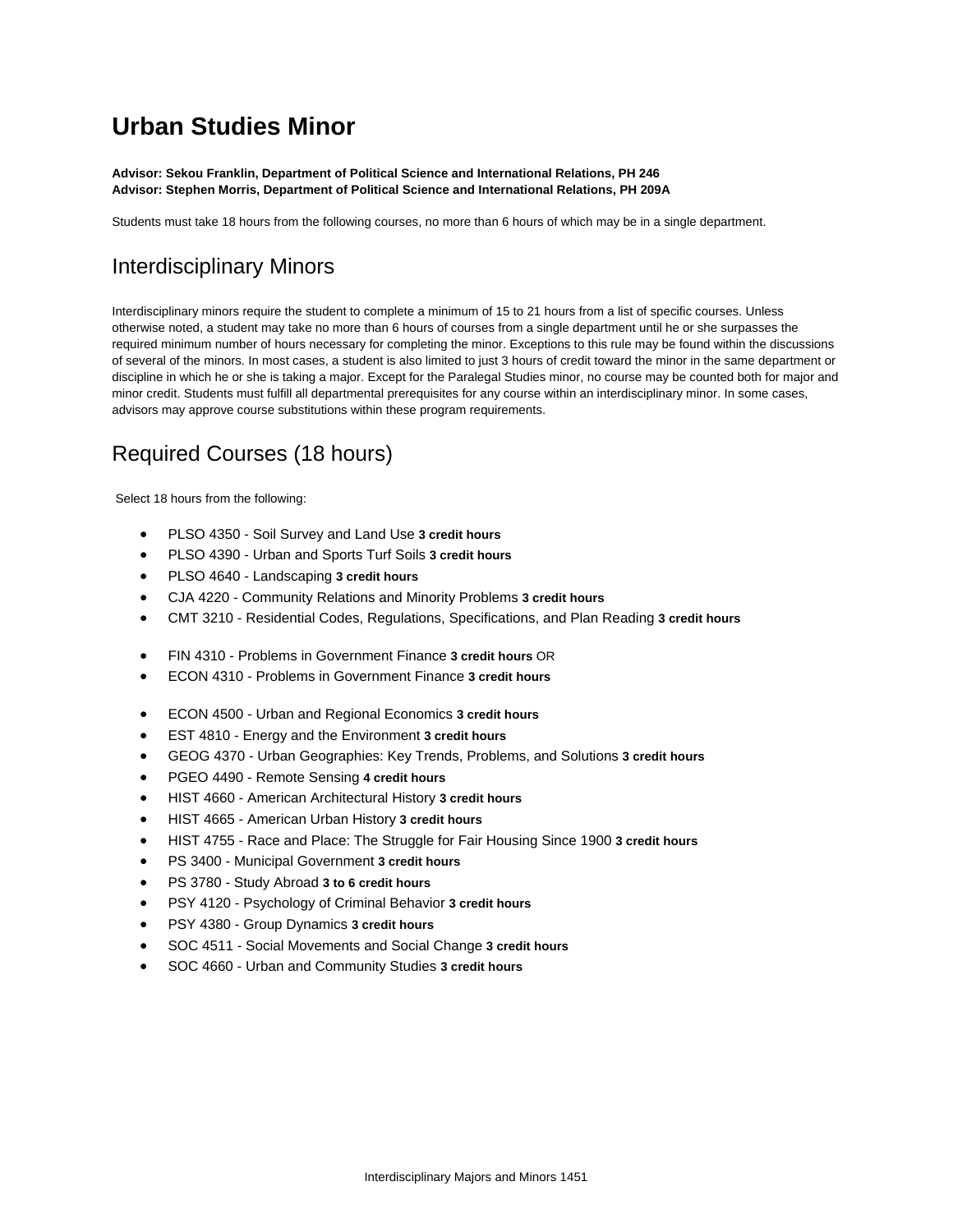# **War, Policy, and Society Minor**

#### **History Advisor: Suzanne Sutherland**

The interdisciplinary minor in War, Policy, and Society is designed to demonstrate that war is more than combat, military history, or the study of campaigns and battles. In the modern world, war has been integrated with capitalism, with the development of nationalism and empire, and with current-day terrorism and organized crime, among other things. The minor brings together the intellectual strength of several disciplines and focuses on this complex, multi-dimensional subject.

The minor consists of 18 hours of upper-division electives chosen from the list below. Courses must be selected in consultation with the minor advisor. The student must take at least one course from three of the five participating departments. No more than two courses (six hours) may be counted from any single department.

## Interdisciplinary Minors

Interdisciplinary minors require the student to complete a minimum of 15 to 21 hours from a list of specific courses. Unless otherwise noted, a student may take no more than 6 hours of courses from a single department until he or she surpasses the required minimum number of hours necessary for completing the minor. Exceptions to this rule may be found within the discussions of several of the minors. In most cases, a student is also limited to just 3 hours of credit toward the minor in the same department or discipline in which he or she is taking a major. Except for the Paralegal Studies minor, no course may be counted both for major and minor credit. Students must fulfill all departmental prerequisites for any course within an interdisciplinary minor. In some cases, advisors may approve course substitutions within these program requirements.

## Required Courses (18 hours)

Select 18 hours from the following:

### Criminal Justice Administration

- CJA 3750 Terrorism and Criminal Justice **3 credit hours**
- CJA 3900 Organized Crime **3 credit hours**
- CJA 4930 International Criminal Justice **3 credit hours**

### Economics and Finance

ECON 4440 - International Economics **3 credit hours**

### English

ENGL 4780 - Topics in War and Culture **3 credit hours**

### **History**

- HIST 3120 Military History of the United States **3 credit hours**
- HIST 3125 First World War **3 credit hours**
- HIST 3130 The Vietnam War **3 credit hours**
- HIST 4040 Civil War and Reconstruction **3 credit hours**
- HIST 4840 World War II **3 credit hours**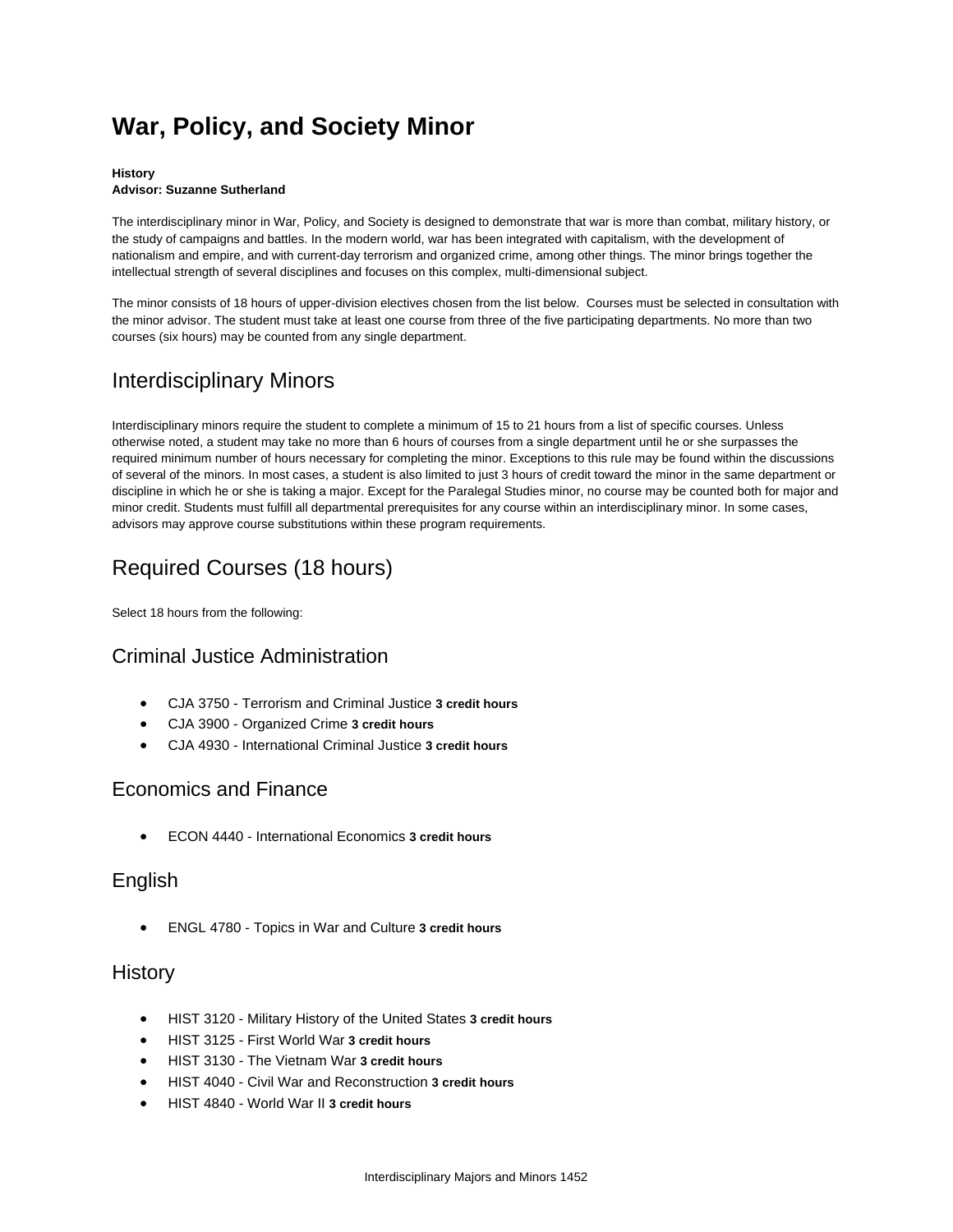### Political Science

- PS 3510 International Political Economy **3 credit hours**
- PS 4070 Political Violence and Terrorism **3 credit hours**
- PS 4210 International Conflict: Causes, Consequences, and Responses **3 credit hours**
- PS 4220 World Politics **3 credit hours**
- PS 4240 American Foreign Policy **3 credit hours**
- PS 4690 International Relations of the Middle East **3 credit hours**
- PS 4860 Advanced Studies in International Relations **3 credit hours**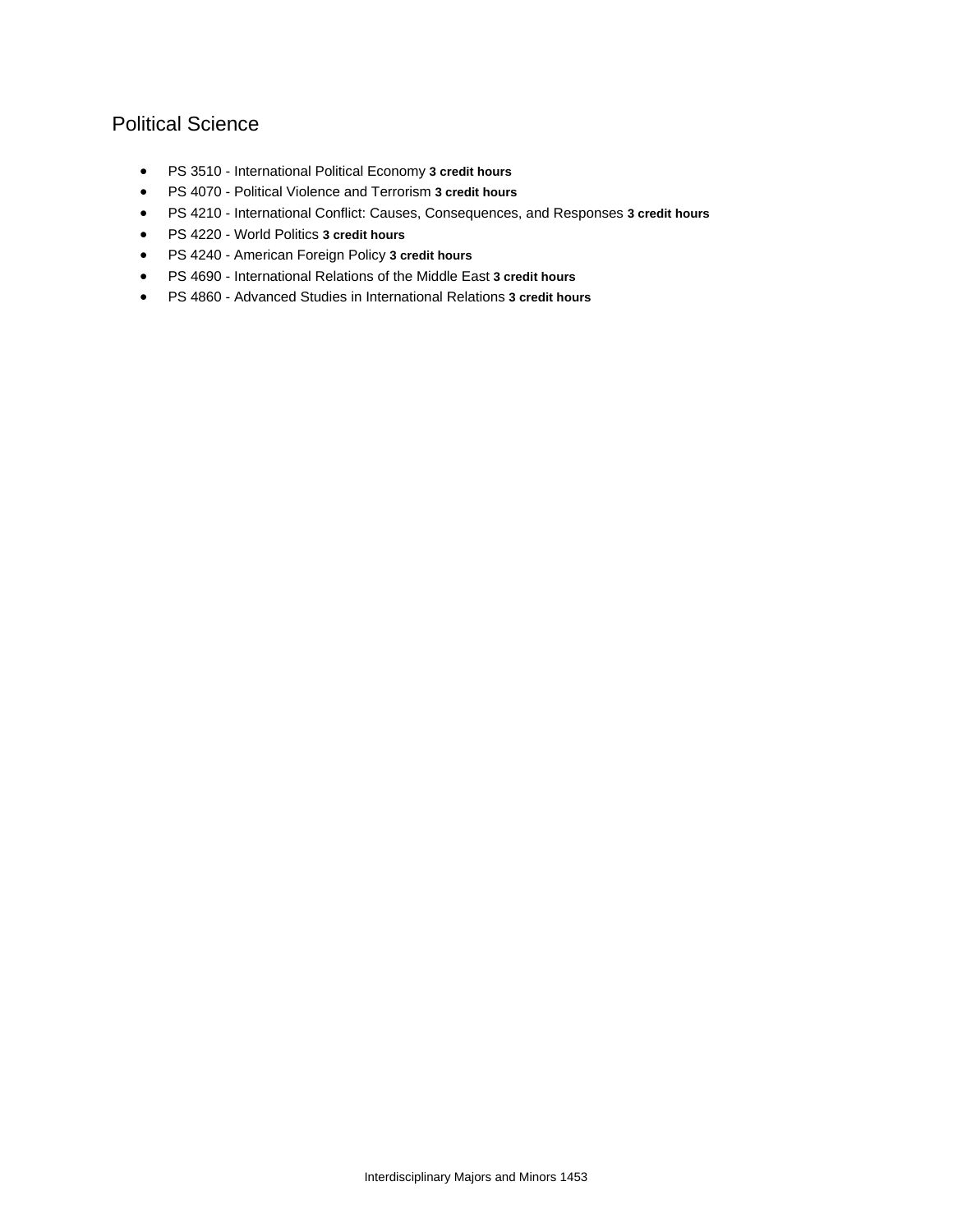# **Women's and Gender Studies Minor**

#### **Vicky MacLean, Director**

The Women's and Gender Studies Program offers the Women's and Gender Studies minor to enhance students' knowledge and understanding of gender issues and the position of women in society. The program encourages a historically grounded comparative, global feminist perspective. All courses are informed by theories of the social construction of gender and address issues of diversity including race, ethnicity, class, sexual orientation, nationality, age, and/or ability. The program emphasizes an interactive learning process and promotes scholarly research. **Students may minor in one of three areas: Women's Studies, Gender Studies, or Sexuality Studies.**

Upon selecting the Women's and Gender Studies minor, students should complete a Minor Information Form and obtain advising through the program director.

## **General Requirements**

All students considering a minor in Women's and Gender Studies should take WGST 2100 as part of General Education requirements. All minors must also take WGST 4500 (completion of WGST 2100 and junior/senior standing required) plus 12 additional hours within an interdisciplinary structure as described below.

## **Women's Studies Area**

The Women's Studies area focuses on women's lives, thoughts, and social positions. The area consists of courses taught from a feminist perspective, within historical and contemporary contexts, incorporating multinational, multicultural, and multiracial points of view.

In addition to WGST 2100 and WGST 4500, minors taking the Women's Studies area must complete one additional program (WGST) course plus 9 hours of electives from the full list below. Students may take no more than 3 hours per major field/department.

### **Gender Studies Area**

The Gender Studies area consists of courses that take a feminist approach to offer students knowledge and experience that facilitate intelligent and informed choice and communication regarding the socially constructed meaning of gender and gender issues within our multicultural, globalized society.

In addition to WGST 2100 and WGST 4500, minors taking the Gender Studies area must complete either SOC 3400 or ANTH 3750 and 6 hours of electives from the following courses:

- ANTH 3710 ("Language and Gender" only)
- ANTH 3750 (if not taken for above requirement)
- CDFS 4140/SOC 4140
- CDFS 4340
- COMM 3225
- COMM 4800 ("Gayspeak, Communication, and Film" only)
- EMC 4800/JOUR 4800 ("Race and Gender in the Mass Media" only)
- ENGL 3885; SOC 3400 (if not taken for above requirement)
- WGST 4213 ("Gender and Horror"); plus 3 hours from the full list of courses below.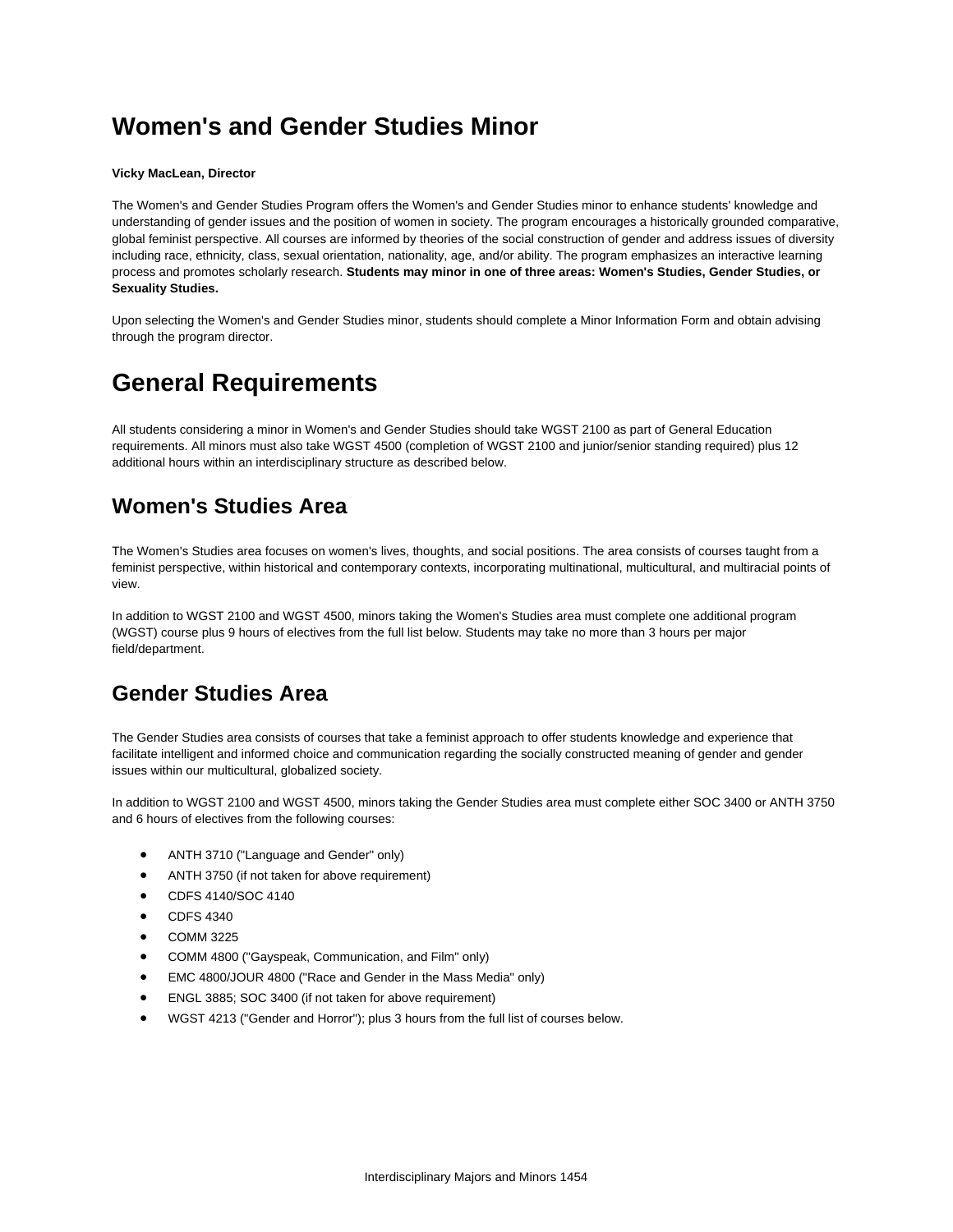## **Sexuality Studies Area**

The Sexuality Studies area reflects the contemporary status of multi-disciplinary academic studies of sexuality. Diverse courses within the program and in various departments offer students opportunity to study sexual identities, sexuality and public policy (in local, national, and global levels), sexual relationships, sex work, sex practices and communities, and theories of sexuality and social deviance.

In addition to WGST 2100, WGST 3010, and WGST 4500, minors taking the Sexuality Studies area must complete 9 hours of electives (no more than 6 hours in any department not including WGST) from the following:

- COMM 4800 ("Sex and Communication")
- ENGL 2020 ("Gay and Lesbian Literature")
- ENGL 2020 ("Colonial Narratives: Gender, Race, and Sexuality")
- ENGL 3885 (approved topics only)
- PHIL 4250
- PSY 4600
- WGST 3030
- WGST 4202
- **•** Gay and Lesbian History
- ANTH 4400

### Program

- WGST 2100 Introduction to Women's Studies **3 credit hours** (required for all minors) *Students should choose WGST 2100 as part of the General Education requirement under Social/Behavioral Sciences.*
- WGST 2500 Women and Leadership **3 credit hours**
- WGST 3000 Women's Leadership Conference Practicum A **3 credit hours**
- WGST 3001 Women's Leadership Conference Practicum B **3 credit hours**
- WGST 3010 Sexuality Studies **3 credit hours**
- WGST 3030 Topics in Sexuality **3 credit hours**
- WGST 3500 Women in the Media **3 credit hours**
- WGST 3900 Women and Globalism **3 credit hours**
- WGST 4201-4213 Symposium in Women's Studies (series)
- WGST 4500 Feminist Theory **3 credit hours** (required for all minors)
- WGST 4900 Independent Study **3 credit hours** *WGST 4900 may be taken for credit no more than twice.*

### **Departmental**

Not all sections of a given course will earn Women's and Gender Studies credit; see online schedule for each term's approved offerings.

- ANTH 3710 Topics in Anthropology **1 to 6 credit hours** (approved topics only)
- ANTH 3750 Race, Class, and Gender **3 credit hours**
- ANTH 3752 Cultural Images of Gender **3 credit hours**
- ANTH 4400 Sex Trafficking **3 credit hours**
- ART 4000 Workshop **1 to 3 credit hours** (approved topics only)
- CDFS 4140 Violence in the Family **3 credit hours**
- CDFS 4340 The Contemporary Family **3 credit hours**
- CJA 3700 Women, Crime, and Justice Administration **3 credit hours**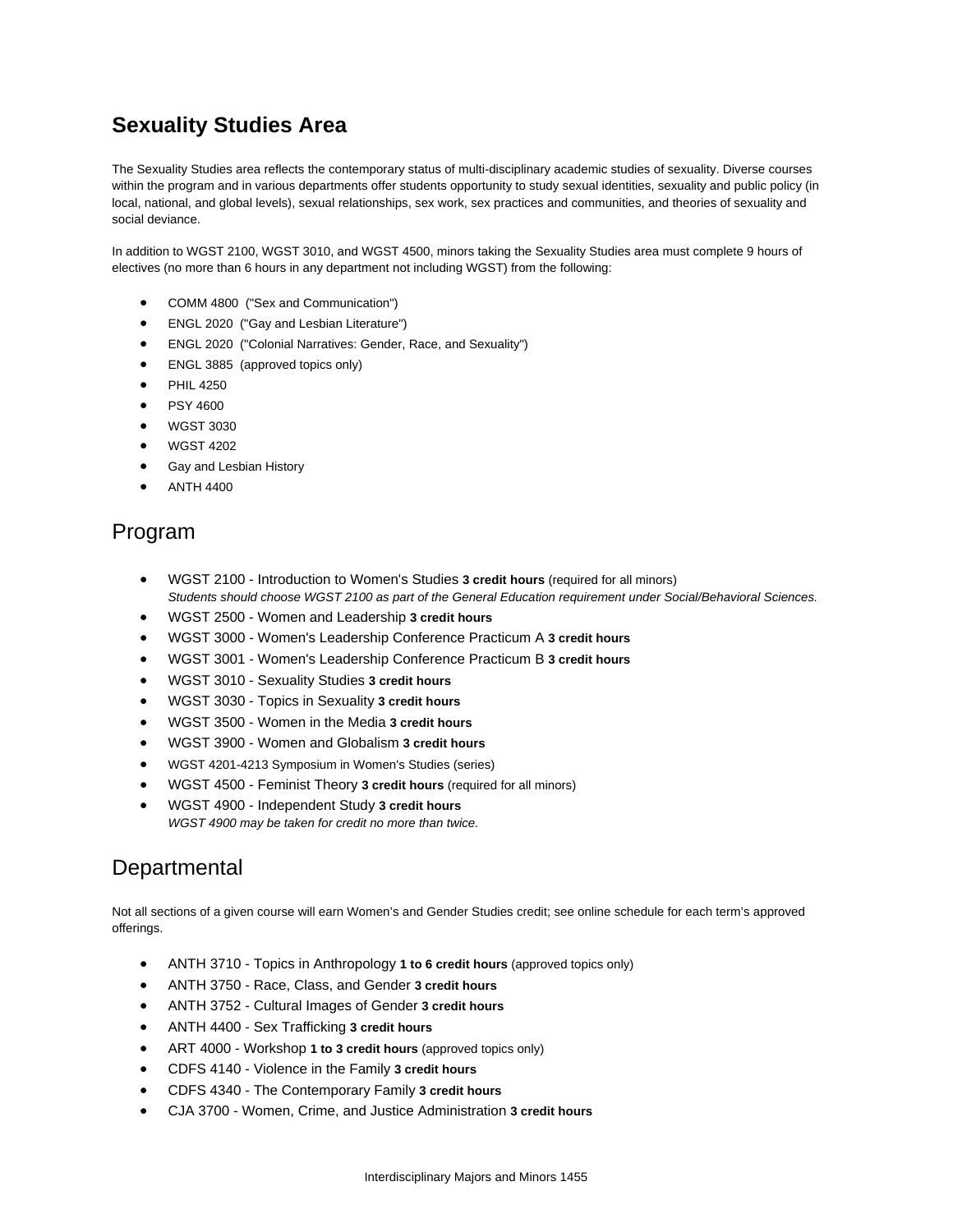- COMM 3225 Gender Communication **3 credit hours**
- COMM 4800 Topics in Communication **3 credit hours** (approved topics only)
- DANC 4200 Women in Twentieth and Twenty-First Century Dance **3 credit hours**
- ENGL 2020 Themes in Literature and Culture **3 credit hours** (approved topics only)
- ENGL 3720 Early Women Writers **3 credit hours**
- ENGL 3725 Nineteenth-Century Women Writers **3 credit hours**
- ENGL 3730 Twentieth-Century Women Writers **3 credit hours**
- ENGL 3735 Black Women as Writers **3 credit hours**
- ENGL 3885 Topics in Gender and Film **3 credit hours**
- ENGL 4900 Selected Topics in Literature and Language **3 credit hours** (approved topics only)
- ENGL 4950 Selected Topics in Contemporary Literature **3 credit hours** (approved topics only)
- FREN 3130 Twentieth-Century Women Writers in French **3 credit hours**
- HIST 1020 Survey Western Civilization II **3 credit hours** (approved topics only)
- HIST 3030 Topics in African American History **3 credit hours** (approved topics only)
- HIST 3070 Topics in World History **3 credit hours**
- HIST 4550 Women in Modern Africa **3 credit hours**
- HIST 4790 Women in Europe Since 1700 **3 credit hours**
- HIST 4810 History of Women in the Third World **3 credit hours**
- HLTH 4390 Women's Health **3 credit hours**
- HUM 2610 Foreign Literature in Translation **3 credit hours** (approved topics only)
- HUM 3950 Women in the Middle Ages **3 credit hours**
- JOUR 4800 Seminar in Media Issues **3 credit hours** (approved topics only) OR
- EMC 4800 Seminar in Media Issues **3 credit hours** (approved topics only)
- MUHL 4810 Women In Music **3 credit hours**
- PHIL 4800 Readings in Philosophy **3 credit hours**
- PS 3010 Women and the Law **3 credit hours**
- PS 4260 The Political Status of Women in the World **3 credit hours**
- PSY 4620 Psychology of Women **3 credit hours**
- SOC 3400 Gender and Society **3 credit hours**
- SOC 4030 Topics in Gerontology **3 credit hours** (approved topics only)
- SOC 4140 Violence in the Family **3 credit hours**
- SOC 4150 Topics in Sociology **3 credit hours** (approved topics only)
- SOC 4361 Contemporary Issues in Women's Health **3 credit hours**
- SW 3050 Women and Poverty **3 credit hours**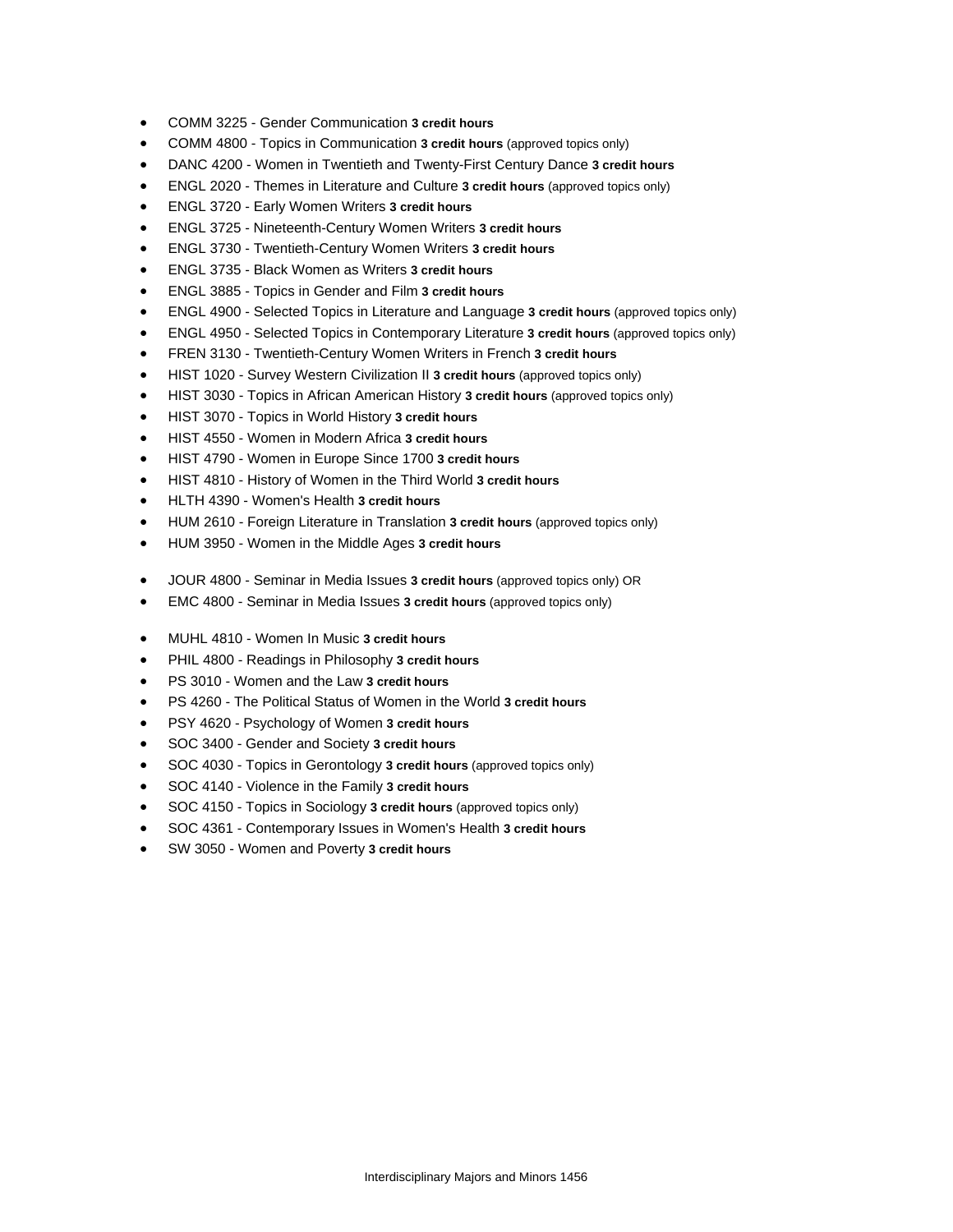#### **Women's and Gender Studies**

#### **WGST 2100 - Introduction to Women's Studies**

**3 credit hours** Designed to inform and enlighten students about the lives and history of diverse women and the social construction of gender. Areas of study may include work, the family, health, sexuality, violence in women's lives, images of women, and feminist activism. Required for all Women's and Gender Studies minors.

#### **WGST 2500 - Women and Leadership**

**3 credit hours** An exploration of the concepts of leadership and followership through historical, contemporary, and personal perspectives as they apply to women. Provides an opportunity to examine, evaluate, and enhance personal leadership skills. WGST 2100 is recommended as a prerequisite but not required.

#### **WGST 3000 - Women's Leadership Conference Practicum A**

**3 credit hours** Prerequisites: WGST 2100 and permission of instructor. WGST 2500 recommended but not required. Theory and concepts of women's leadership through participation in major women's conference. Provides an opportunity to engage in creative planning, decision-making, and collaborative and experiential learning and to assume significant responsibility for conference related to women's issues. No more than 6 hours of practicum and independent study may count toward the Women's and Gender Studies minor.

#### **WGST 3001 - Women's Leadership Conference Practicum B**

**3 credit hours** Prerequisites: WGST 2100, WGST 3000, and permission of instructor. WGST 2500 recommended but not required. Theory and concepts of women's leadership through participation in major women's conference. Provides an opportunity to engage in creative planning, decisionmaking, and collaborative and experiential learning and to assume significant responsibility for conference related to women's issues. No more than 6 hours of practicum and independent study may count toward the Women's and Gender Studies minor.

#### **WGST 3010 - Sexuality Studies**

**3 credit hours** Interdisciplinary study of sexuality within a global context, including theories of sex and sexuality and consideration of sexual identities, institutions, regulation, activism, and commerce.

#### **WGST 3030 - Topics in Sexuality**

**3 credit hours** A selected interdisciplinary subject or focus. Topics will vary each time course is taught.

#### **WGST 3500 - Women in the Media**

**3 credit hours** Women in popular/mass media. Emphases include images of women in the media; women as producers and consumers of media; the intersections of gender, race, and class in the media; comparative global images and issues; and feminist approaches to media study.

#### **WGST 3900 - Women and Globalism**

**3 credit hours** Introduces the most relevant issues affecting women globally. Focused survey of the experiences of women around the world. Exposes students to transnational examples and critical ways of thinking about poverty, violence, and resistance. Seeks to further understanding of the global dimensions of gender, race, class, and sexuality.

#### **WGST 4201 - Symposium in Women's Studies: Women and Religion**

**3 credit hours** (Same as RS 4201.) Additional prerequisites may apply to individual courses within the series. Examines changing conceptions of women's roles in various religious traditions with particular attention to the ways religious beliefs and practices have influenced and are influenced by feminism and struggles for gender equality both within and outside religious institutions.

#### **WGST 4202 - Symposium in Women's Studies: Lesbian Studies**

**3 credit hours** Additional prerequisites may apply to individual courses within the series. A variable-content course highlighting contributions of women to various fields and disciplines and exploring special problems which may be encountered by women.

#### **WGST 4204 - Symposium in Women's Studies: Women and Television**

**3 credit hours** Additional prerequisites may apply to individual courses within the series. A variable-content course highlighting contributions of women to various fields and disciplines and exploring special problems which may be encountered by women.

#### **WGST 4205 - Symposium in Women's Studies: Women and Science**

**3 credit hours** Additional prerequisites may apply to individual courses within the series. A variable-content course highlighting contributions of women to various fields and disciplines and exploring special problems which may be encountered by women.

#### **WGST 4206 - Symposium in Women's Studies: Women and the Holocaust**

**3 credit hours** Additional prerequisites may apply to individual courses within the series. A variable-content course highlighting contributions of women to various fields and disciplines and exploring special problems which may be encountered by women.

#### **WGST 4207 - Symposium in Women's Studies: Women and the Social Construction of Illness**

**3 credit hours** Additional prerequisites may apply to individual courses within the series. A variable-content course highlighting contributions of women to various fields and disciplines and exploring special problems which may be encountered by women.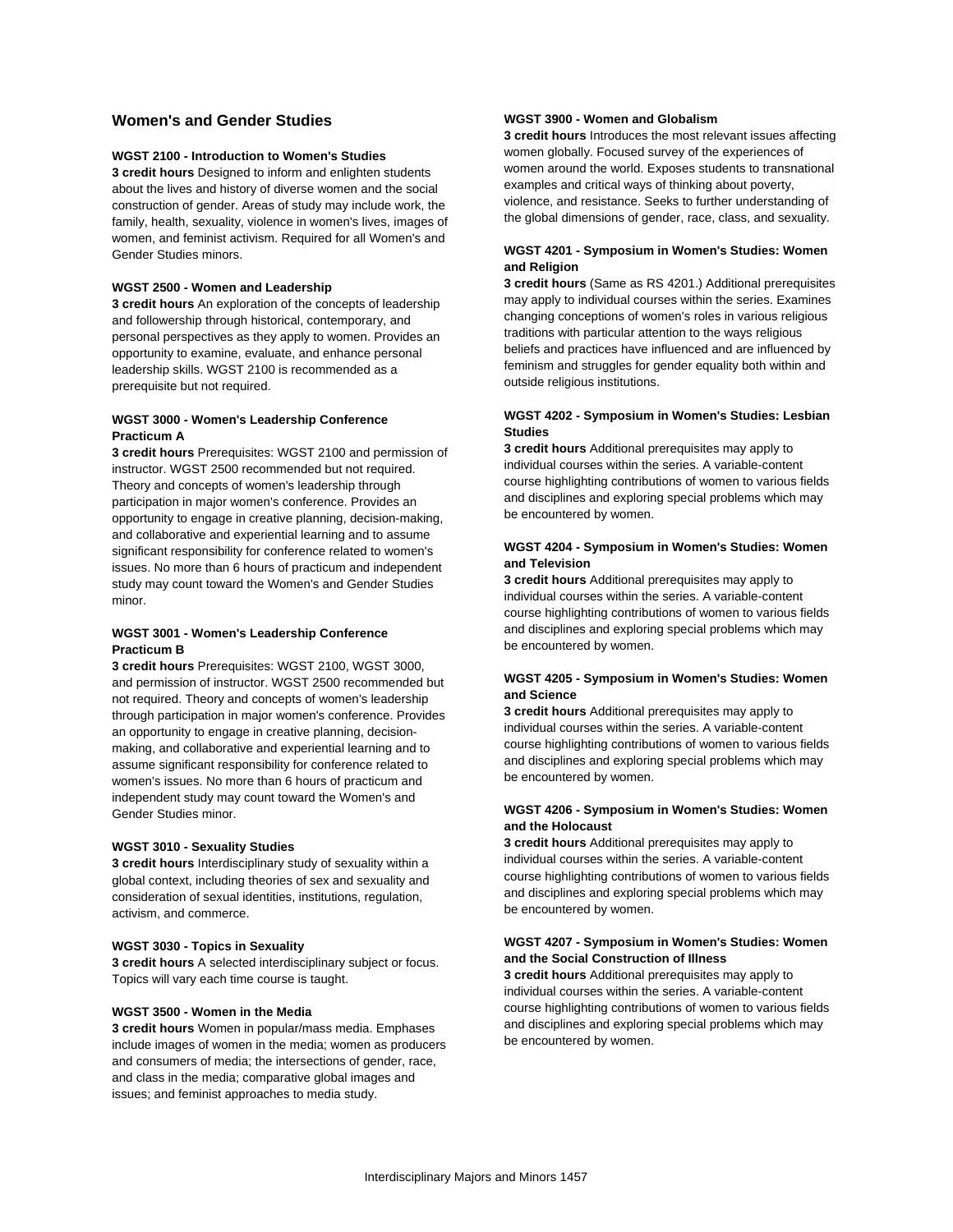#### **WGST 4209 - Symposium in Women's Studies: Desire in History and Literature**

**3 credit hours** Additional prerequisites may apply to individual courses within the series. A variable-content course highlighting contributions of women to various fields and disciplines and exploring special problems which may be encountered by women.

#### **WGST 4210 - Symposium in Women's Studies: Gender and the Environment**

**3 credit hours** Additional prerequisites may apply to individual courses within the series. A variable-content course highlighting contributions of women to various fields and disciplines and exploring special problems which may be encountered by women.

#### **WGST 4211 - Symposium in Women's Studies: Asian-American Women's Literature and Culture**

**3 credit hours** Additional prerequisites may apply to individual courses within the series. A variable-content course highlighting contributions of women to various fields and disciplines and exploring special problems which may be encountered by women.

#### **WGST 4212 - Symposium in Women's Studies: Multicultural Women's Voices**

**3 credit hours** Additional prerequisites may apply to individual courses within the series. A variable-content course highlighting contributions of women to various fields and disciplines and exploring special problems which may be encountered by women.

#### **WGST 4213 - Symposium in Women's Studies: Gender and Horror**

**3 credit hours** Additional prerequisites may apply to individual courses within the series. A variable-content course highlighting contributions of women to various fields and disciplines and exploring special problems which may be encountered by women.

#### **WGST 4500 - Feminist Theory**

**3 credit hours** Prerequisites: WGST 2100 and junior standing or permission of instructor. Major voices, texts, and ideas in the field of feminist theory from the early seventeenth century through the present within the contexts of a variety of critical discourses and emergent critical fields. Intended as a capstone for the minor. **Required for all Women's and Gender Studies minors.**

#### **WGST 4900 - Independent Study**

**3 credit hours** Prerequisite: Permission of instructor. A variable-content course examining a topic within the study of women and gender not covered in depth in other Women's and Gender Studies courses. Student develops project, conducts research, and confers regularly with the instructor. Student must submit a formal project proposal to be approved by the Women's and Gender Studies Program's Independent Studies Committee at least one semester prior to enrolling for WGST 4900. (Not offered during Summer terms. Please consult the Women's and Gender Studies website for more information.) May be taken for credit no more than twice.